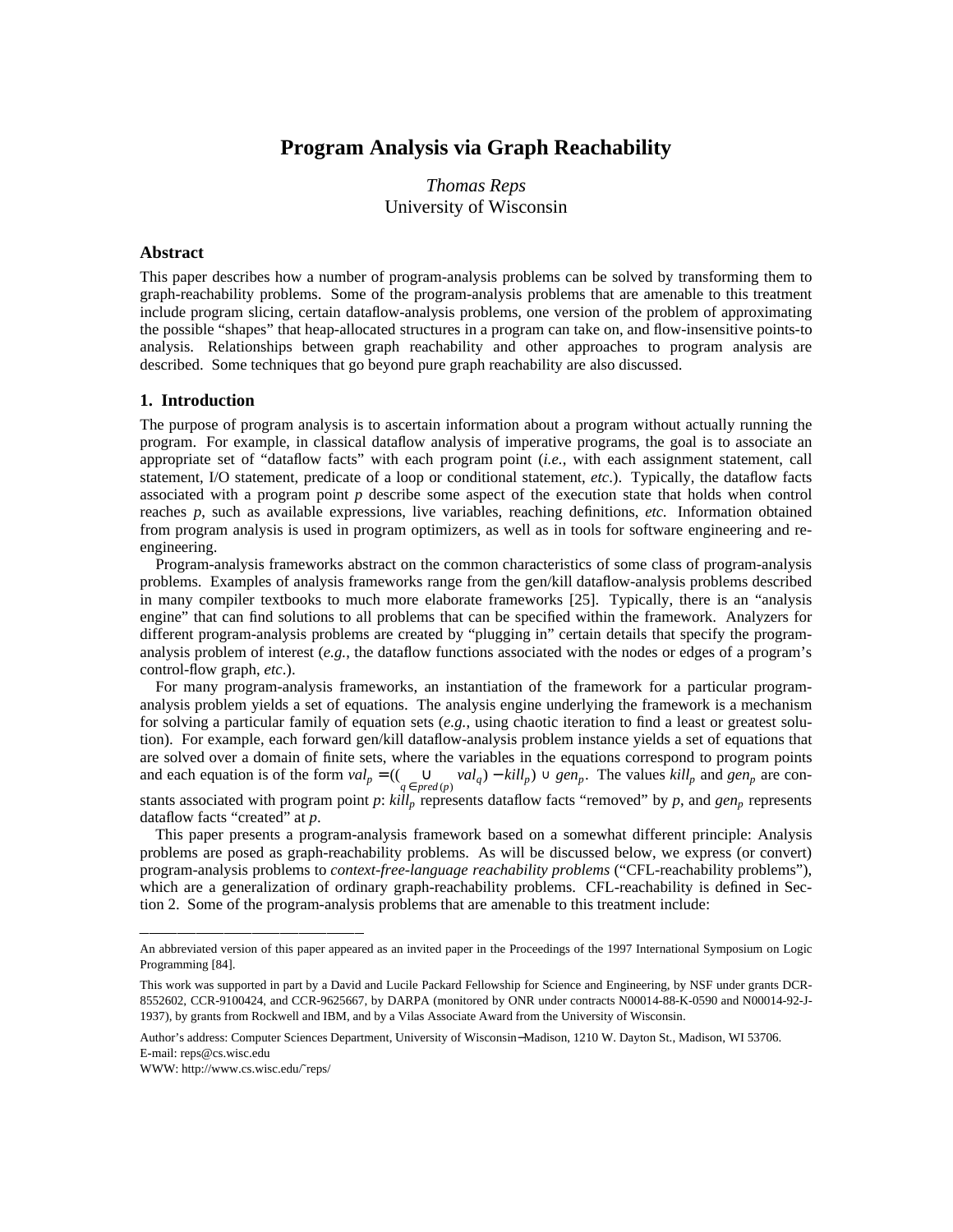- Interprocedural program slicing
- Interprocedural versions of a large class of dataflow-analysis problems
- A method for approximating the possible "shapes" that heap-allocated structures can take on
- Flow-insensitive points-to analysis.

The first, second, and fourth of these applications of CFL-reachability apply to programs written in an imperative programming language, such as C. The application of CFL-reachability to shape analysis applies to both functional and imperative languages that permit the use of heap-allocated storage, but do not permit destructive updating of fields.

There are a number of benefits to be gained from using graph reachability as a vantage point for studying program-analysis problems:

- By expressing a program-analysis problem as a graph-reachability problem, we can obtain an efficient algorithm for solving the program-analysis problem. In a case where the program-analysis problem is expressed as a single-source ordinary graph-reachability problem, the problem can be solved in time linear in the number of nodes and edges in the graph; in a case where the program-analysis problem is expressed as a CFL-reachability problem, the problem can be solved in time cubic in the number of nodes in the graph.
- The difference in asymptotic running time needed to solve ordinary reachability problems and CFLreachability problems provides insight into possible trade-offs between accuracy and running time for certain program-analysis problems: Because a CFL-reachability problem can be solved in an approximate fashion by treating it as an ordinary reachability problem, this provides an automatic way to obtain an approximate (but safe) solution, via a method that is asymptotically faster than the method for obtaining the more accurate solution.
- In program optimization, most of the gains are obtained from making improvements at a program's "hot spots", such as the innermost loops, which means that dataflow information is really only needed for selected locations in the program. Similarly, software-engineering tools that use dataflow analysis often require information only at a certain set of program points (in response to user queries, for example). This suggests that applications that use dataflow analysis could be made more efficient by using a *demand* dataflow-analysis algorithm, which determines whether a given dataflow fact holds at a given point [11,102,78,30,49,88]. For program-analysis problems that can be expressed as CFL-reachability problems, demand algorithms are easily obtained by solving single-source, single-target, multi-source, or multi-target CFL-reachability problems [49].
- Graph reachability offers insight into the " $O(n^3)$  bottleneck" that exists for certain kinds of programanalysis problems. That is, a number of program-analysis problems are known to be solvable in time  $O(n^3)$ , but no sub-cubic-time algorithm is known. This is sometimes erroneously attributed to the need to perform transitive closure when a problem is solved. However, because transitive closure can be performed in sub-cubic time [95], this is not the correct explanation. We have long believed that, in many cases, the real source of the  $O(n^3)$  bottleneck is that a CFL-reachability problem needs to be solved. The constructions given in [66,67] show that this is indeed the case for certain set-constraint problems.

The source of the  $O(n^3)$  bottleneck has also been attributed to the need to solve a *dynamic transitiveclosure problem*. The basis for this statement is that several cubic-time algorithms for solving programanalysis problems maintain the transitive closure of a relation in an on-line fashion (*i.e.*, as a sequence of insertions into the relation is performed). At the present time, no sub-cubic-time algorithm is known for this version of the dynamic transitive-closure problem. In our opinion, the statement "a dynamic transitive-closure problem needs to be solved" provides an *operational* characterization of the  $O(n^3)$ bottleneck, whereas our alternative characterization—namely, "a CFL-reachability problem needs to be solved"—offers a *declarative* characterization of the source of the  $O(n^3)$  bottleneck.

- The graph-reachability approach provides insight into the prospects for creating parallel programanalysis algorithms. The connection between program analysis and CFL-reachability has been used to establish a number of results that very likely imply that there are limitations on the ability to create efficient parallel algorithms for interprocedural slicing and interprocedural dataflow analysis [82]. Specifically, it was shown that
	- − Interprocedural slicing is log-space complete for *P*.
	- − Interprocedural dataflow analysis is *P*-hard.
	- − Interprocedural dataflow-analysis problems that involve finite sets of dataflow facts (such as the classical "gen/kill" problems) are log-space complete for *P*.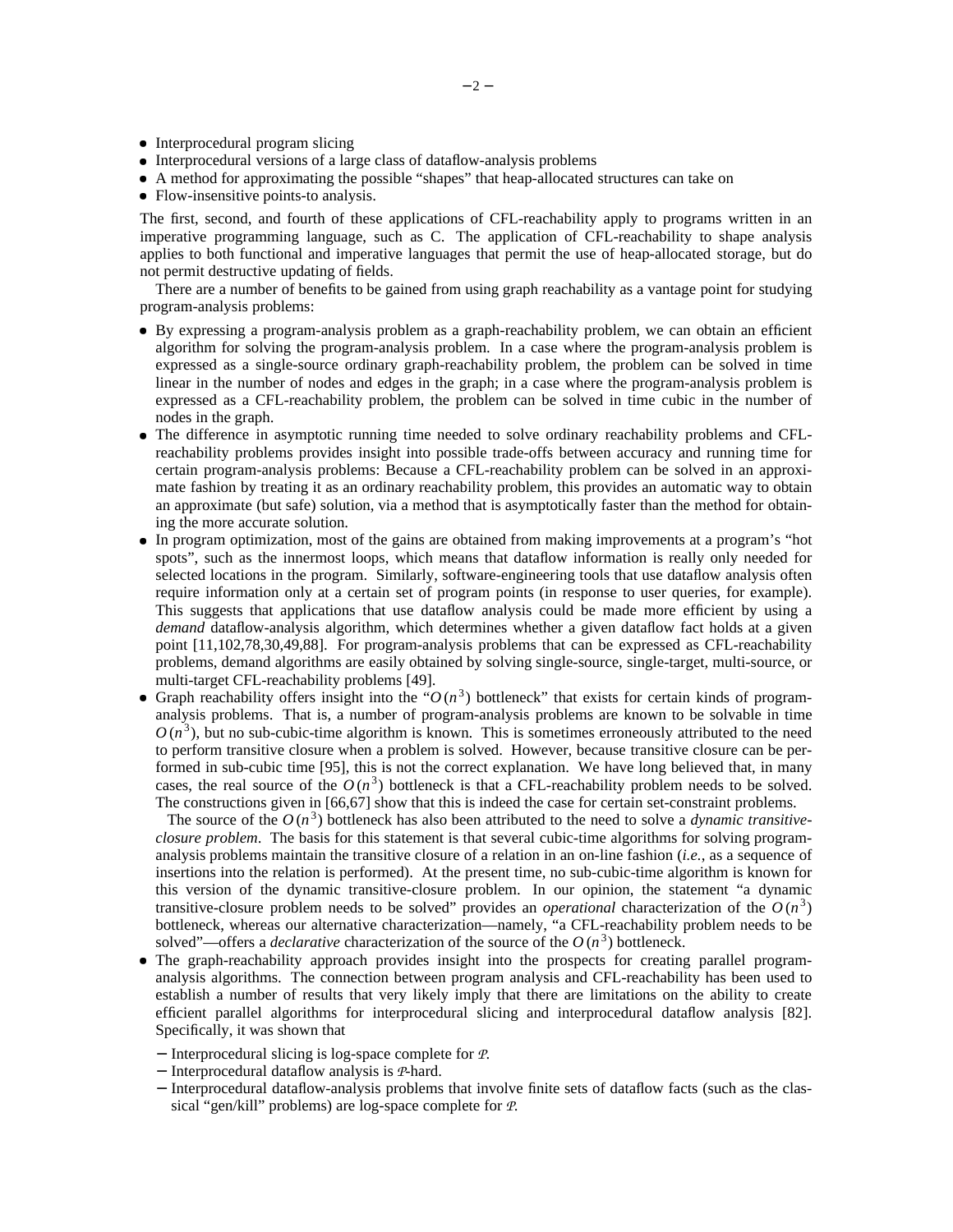The consequence of these results is that, unless  $P = \mathcal{N}C$ , there do not exist algorithms for interprocedural slicing and interprocedural dataflow analysis in which (i) the number of processors is bounded by a polynomial in the input size, and (ii) the running time is bounded by a polynomial in the log of the input size.

 The graph-reachability approach offers insight into ways that more powerful machinery can be brought to bear on program-analysis problems [78,88].

The remainder of the paper is organized into six sections, as follows: Section 2 defines CFL-reachability. Section 3 discusses algorithms for solving CFL-reachability problems. Section 4 discusses how the graphreachability approach can be used to tackle interprocedural dataflow analysis, interprocedural program slicing, shape analysis, and flow-insensitive points-to analysis. Section 5 concerns demand versions of program-analysis problems. Section 6 describes some techniques that go beyond pure graph reachability. Section 7 discusses related work.

## **2. Context-Free-Language Reachability Problems**

The theme of this paper is that a number of program-analysis problems can be viewed as instances of a more general problem: *CFL-reachability*. A CFL-reachability problem is not an ordinary reachability problem (*e.g.*, transitive closure), but one in which a path is considered to connect two nodes only if the concatenation of the labels on the edges of the path is a word in a particular context-free language:

**Definition 2.1.** Let *L* be a context-free language over alphabet  $Σ$ , and let *G* be a graph whose edges are labeled with members of Σ. Each path in *G* defines a word over Σ, namely, the word obtained by concatenating, in order, the labels of the edges on the path. A path in *G* is an *L-path* if its word is a member of *L*. We define four varieties of CFL-reachability problems as follows:

- (i) The *all-pairs L-path problem* is to determine all pairs of nodes  $n_1$  and  $n_2$  such that there exists an *L*path in *G* from  $n_1$  to  $n_2$ .
- (ii) The *single-source L-path problem* is to determine all nodes  $n_2$  such that there exists an *L*-path in *G* from a given source node  $n_1$  to  $n_2$ .
- (iii) The *single-target L-path problem* is to determine all nodes  $n_1$  such that there exists an *L*-path in *G* from  $n_1$  to a given target node  $n_2$ .
- (iv) The *single-source/single-target L-path problem* is to determine whether there exists an *L*-path in *G* from a given source node  $n_1$  to a given target node  $n_2$ .  $\Box$

Other variants of CFL-reachability include the multi-source *L*-path problem, the multi-target *L*-path problem, and the multi-source/multi-target *L*-path problem.

**Example**. Consider the graph shown below, and let *L* be the language that consists of strings of matched parentheses and square brackets, with zero or more *e*'s interspersed:



In this graph, there is exactly one *L*-path from *s* to *t*: The path goes exactly once around the cycle, and generates the word " $[(e \cap ee]e]$ ".  $\Box$ 

It is instructive to consider how CFL-reachability relates to two more familiar problems:

- An ordinary graph-reachability problem can be treated as a CFL-reachability problem by labeling each edge with the symbol *e* and letting *L* be the regular language *e \** . For instance, transitive closure is the all-pairs *e \** -problem. (Thus, ordinary graph reachability is an example of *regular-language reachability*—the special case of CFL-reachability in which the language *L* referred to in Definition 2.1 is a regular language.)
- The *context-free-language recognition problem* (CFL-recognition) answers questions of the form "Given a string  $\omega$  and a context-free language *L*, is  $\omega \in L$ ?" The CFL-recognition problem for  $\omega$  and *L* can be formulated as the following special kind of single-source/single-target CFL-reachability problem: Create a linear graph  $s \to \cdots \to t$  that has  $|\omega|$  edges, and label the *i*<sup>th</sup> edge with the *i*<sup>th</sup> letter of  $\omega$ . There is an *L*-path from *s* to *t* iff  $\omega \in L$  [100].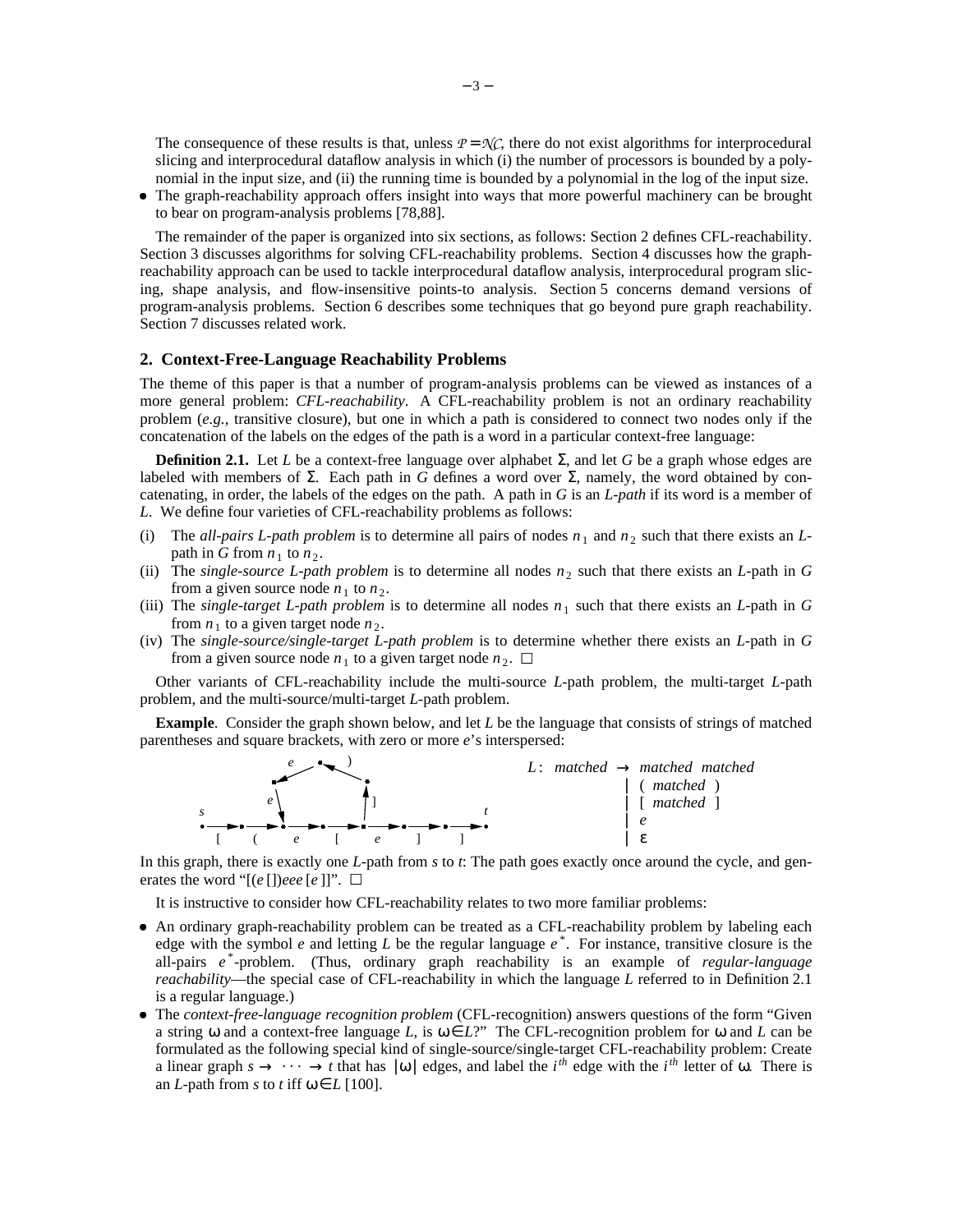There is a general result that all CFL-reachability problems can be solved in time cubic in the number of nodes in the graph (see Section 3). This method provides the "analysis engine" for our program-analysis framework. Again, it is instructive to consider how the general case relates to the special cases of ordinary reachability and CFL-recognition:

- A single-source ordinary reachability problem can be solved in time linear in the size of the graph (nodes plus edges) using depth-first search.
- Valiant showed that CFL-recognition can be performed in less than cubic time [95]. The algorithm handles CFL-reachability problems on trees and directed acyclic graphs, as well as on chain graphs. Unfortunately, the algorithm does not seem to generalize to CFL-reachability problems on arbitrary graphs.

From the standpoint of program analysis, the CFL-reachability constraint is a tool that can be employed to filter out paths that are irrelevant to the solution of an analysis problem. In many program-analysis problems, a graph is used as an intermediate representation of a program, but not all paths in the graph represent potential execution paths. Consequently, it is desirable that the analysis results not be polluted (or polluted as little as possible) by the presence of such paths. Although the question of whether a given path in a program representation corresponds to a possible execution path is, in general, undecidable, in many cases certain paths can be identified as being infeasible because they correspond to "execution paths" with mismatched calls and returns.

Specific applications of CFL-reachability to program-analysis problems are discussed at length in Section 4. For the moment, we will content ourselves merely with an example to illustrate how a context-free language can be used to exclude from attention paths that clearly represent infeasible computations.

In the case of interprocedural dataflow analysis, we can characterize a superset of the feasible execution paths—and thereby eliminate from consideration a subset of the infeasible execution paths—by introducing a context-free language (*L*(*realizable*), defined below) that mimics the call-return structure of a program's execution: The only paths that can possibly be feasible execution paths are those in which "returns" are matched with corresponding "calls". These paths are called *realizable paths*.

Realizable paths are defined in terms of a program's *supergraph*  $G^*$ , an example of which is shown in Fig. 1. A supergraph consists of a collection of control-flow graphs—one for each procedure—one of which represents the program's main procedure. Each flowgraph has a unique *start* node and a unique *exit* node. The other nodes of the flowgraph represent statements and predicates of the program in the usual way,<sup>1</sup> except that each procedure call in the program is represented in  $G^*$  by two nodes, a *call* node and a *return-site* node. In addition to the ordinary intraprocedural edges that connect the nodes of the individual control-flow graphs, for each procedure call—represented, say, by call node  $c$  and return-site node  $r - G^*$ contains three edges: an intraprocedural *call-to-return-site* edge from *c* to *r*; an interprocedural *call-to-start* edge from *c* to the start node of the called procedure; an interprocedural *exit-to-return-site* edge from the exit node of the called procedure to *r*.

Let each call node in *G \** be given a unique index from 1 to *CallSites*, where *CallSites* is the total number of call sites in the program. For each call site  $c_i$ , label the call-to-start edge and the exit-to-return-site edge with the symbols " $(i)$ " and " $(i)$ ", respectively. Label all other edges of  $G^*$  with the symbol *e*. A path in  $\tilde{G}^*$ is a *matched path* iff the path's word is in the language *L*(*matched*) of balanced-parenthesis strings (interspersed with strings of zero or more *e*'s) generated from nonterminal *realizable* according to the following context-free grammar:

*matched* → *matched matched* | (*<sup>i</sup> matched* )*<sup>i</sup>* for  $1 \leq i \leq$  *CallSites* | *e* | ε

A path is a *realizable path* iff the path's word is in the language *L*(*realizable*):

------------------

| realizable $\rightarrow$ matched realizable |                                |
|---------------------------------------------|--------------------------------|
| $\vert$ $\vert$ , realizable                | for $1 \leq i \leq$ Call Sites |
| $\mathsf{E}$                                |                                |

The language *L*(*realizable*) is a language of *partially* balanced parentheses: Every right parenthesis ")*i*" is

<sup>1</sup>The nodes of a flowgraph can represent individual statements and predicates; alternatively, they can represent basic blocks.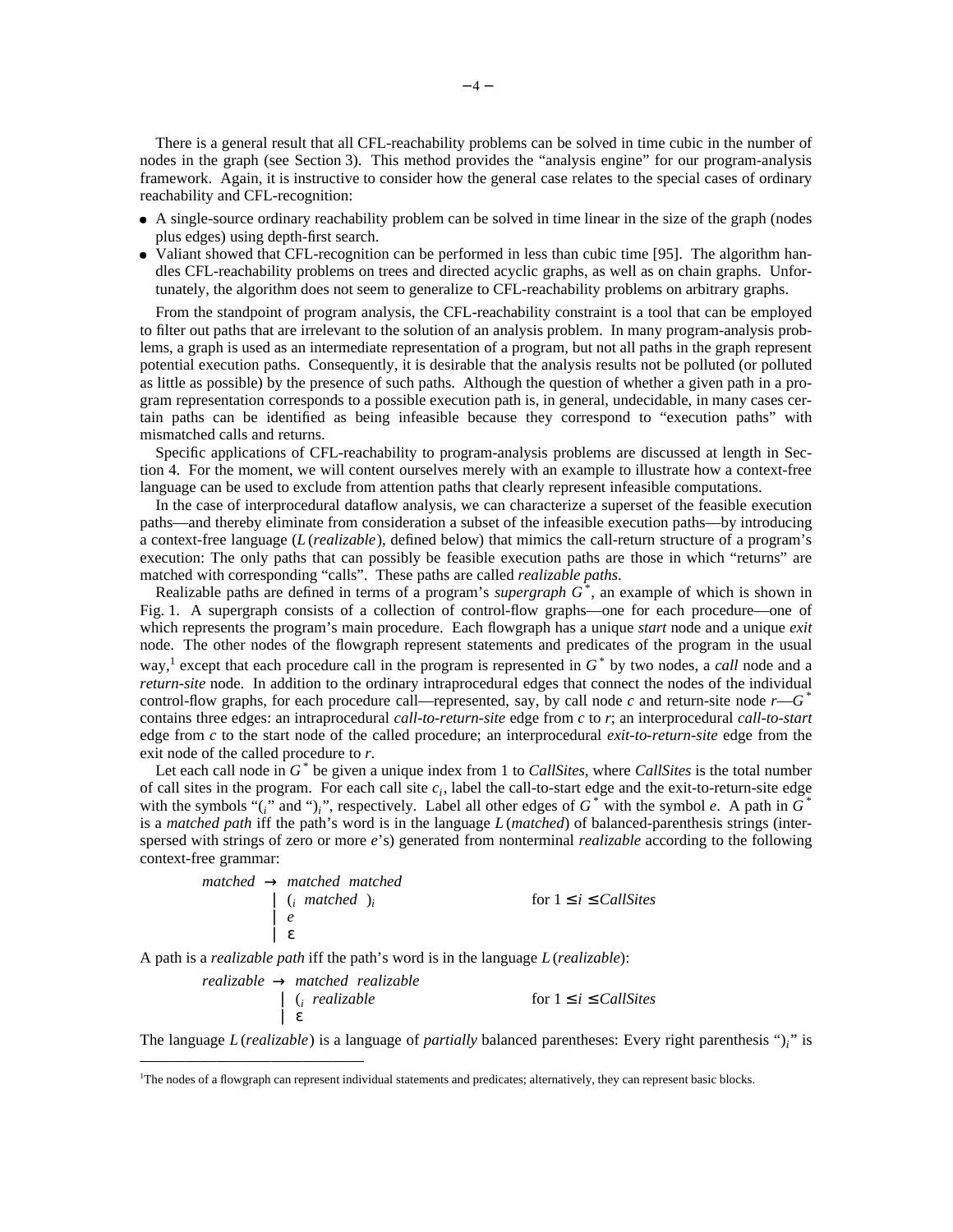

**Fig. 1.** An example program and its supergraph *G \** . The supergraph is annotated with the dataflow functions for the "possibly-uninitialized variables" problem. The notation  $S < x/a$  denotes the set S with x renamed to a.

balanced by a preceding left parenthesis "(*i*", but the converse need not hold.

To understand these concepts, it helps to examine a few of the paths that occur in Fig. 1.

- The path "*start<sub>main</sub>*  $\rightarrow$  *n1*  $\rightarrow$  *n2*  $\rightarrow$  *start<sub>P</sub>*  $\rightarrow$  *n4*  $\rightarrow$  *exit<sub>P</sub>*  $\rightarrow$  *n3*", which has word "*ee*(<sub>1</sub>*ee*)<sub>1</sub>", is a matched path (and hence a realizable path, as well). In general, a matched path from *m* to *n*, where *m* and *n* are in the same procedure, represents a sequence of execution steps during which the call stack may temporarily grow deeper—because of calls—but never shallower than its original depth, before eventually returning to its original depth.
- The path "*start<sub>main</sub>*  $\rightarrow$  *n1*  $\rightarrow$  *n2*  $\rightarrow$  *start<sub>P</sub>*  $\rightarrow$  *n4*", which has word "*ee*(<sub>1</sub>*e*", is a realizable path but not a matched path: The call-to-start edge  $n2 \rightarrow start_P$  has no matching exit-to-return-site edge. A realizable path from the program's start node *smain* to a node *n* represents a sequence of execution steps that ends, in general, with some number of activation records on the call stack. The pending activation records correspond to the unmatched (*<sup>i</sup>* 's in the path's word.
- The path "*start<sub>main</sub>*  $\rightarrow$  *n1*  $\rightarrow$  *n2*  $\rightarrow$  *start<sub>P</sub>*  $\rightarrow$  *n4*  $\rightarrow$  *exit<sub>P</sub>*  $\rightarrow$  *n8*", which has word "*ee*(<sub>1</sub>*ee*)<sub>2</sub>", is neither a matched path nor a realizable path: The exit-to-return-site edge  $exit_P \rightarrow n8$  does not correspond to the preceding call-to-start edge  $n^2 \rightarrow start_P$ . This path represents an infeasible execution path.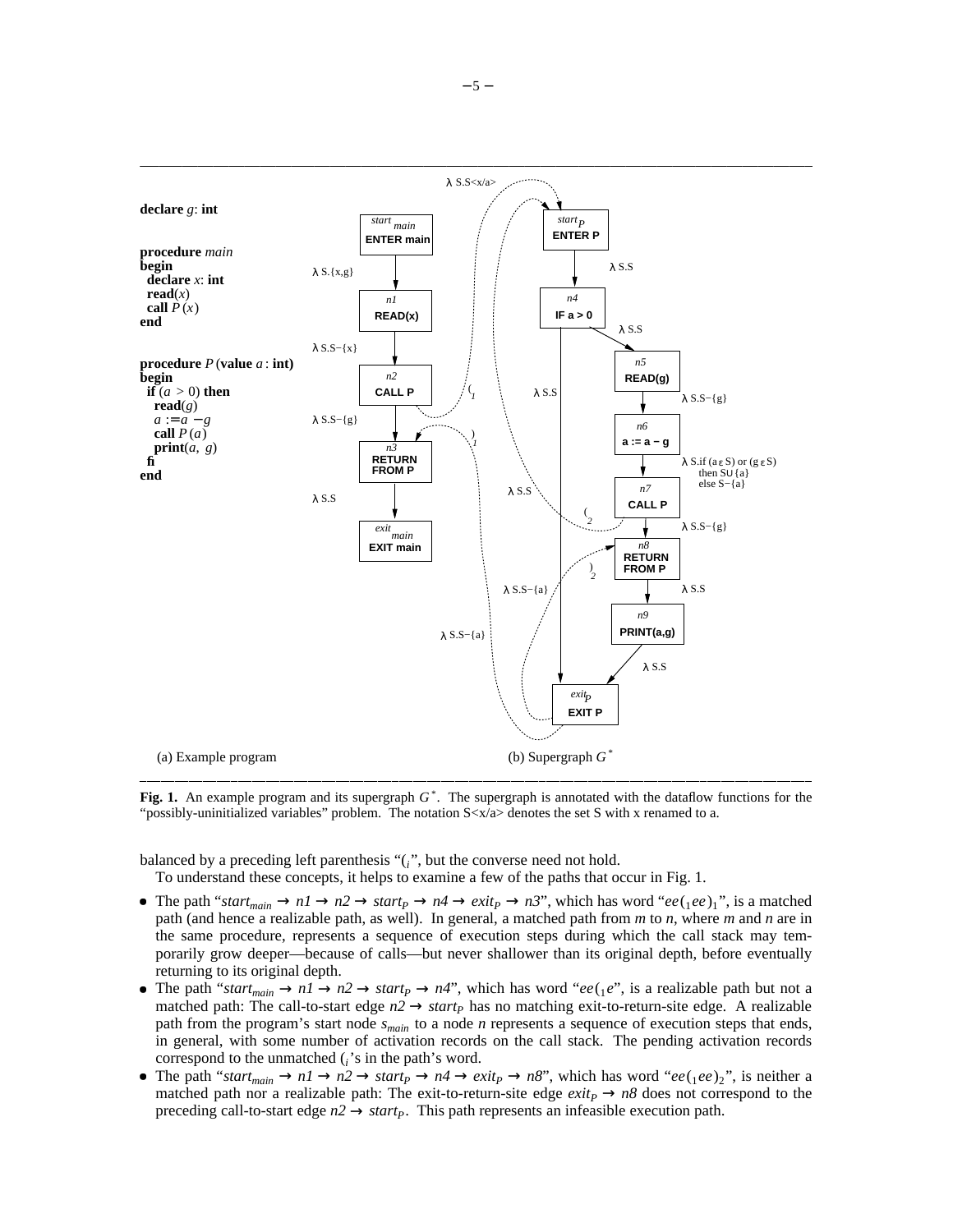### **3. Algorithms for Solving CFL-Reachability Problems**

CFL-reachability problems can be solved via a simple dynamic-programming algorithm. The grammar is first normalized by introducing new nonterminals wherever necessary so that the right-hand side of each production has at most two symbols (either terminals or nonterminals). Then, additional edges are added to the graph according to the patterns shown in Fig. 2 until no more edges can be added. The solution is obtained from the edges labeled with the grammar's root symbol. When an appropriate worklist algorithm is used (together with suitable indexing structures), the running time of this algorithm is cubic in the number of nodes in the graph [66]. (This algorithm can be thought of as a generalization of the CYK algorithm for CFL-recognition [101].)

Although all CFL-reachability problems can be solved in time cubic in the number of graph nodes, one can sometimes do asymptotically better than this by taking advantage of the structure of the graph that arises in a program-analysis problem. For instance, for the class of dataflow-analysis problems discussed in Section 4.1, the number of graph nodes is *ND*, where *N* is the number of nodes in the program's supergraph and *D* is the size of the universe of dataflow facts. However, by taking advantage of some special structural properties of the graph, the CFL-reachability problems that arise from the construction described in Section 4.1 can be solved in time  $O(ED^3)$ , where *E* is the number of edges in the program's supergraph, which is asymptotically better than the general-case time bound of  $O(N^3D^3)$  [81,49]. A similar improvement over the general-case time bound can be obtained for the interprocedural-slicing problem, discussed in Section 4.2 [77].

Another way of approaching CFL-reachability problems stems from the observation that CFLreachability problems correspond to a restricted class of Datalog programs, so-called "chain programs": Each edge  $m \rightarrow n$  labeled *e* in the graph is represented by a fact "*e* (*m,n*)."; each production of the form

$$
p \rightarrow q_0 \ q_1 \ \cdots \ q_i \ \cdots \ q_k
$$

in the context-free grammar (where the  $q_i$  are either terminals or nonterminals) is encoded as a chain rule, *i.e.*, a rule of the form

$$
p(X,Y) := q_0(X,Z_1), q_1(Z_1,Z_2), \cdots, q_i(Z_i,Z_{i+1}), \cdots, q_k(Z_k,Y).
$$

A CFL-reachability problem can be solved using bottom-up semi-naive evaluation of the chain program [100]. This observation provides a way for program-analysis tools to take advantage of the methods developed in the logic-programming and deductive-database communities for the efficient evaluation of recursive queries in deductive databases, such as tabulation [96] and the Magic-sets transformation [86,13,17,94]. For instance, algorithms for demand versions of program-analysis problems can be obtained from their exhaustive counterparts essentially for free by specifying the problem with Horn clauses and then applying the "Magic-sets" transformation [79,78,80].

Note that any Datalog problem in which all the rules are chain rules can be immediately converted to a CFL-reachability problem. The graph is constructed from the given set of base facts (which must all involve binary relations): For each fact "*e* (*m*,*n*).", there is an edge from node *m* to node *n*, labeled *e*. Each Datalog rule of the form

$$
p(X,Y) := q_0(X,Z_1), q_1(Z_1,Z_2), \cdots, q_i(Z_i,Z_{i+1}), \cdots, q_k(Z_k,Y).
$$

is converted to a context-free-grammar production of the form

----



**Fig. 2.** Patterns for adding edges to solve a CFL-reachability problem. Symbols *B* and *C* are either terminals or nonterminals. In each case, the dotted edge labeled with nonterminal *A* is added to the graph.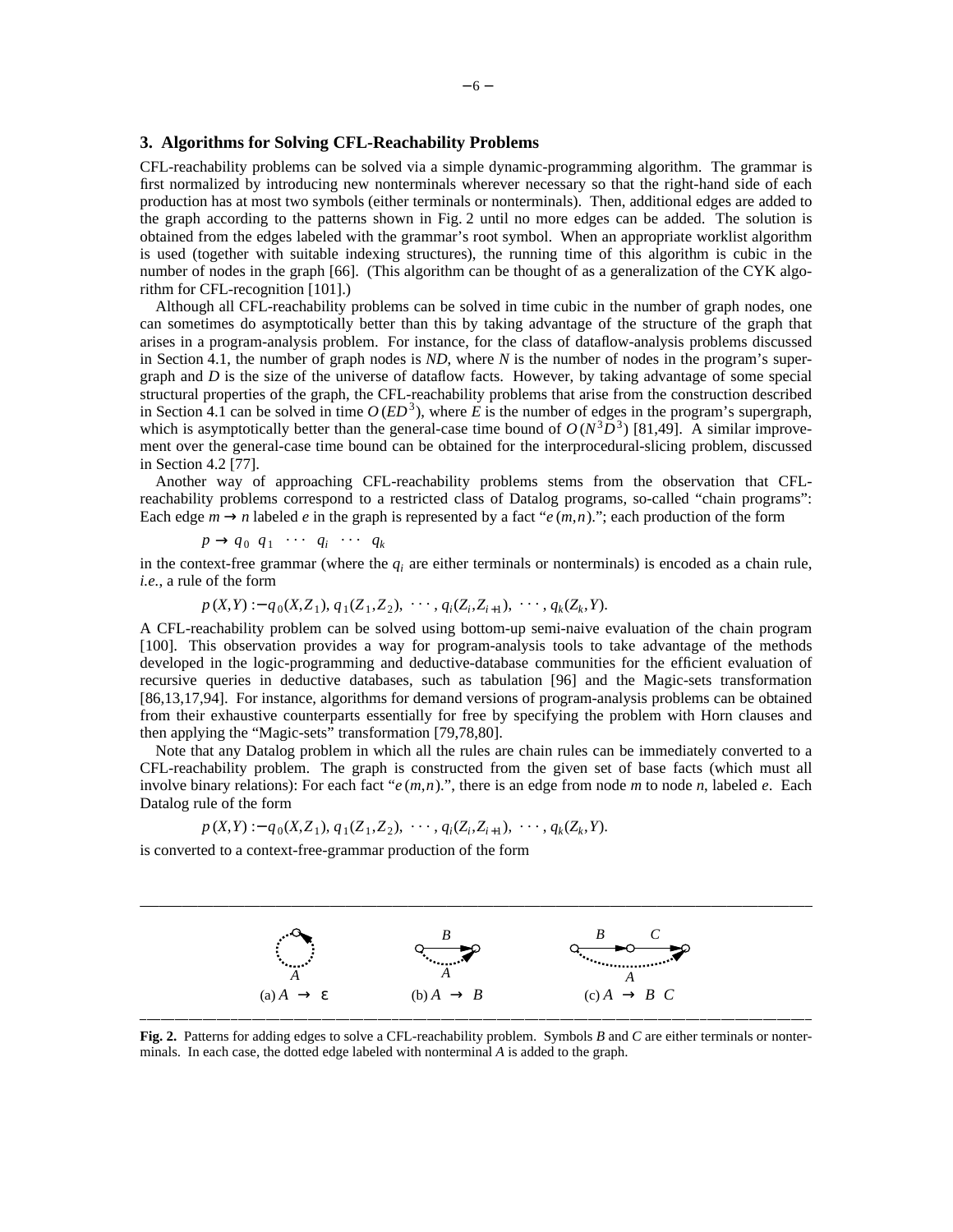$p \rightarrow q_0 \ q_1 \cdots q_i \cdots q_k$ 

We will make use of this transformation in Section 4.4.

### **4. Four Examples**

In this section, we show how four program-analysis problems can be transformed into CFL-reachability problems. The first three problems discussed illustrate the use of only a limited class of context-free languages; our constructions make use of partially balanced parenthesis problems, similar to the language *L*(*realizable*) defined in Section 2 (see Sections 4.1−4.3). The application of CFL-reachability to flowinsensitive points-to analysis, presented in Section 4.4, provides an example of a program-analysis problem that can be solved by expressing it as an *L*-path problem, where *L* is a context-free language that is something other than a language of partially balanced parentheses (see also [66,67]).

### **4.1. Interprocedural Dataflow Analysis**

Dataflow analysis is concerned with determining an appropriate dataflow value to associate with each point *p* in a program to summarize (safely) some aspect of the execution state that holds when control reaches *p*. To define an instance of a dataflow problem, one needs

The supergraph for the program.

------------------

- A domain *V* of dataflow values. Each point in the program is to be associated with some member of *V*.
- $\bullet$  A meet operator  $\sqcap$ , used for combining information obtained along different paths.
- An assignment of dataflow functions (of type  $V \rightarrow V$ ) to the edges of the supergraph.

**Example**. In Fig. 1, the supergraph  $G^*$  is annotated with the dataflow functions for the "possiblyuninitialized variables" problem. The possibly-uninitialized variables problem is to determine, for each node *n* in *G \** , a set of program variables that may be uninitialized just before execution reaches *n*. Thus, *V* is the power set of the set of program variables. A variable *x* is possibly uninitialized at *n* either if there is an *x*-definition-free path from the start of the program to *n*, or if there is a path from the start of the program to *n* on which the last definition of *x* uses some variable *y* that itself is possibly uninitialized. For example, the dataflow function associated with edge  $n6 \rightarrow n7$  shown in Fig. 1 adds *a* to the set of possiblyuninitialized variables after node *n6* if either *a* or *g* is in the set of possibly-uninitialized variables before node  $n6$ .  $\Box$ 

Below we show how a large class of interprocedural dataflow-analysis problems can be handled by transforming them into realizable-path reachability problems. This is a non-standard treatment of dataflow analysis. Ordinarily, a dataflow-analysis problem is formulated as a *path-function problem*: The path function *pf<sup>q</sup>* for path *q* is the composition of the functions that label the edges of *q*; the goal is to determine, for each node *n*, the "meet-over-*all*-paths" solution:  $MOP_n = \bigcap_{q \in \text{Paths}(\text{start}, n)} p f_q(\perp)$ , where Paths(*start*, *n*)

denotes the set of paths in the control-flow graph from the start node to  $n$  [54].<sup>2</sup> *MOP<sub>n</sub>* represents a summary of the possible execution states that can arise at *n*;  $\perp \in V$  is a special value that represents the execution state at the beginning of the program;  $pf_q(\perp)$  represents the contribution of path *q* to the summarized state at *n*.

In *inter*procedural dataflow analysis, the goal shifts from the meet-over-*all-paths* solution to the more precise "meet-over-*all-realizable-paths*" solution: *q* ∈ RPaths(*start<sub>main</sub>*, *n*)  $pf_q$ where RPaths(*startmain*, *n*) denotes the set of realizable paths from the main procedure's start node to *n* (and "realizable path" means a path whose word is in the language *L*(*realizable*) defined in Section 2) [90,20,59,55,81,30]. Although some realizable paths may also be infeasible execution paths, none of the non-realizable paths are feasible execution paths. By restricting attention to just the realizable paths from *startmain*, we thereby exclude some of the infeasible execution paths. In general, therefore, *MRP<sup>n</sup>* characterizes the execution state at *n* more precisely than *MOP<sup>n</sup>* .

and the contract of the contract of the contract of the contract of the contract of the contract of the contract of the contract of the contract of the contract of the contract of the contract of the contract of the contra

<sup>2</sup>For some dataflow-analysis problems, such as constant propagation, the meet-over-all-paths solution is uncomputable. A sufficient condition for the solution to be computable is for each edge function *f* to distribute over the meet operator; that is, for all  $a, b \in V$ ,  $f(a \sqcap b) = f(a) \sqcap f(b)$ . The problems amenable to the graph-reachability approach are distributive.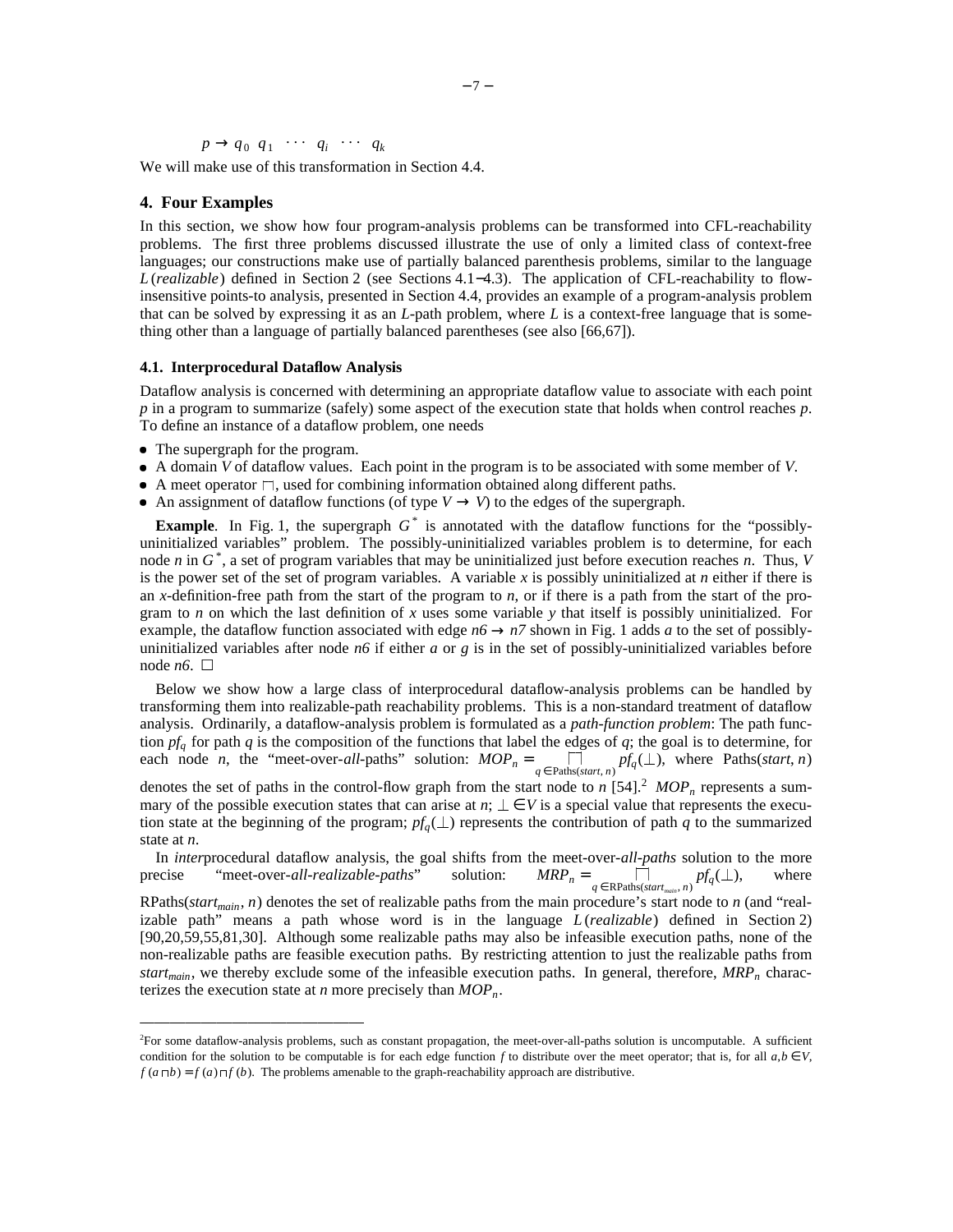The *interprocedural, finite, distributive, subset problems* (*IFDS problems*) are those interprocedural dataflow-analysis problems that involve (i) a finite set of dataflow facts, and (ii) dataflow functions that distribute over the confluence operator (either set union or set intersection, depending on the problem). Thus, an instance of an IFDS problem consists of the following:

• A supergraph  $G^*$ .

- $\bullet$  A finite set *D* (the universe of dataflow facts). Each point in the program is to be associated with some member of the domain  $2^D$ .
- An assignment of distributive dataflow functions (of type  $2^D \rightarrow 2^D$ ) to the edges of  $G^*$ .

We assume that the meet operator is union; it is not hard to show that IFDS problems in which the meet operator is intersection can always be handled by dualizing, *i.e.*, by transforming such a problem into a complementary problem in which the meet operator is union [76]. (Informally, if the "must-be-X" problem is an intersection IFDS problem, then the "may-not-be-X" problem is a union IFDS problem. Furthermore, for each node of *G \** , the solution to the "must-be-X" problem is the complement, with respect to *D*, of the solution to the "may-not-be-X" problem.)

The IFDS framework can be used for languages with a variety of features (including procedure calls, parameters, global and local variables, and pointers). The call-to-return-site edges are included in  $G^*$  so that the IFDS framework can handle programs with local variables and parameters. The dataflow functions on call-to-return-site and exit-to-return-site edges permit the information about local variables and value parameters that holds at the call site to be combined with the information about global variables and reference parameters that holds at the end of the called procedure. The IFDS problems include, but are not limited to, the classical "gen/kill" problems (also known as the "bit-vector" or "separable" problems), *e.g.*, reaching definitions, available expressions, live variables, *etc.* In addition, the IFDS problems include many non-gen/kill problems, including possibly-uninitialized variables, truly-live variables [35], and copy-constant propagation [33, pp. 660].

Expressing a problem so that it falls within the IFDS framework may, in some cases, involve a loss of precision. For example, there may be a loss of precision involved in formulating an IFDS version of a problem that must account for aliasing. However, once a problem has been cast as an IFDS problem, it is possible to find the *MRP* solution with no further loss of precision.

One way to solve an IFDS problem is to convert it into a realizable-path reachability problem [81,49]. For each problem instance, we build an *exploded supergraph*  $G^{\#}$ , in which each node  $\langle n,d \rangle$  represents dataflow fact  $d \in D$  at supergraph node *n*, and each edge represents a dependence between individual dataflow facts at different supergraph nodes.

The key insight behind this "explosion" is that a distributive function *f* in  $2^D \rightarrow 2^D$  can be represented using a graph with  $2D + 2$  nodes; this graph is called *f*'s *representation relation*. Half of the nodes in this graph represent *f*'s input; the other half represent its output. *D* of these nodes represent the "individual" dataflow facts that form set *D*, and the remaining node (which we call  $\Lambda$ ) essentially represents the empty set. An edge  $\Lambda \to d$  means that *d* is in *f* (*S*) regardless of the value of *S* (in particular, *d* is in *f* (∅)). An edge  $d_1 \rightarrow d_2$  means that  $d_2$  is not in  $f(\emptyset)$ , and is in  $f(S)$  whenever  $d_1$  is in *S*. Every graph includes the edge  $\Lambda \to \Lambda$ ; this is so that function composition corresponds to compositions of representation relations (this is explained below).

**Example**. The main procedure shown in Fig. 1 has two variables, *x* and *g*. Therefore, the representation relations for the dataflow functions associated with this procedure will each have six nodes. The function associated with the edge from *start<sub>main</sub>* to *n1* is  $\lambda S.$  { $x, g$ }; that is, variables *x* and *g* are added to the set of possibly-uninitialized variables regardless of the value of *S*. The representation relation for this function is shown in Fig. 3(a).

The representation relation for the function  $\lambda S.S - \{x\}$  (which is associated with the edge from *n1* to *n2*) is shown in Fig. 3(b). Note that *x* is never in the output set, and *g* is there iff it is in *S*.  $\Box$ 

A function's representation relation captures the function's semantics in the sense that the representation relation can be used to evaluate the function. In particular, the result of applying function *f* to input *S* is the union of the values represented by the "output" nodes in *f*'s representation relation that are the targets of edges from the "input" nodes that represent either Λ or a node in *S*. For example, consider applying the dataflow function  $\lambda S.S - \{x\}$  to the set  $\{x\}$  using the representation relation shown in Fig. 3(b). There is no edge out of the initial *x* node, and the only edge out of the initial Λ node is to the final Λ node, so the result of this application is  $\emptyset$ . The result of applying the same function to the set  $\{x,g\}$  is  $\{g\}$ , because there is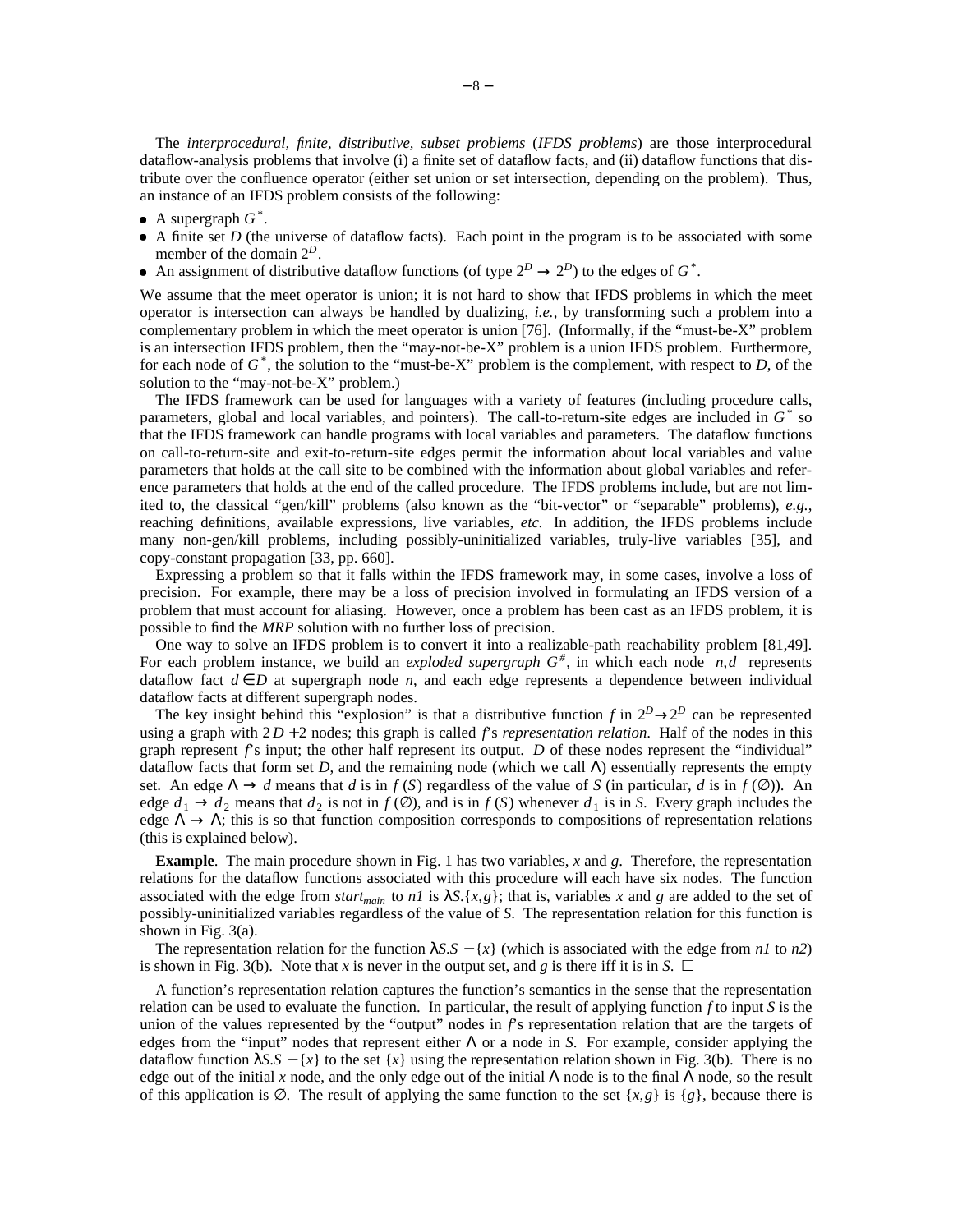

**Fig. 3.** Representation relations for two functions and the two ways of composing the functions.

an edge from the initial *g* node to the final *g* node.

The composition of two functions is represented by "pasting together" the graphs that represent the individual functions. For example, the composition of the two functions discussed above,  $\lambda$ *S.S* − {*x*}  $\circ \lambda$ *S.* {*x,g*}, is represented by the graph shown in Fig. 3(c). Paths in a "pasted-together" graph represent the result of applying the composed function. For example, in Fig. 3(c) there is a path from the initial Λ node to the final *g* node. This means that *g* is in the final set regardless of the value of *S* to which the composed function is applied. There is *no* path from an initial node to the final *x* node; this means that *x* is not in the final set, regardless of the value of *S*.

To understand the need for the  $\Lambda \to \Lambda$  edges in representation relations, consider the composition of the two example functions in the opposite order,  $\lambda S.$  {*x*,*g*}  $\circ \lambda S. S - \{x\}$ , which is represented by the graph shown in Fig. 3(d). Note that both *x* and *g* are in the final set regardless of the value of *S* to which the composed functions are applied. In Fig. 3(d), this is reflected by the paths from the initial Λ node to the final *x* and *g* nodes. However, if there were no edge from the initial  $\Lambda$  node to the intermediate  $\Lambda$  node, there would be no such paths, and the graph would not correctly represent the composition of the two functions.

Returning to the definition of the exploded supergraph  $G^*$ . Each node *n* in supergraph  $G^*$  is "exploded" into  $D + 1$  nodes in  $G^*$ , and each edge  $m \rightarrow n$  in  $G^*$  is "exploded" into the representation relation of the function associated with  $m \rightarrow n$ . In particular:

- (i) For every node *n* in  $G^*$ , there is a node  $\langle n, \Lambda \rangle$  in  $G^*$ .
- (ii) For every node *n* in  $G^*$ , and every dataflow fact  $d \in D$ , there is a node  $\langle n, d \rangle$  in  $G^*$ .

Given function *f* associated with edge  $m \rightarrow n$  of  $G^*$ :

- (iii) There is an edge in  $G^*$  from node  $\langle m, \Lambda \rangle$  to node  $\langle n, d \rangle$  for every  $d \in f(\emptyset)$ .
- (iv) There is an edge in  $G^*$  from node  $\langle m, d_1 \rangle$  to node  $\langle n, d_2 \rangle$  for every  $d_1, d_2$  such that  $d_2 \in f(\lbrace d_1 \rbrace)$  and  $d_2 \notin f(\emptyset)$ .
- (v) There is an edge in  $G^{\#}$  from node  $\langle m, \Lambda \rangle$  to node  $\langle n, \Lambda \rangle$ .

Because "pasted together" representation relations correspond to function composition, a path in the exploded supergraph from node  $\langle m, d_1 \rangle$  to node  $\langle n, d_2 \rangle$  means that if dataflow fact  $d_1$  holds at supergraph node *m*, then dataflow fact  $d_2$  holds at node *n*. By looking at paths that start from node  $\langle start_{main}, \Lambda \rangle$  (which represents the fact that no dataflow facts hold at the start of procedure *main*) we can determine which dataflow facts hold at each node. However, we are not interested in *all* paths in  $G^{\#}$ , only those that correspond to *realizable* paths in  $G^*$ ; these are exactly the realizable paths in  $G^*$ . (For a proof that a dataflow fact *d* is in  $MRP_n$  iff there is a realizable path in  $G^{\#}$  from node  $\langle start_{main}, \Lambda \rangle$  to node  $\langle n, d \rangle$ , see [76].)

**Example**. The exploded supergraph that corresponds to the instance of the "possibly-uninitialized variables" problem shown in Fig. 1 is shown in Fig. 4. The dataflow functions are replaced by their representation relations. In Fig. 4, closed circles represent nodes that are reachable along realizable paths from 〈*startmain*,Λ〉. Open circles represent nodes not reachable along realizable paths. (For example, note that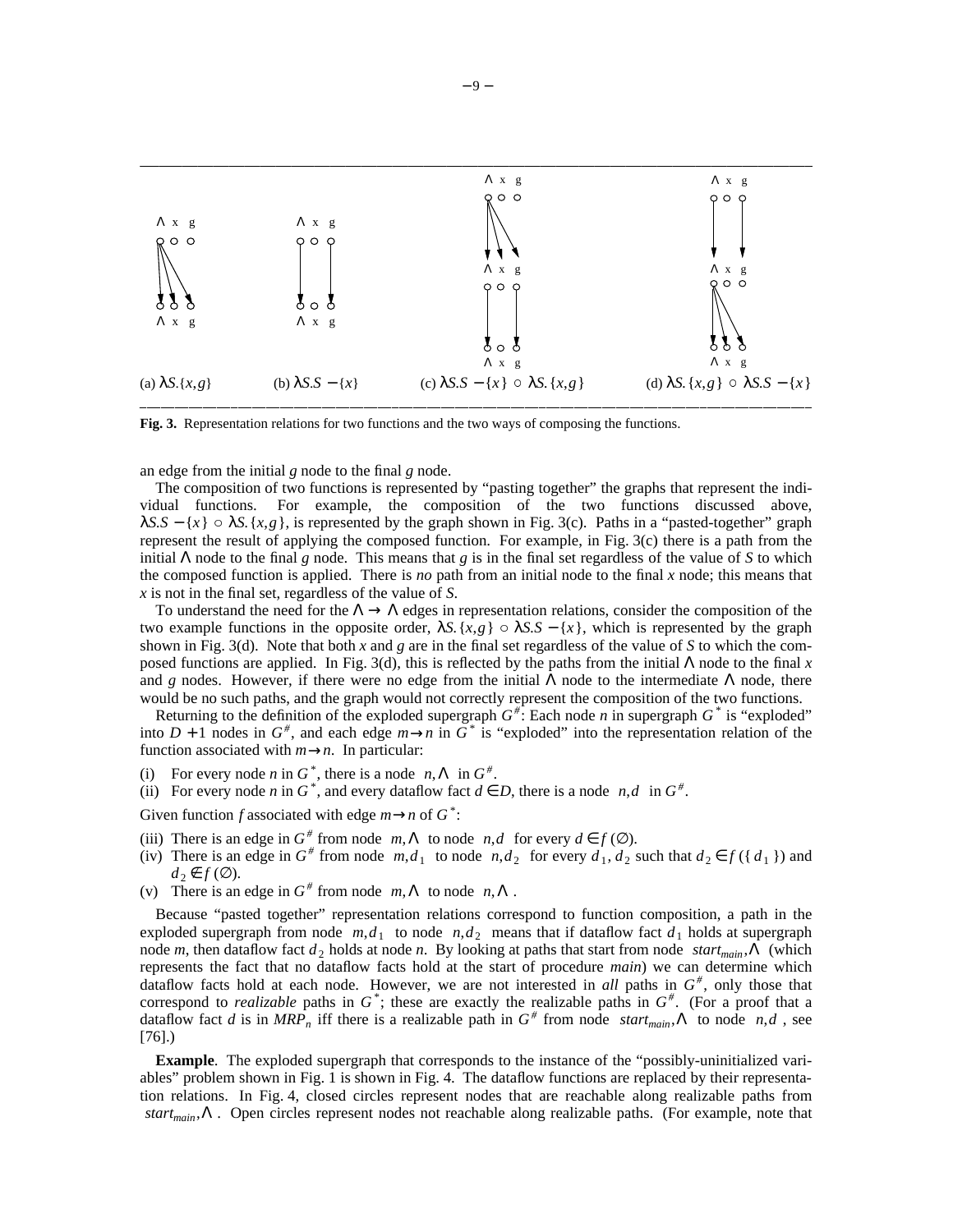

**Fig. 4.** The exploded supergraph that corresponds to the instance of the possibly-uninitialized variables problem shown in Fig. 1. Closed circles represent nodes of *G #* that are reachable along realizable paths from 〈*startmain*,Λ〉. Open circles represent nodes not reachable along such paths.

nodes 〈*n8*,*g*〉 and 〈*n9*,*g*〉 are reachable only along non-realizable paths from 〈*startmain*,Λ〉.) This information indicates the nodes' values in the meet-over-all-realizable-paths solution to the dataflow-analysis problem. For instance, the meet-over-all-realizable-paths solution at node  $exit<sub>P</sub>$  is the set {*g*}. (That is, variable *g* is the only possibly-uninitialized variable just before execution reaches the exit node of procedure *P*.) In Fig. 4, this information can be obtained by determining that there is a realizable path from 〈*startmain*,Λ〉 to  $\langle \text{exit}_P, g \rangle$ , but not from  $\langle \text{start}_{main}, \Lambda \rangle$  to  $\langle \text{exit}_P, a \rangle$ .

### **4.2. Interprocedural Program Slicing**

Slicing is an operation that identifies semantically meaningful decompositions of programs, where the decompositions consist of elements that are not necessarily textually contiguous [98,72,32,46,77,92,19]. Slicing, and subsequent manipulation of slices, has applications in many software-engineering tools,

and the contract of the contract of the contract of the contract of the contract of the contract of the contract of the contract of the contract of the contract of the contract of the contract of the contract of the contra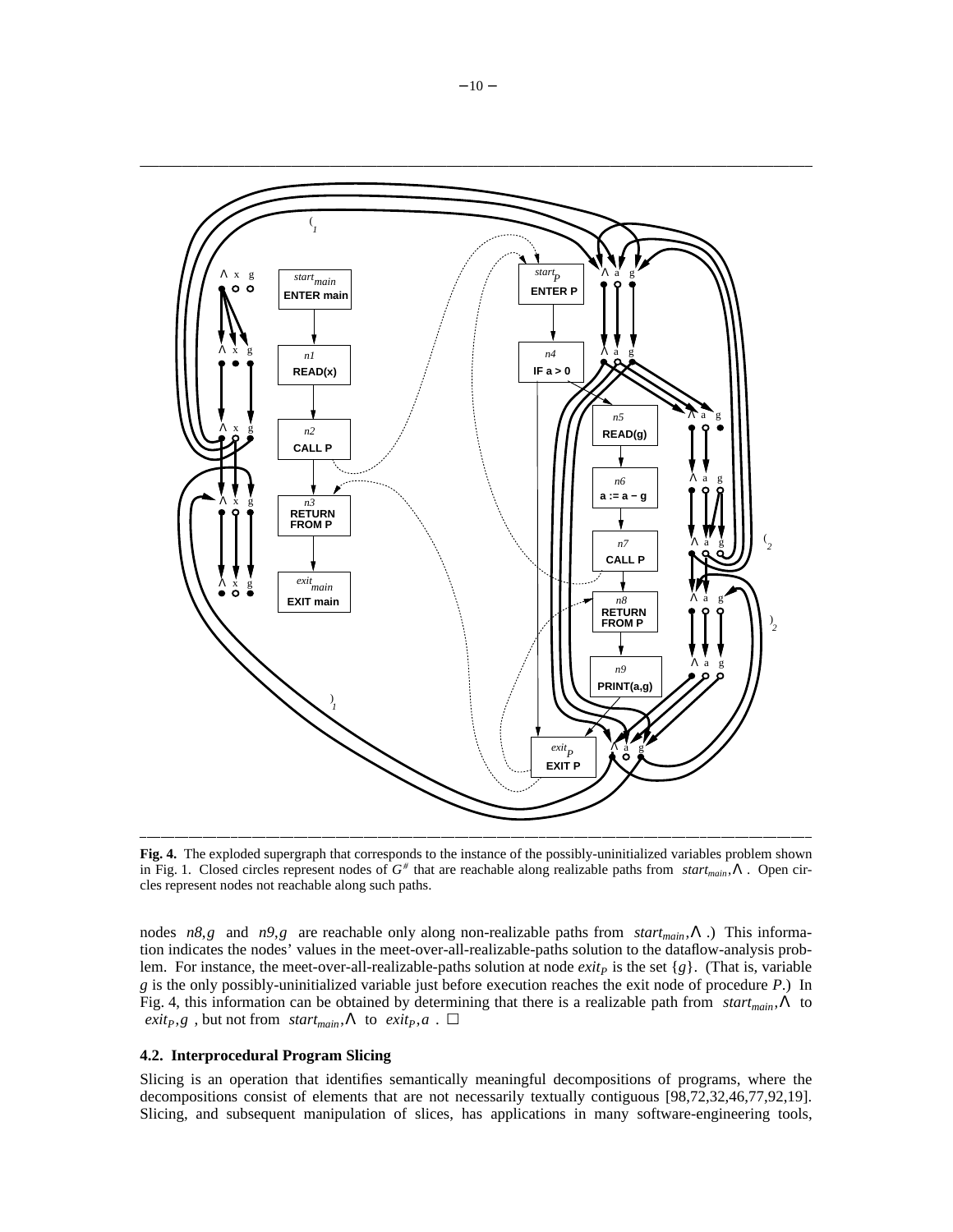including tools for program understanding, maintenance [34], debugging [61], testing [18,16], differencing [45,47], specialization [83], reuse [71], and merging [45].

There are two kinds of slices: a *backward slice* of a program with respect to a set of program elements *S* is the set of all program elements that might affect (either directly or transitively) the values of the variables used at members of *S*; a *forward slice* with respect to *S* is the set of all program elements that might be affected by the computations performed at members of *S*. A program and one of its backward slices is shown in Fig. 5.

The value of a variable *x* defined at *p* is directly affected by the values of the variables used at *p* and by the predicates that control how many times  $p$  is executed; the value of a variable  $y$  used at  $p$  is directly affected by assignments to *y* that reach *p* and by the predicates that control how many times *p* is executed. Consequently, a slice can be obtained by following chains of dependences in the directly-affects relation. This observation is due to Ottenstein and Ottenstein [72], who noted that *program dependence graphs* (PDGs), which were originally devised for use in parallelizing and vectorizing compilers, are a convenient data structure for slicing. The PDG for a program is a directed graph whose nodes are connected by several kinds of edges. The nodes in the PDG represent the individual statements and predicates of the program. The edges of a PDG represent the control and flow dependences among the procedure's statements and predicates [58,72,32]. Once a program is represented by its PDG, slices can be obtained in time linear in the size of the PDG by solving an ordinary reachability problem on the PDG. For example, to compute the backward slice with respect to PDG node *v*, find all PDG nodes from which there is a path to *v* along control and/or flow edges.

The problem of *inter*procedural slicing concerns how to determine a slice of an entire program, where the slice crosses the boundaries of procedure calls. For this purpose, it is convenient to use *system dependence graphs* (SDGs), which are a variant of PDGs extended to handle multiple procedures [46]. An SDG consists of a collection of procedure dependence graphs (which we will refer to as PDGs)—one for each procedure, including the main procedure. In addition to nodes that represent the assignment statements, I/O statements, and predicates of a procedure, each call statement is represented in the procedure's PDG by



**Fig.** 5. A program, the slice of the program with respect to the statement *printf("i* =  $\%d\langle n, i \rangle$ , and the program's system dependence graph. In the slice, the starting point for the slice is shown in italics, and the empty boxes indicate where program elements have been removed from the original program. In the dependence graph, the edges shown in boldface are the edges in the slice.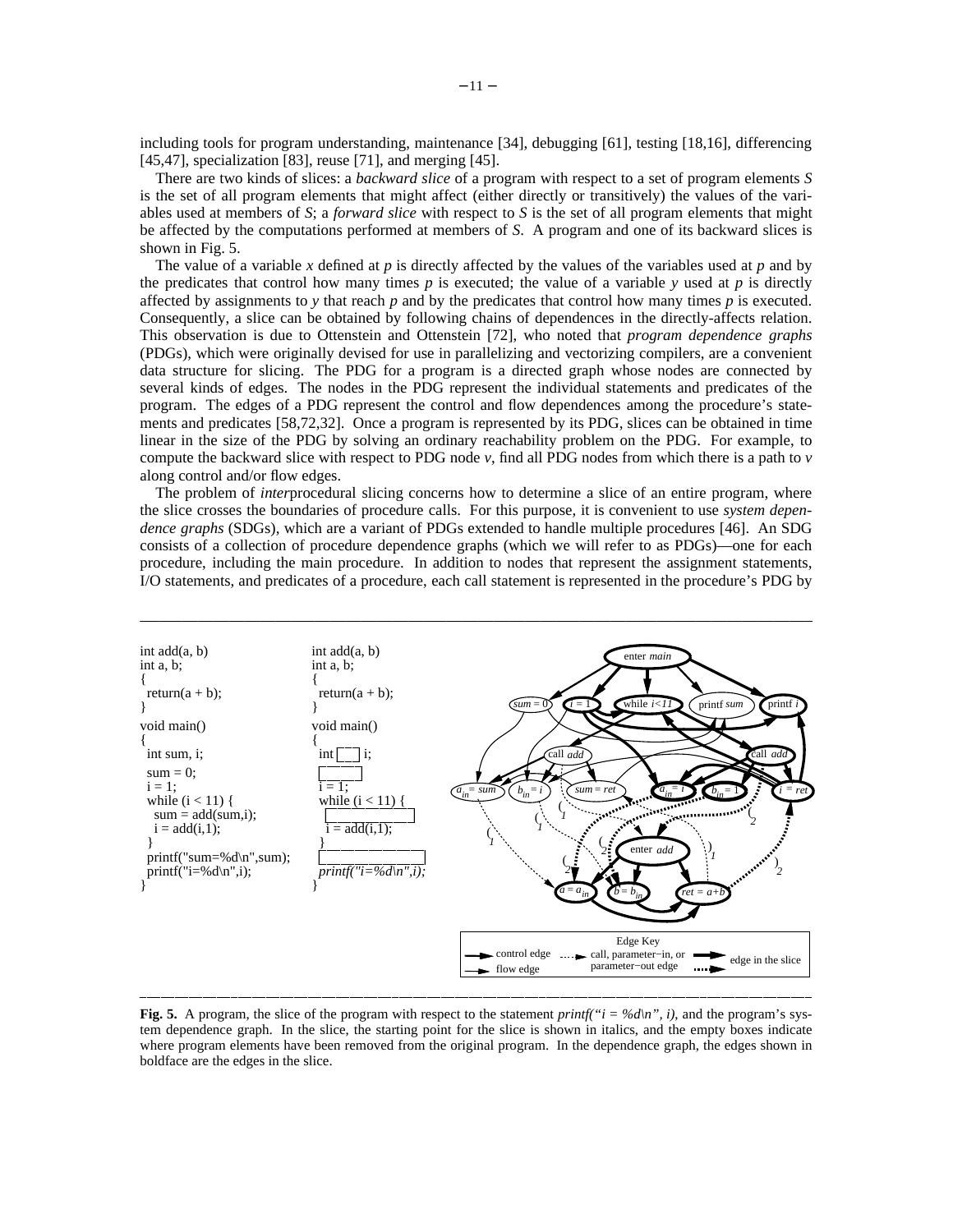a call node and by a collection of actual-in and actual-out nodes: There is an actual-in node for each actual parameter; there is an actual-out node for the return value (if any) and for each value-result parameter that might be modified during the call. Similarly, procedure entry is represented by an entry node and a collection of formal-in and formal-out nodes. (Global variables are treated as "extra" value-result parameters, and thus give rise to additional actual-in, actual-out, formal-in, and formal-out nodes.) The edges of a PDG represent the control and flow dependences in the usual way. The PDGs are connected together to form the SDG by *call* edges (which represent procedure calls, and run from a call node to an entry node) and by *parameter-in* and *parameter-out* edges (which represent parameter passing, and which run from an actualin node to the corresponding formal-in node, and from a formal-out node to all corresponding actual-out nodes, respectively). In Fig. 5, the graph shown on the right is the SDG for the program that appears on the left.

It should be noted that SDGs are really a *class* of program representations, and there is a sense in which the term "SDG" has a generic meaning: To represent programs in different programming languages one would use different kinds of PDGs, depending on the features and constructs of the given language. A large body of work exists concerning techniques for building dependence graphs for a wide variety of programming-language features and constructs. For example, previous work has addressed arrays [14,99,63,36,73,74], reference parameters [46], pointers [60,44,21,87], and non-structured control flow [12,22,2].

The issue of how to create appropriate PDGs/SDGs is mostly orthogonal to the issue of how to slice them. Once an SDG has been constructed, slicing can be formulated as a CFL-reachability problem.

One algorithm for interprocedural slicing was presented in Weiser's original paper on slicing [98]. This algorithm is equivalent to solving an ordinary reachability problem on the SDG. However, Weiser's algorithm is imprecise in the sense that it may report effects that are transmitted through paths that have mismatched calls and returns (and hence do not represent feasible execution paths). The slices obtained in this way may include unwanted components. For example, there is a path in the SDG shown in Fig. 5 from the node of procedure *main* labeled "*sum* = 0" to the node of *main* labeled "printf *i*." However, this path corresponds to an "execution" in which procedure *add* is called from the first call site in *main*, but returns to the second call site in *main*. This could never happen, and so the node labeled "*sum* = 0" should not be included in the slice with respect to the node labeled "printf *i*".

Although it is undecidable whether a path in the SDG actually corresponds to a feasible execution path, we can again use a language of partially balanced parentheses to exclude from consideration paths in which calls and returns are mismatched. The parentheses are defined as follows: Let each call node in SDG *G* be given a unique index from 1 to *CallSites*, where *CallSites* is the total number of call sites in the program. For each call site  $c_i$ , label the outgoing parameter-in edges and the incoming parameter-out edges with the symbols "(*i*" and ")*i*", respectively; label the outgoing call edge with "(*i*". Label all other edges in *G* with the symbol *e*. (See Fig. 5.)

Slicing is slightly different from the CFL-reachability problems defined in Definition 2.1. For instance, a backward slice with respect to a given target node *t* consists of the set of nodes that *lie on* a realizable path from the entry node of *main* to *t* (*cf.* Definition 2.1). However, as long as we are dealing with a program that does not have any unreachable procedures (*i.e.*, all procedures are transitively callable from *main*), we can change the backward-slicing problem into a single-target CFL-reachability problem (in the sense of Definition 2.1(iii)). We say that a path in an SDG is a *slice path* iff the path's word is in the language *L*(*slice*):

|       | unbalanced-right $\rightarrow$ unbalanced-right matched |                                |
|-------|---------------------------------------------------------|--------------------------------|
|       | unbalanced-right);                                      | for $1 \leq i \leq$ Call Sites |
|       | Ι£                                                      |                                |
| slice | $\rightarrow$ unbalanced-right realizable               |                                |

The nodes in the backward slice with respect to *t* are all nodes *n* such that there exists an *L*(*slice*)-path between *n* and *t*. That is, the nodes in the backward slice are the solution to the single-target *L*(*slice*)-path problem for target node *t*.

To see this, suppose that *r*||*s* is an *L*(*slice*)-path that connects *n* and *t*, where *r* is an *L*(*unbalancedright*)-path and *s* is an *L*(*realizable*)-path. Because of the assumption that all procedures are transitively callable from *main*, there exists a path  $p||q$  (of control and call edges) that connects the entry node of *main* to *n*, where *p* is an *L*(*realizable*)-path and *q* "balances" *r*; that is, the path *q*||*r* is an *L*(*matched*)-path. Consequently, the path *p*||*q*||*r*||*s* is of the form *realizable*||*matched*||*realizable*, which can be shown to be an *L*(*realizable*)-path.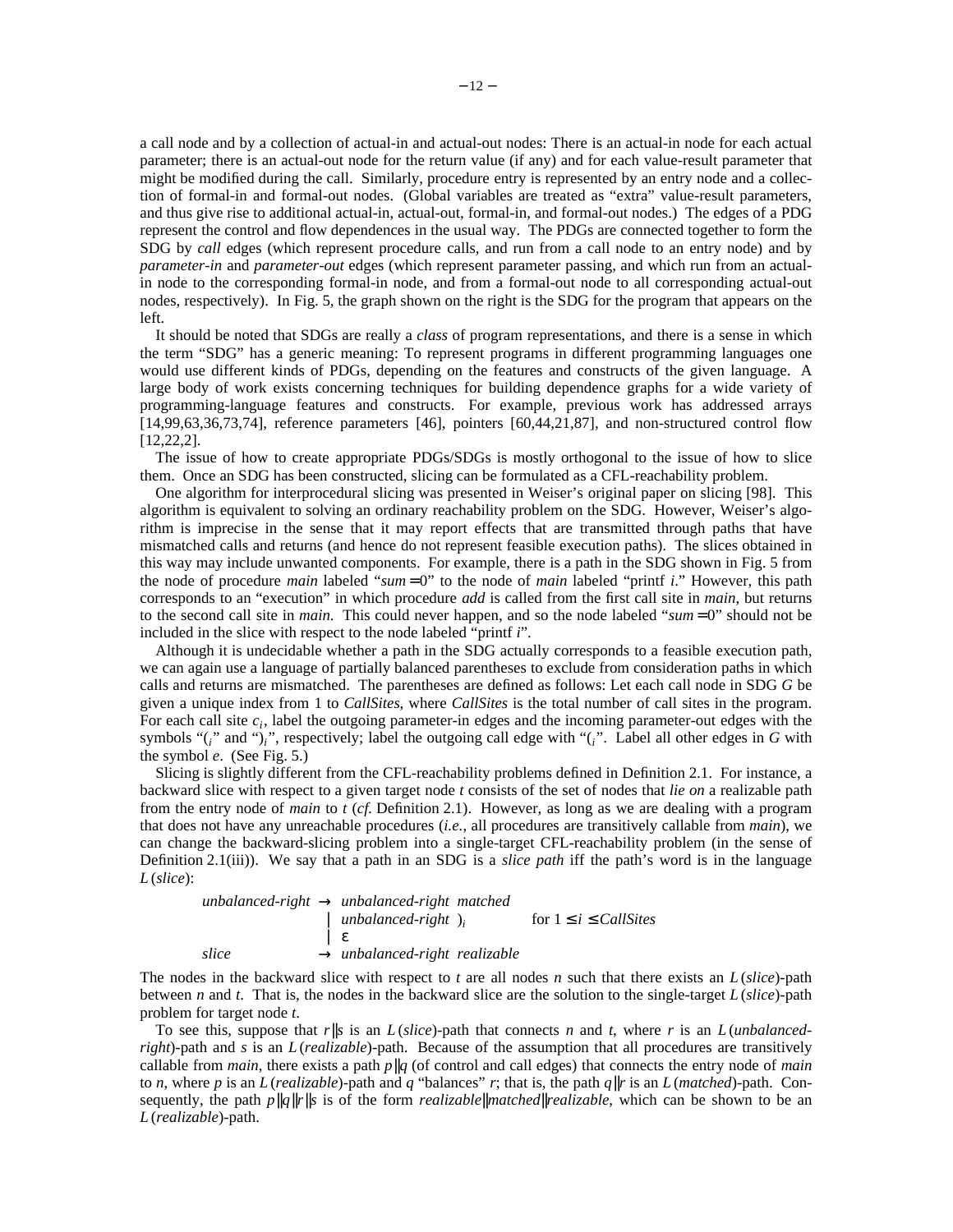### **4.3. Shape Analysis**

Shape analysis is concerned with finding approximations to the possible "shapes" that heap-allocated structures in a program can take on [85,50,68]. This section addresses shape analysis for imperative languages that support non-destructive manipulation of heap-allocated objects. Similar techniques apply to shape analysis for pure functional languages.

We assume we are working with an imperative language that has assignment statements, conditional statements, loops, I/O statements, goto statements, and procedure calls; the parameter-passing mechanism is either by value or value-result; recursion (direct and indirect) is permitted; the language provides atomic data (*e.g.*, integer, real, boolean, identifiers, *etc.*) and Lisp-like constructor and selector operations (nil, cons, car, and cdr), together with appropriate predicates (equal, atom, and null), but not rplaca and rplacd operations. Because of the latter restriction, circular structures cannot be created; however, dag structures (as well as trees) can be created. We assume that a read statement reads just an atom and not an entire tree or dag. For convenience, we also assume that only one constructor or selector is performed per statement  $(e.g., "y := \text{cons}(\text{car}(x), y)"$  must be broken into two statements: " $temp := \text{car}(x); y := \text{cons}(\text{temp}, y)"$ . (The latter assumption is not essential, but simplifies the presentation.)

**Example**. An example program is shown in Fig. 6. The program first reads atoms and forms a list *x*; it then traverses x to assign y the reversal of x. This example will be used throughout the remainder of this section to illustrate our techniques.  $\square$ 

A collection of dataflow equations can be used to capture an approximation to the shapes of a superset of the terms that can arise at the various points in the program [85,50]. The domain Shape of shape descrip-



**Fig. 6.** A program, its control-flow graph, and its equation dependence graph. All edges of the equation dependence graph shown without labels have the label *id* . The path shown by the dotted lines is an *L* (*hd\_path*)-path from **atom** to node 〈*n12*,*y*〉.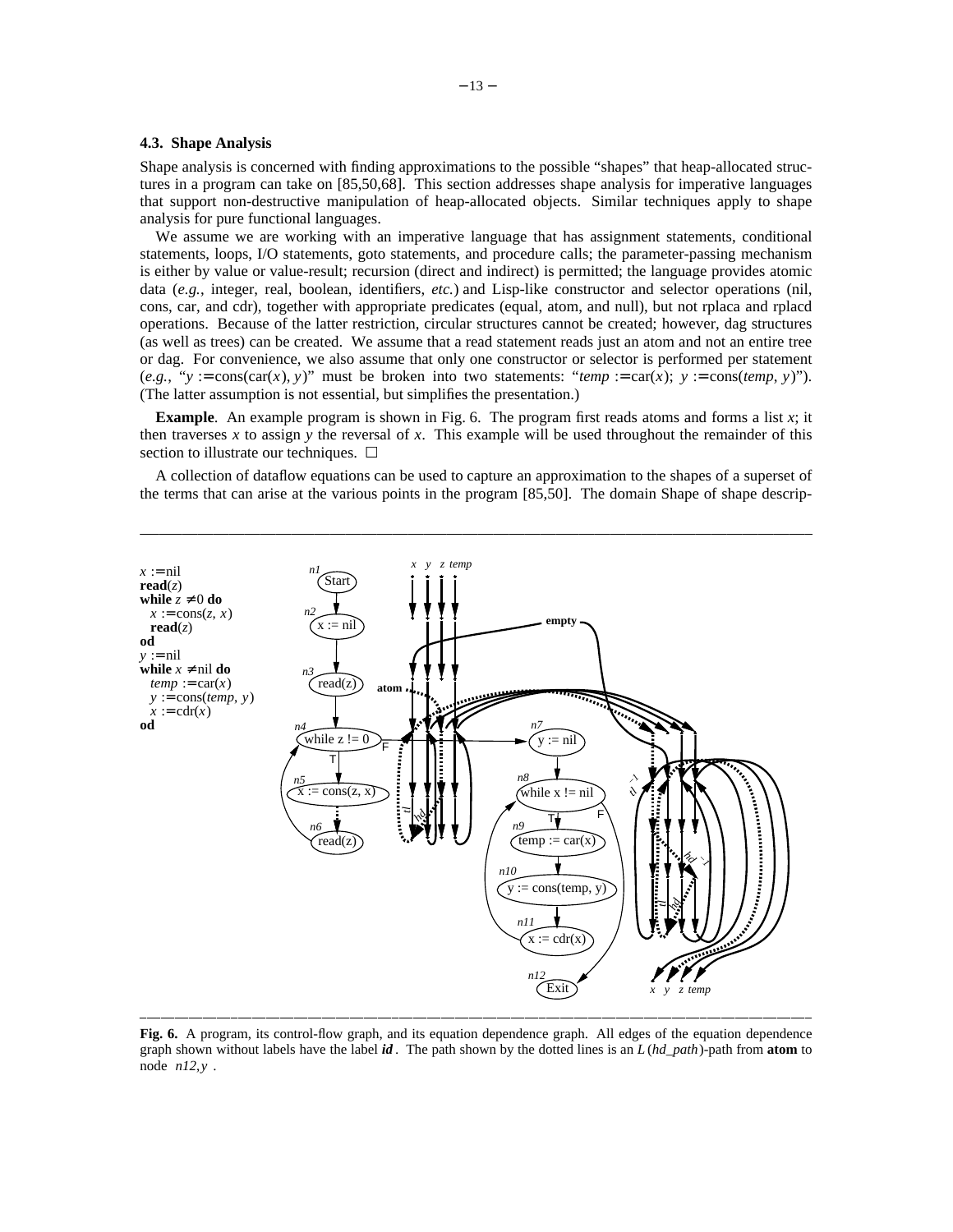tors is the set of selector sequences terminated by at or nil: Shape =  $2^{L((hd+tl)^{*}(at+nil))}$ . Each sequence in  $L((hd + tl)^*(at + nil))$  represents a possible root-to-leaf path. Note that a single shape descriptor in Shape may contain both the selector sequences **hd***.***tl***.***at** and **hd***.***tl***.***hd***.***at**, even though the two paths cannot occur together in a single term.

Dataflow variables correspond to 〈*program-point*,*program-variable*〉 pairs. For example, if *x* is a program variable and *p* is a point in the program, then  $v_{(p,x)}$  is a dataflow variable. The dataflow equations are associated with the control-flow graph's edges; there are *several* dataflow equations associated with each edge, one per program variable. The equations on an edge  $p \rightarrow q$  reflect the execution actions performed at node p. Thus, the value of a dataflow variable  $v_{\langle q,x\rangle}$  approximates the shape of x just *before* q executes. The dataflow-equation schemas are shown in Fig. 7.

Procedure calls with value parameters are handled by introducing equations between dataflow variables associated with actual parameters and dataflow variables associated with formal parameters to reflect the binding changes that occur when a procedure is called. (By introducing equations between dataflow variables associated with formal out-parameters and dataflow variables associated with the corresponding actuals at the return site, call-by-value-result can also be handled.)

When solved over a suitable domain, the equations define an abstract interpretation of the program. The question, however, is: "Over what domain are they to be solved?" One approach is to let the value of each dataflow variable be a *set* of shapes (*i.e.*, a set of sets of root-to-leaf paths) and the join operation be union [85,50]. Functions **cons**, **car**, and **cdr** are appropriate functions from shape sets to shape sets. For example, **cons** is defined as:

**cons** =<sub>df</sub> 
$$
\lambda S_1 \cdot \lambda S_2
$$
. { **hd**. $p_1 | p_1 \in s_1$  }  $\cup$  { **tl**. $p_2 | p_2 \in s_2$  } |  $s_1 \in S_1$ ,  $s_2 \in S_2$  }.

In our work, however, we use an alternative approach: The value of each dataflow variable is a *single* Shape (*i.e.*, a single set of root-to-leaf paths), and the join operation is union [68]. Functions **cons**, **car**, and **cdr** are functions from Shape to Shape. For example, **cons** is defined as:

**cons** =<sub>*df*</sub>  $\lambda S_1 \cdot \lambda S_2$ . { **hd**.*p*<sub>1</sub> | *p*<sub>1</sub> ∈ *S*<sub>1</sub></sub> } ∪ { **tl**.*p*<sub>2</sub> | *p*<sub>2</sub> ∈ *S*<sub>2</sub> }.

With both approaches, solutions to shape-analysis equations are, in general, infinite. Thus, in practice, there must be a way to report the "shape information" that characterizes the possible values of a program variable at a given program point *indirectly*—*i.e.*, in terms of the values of other program variables at other program points. This indirect information can be viewed as a *simplified set of equations* [85], or, equivalently, as a *regular-tree grammar* [50,68].

The use of domain Shape in place of  $2^{Shape}$  does involve some loss of precision. A feeling for the kind of information that is lost can be obtained by considering the following program fragment:

**if**  $\cdots$  **then**  $p: A := \text{cons}(B, C)$ **else**  $q: A := \text{cons}(D, E)$ **fi** *r*: ...

---------------------------------------------------------

------------

| Form of source-node $p$       | Equations associated with edge $p \rightarrow q$                                             |                                                                          |  |  |
|-------------------------------|----------------------------------------------------------------------------------------------|--------------------------------------------------------------------------|--|--|
| $x := a$ , where a is an atom | $v_{\langle q, x \rangle} = \{ \text{at } \}$                                                | $v_{\langle q,z \rangle} = v_{\langle p,z \rangle}$ , for all $z \neq x$ |  |  |
| read $(x)$                    | $v_{\langle q, x \rangle} = \{ \text{at } \}$                                                |                                                                          |  |  |
| $x := \text{nil}$             | $v_{\langle q, x \rangle} = \{ \text{nil} \}$                                                | $\mathbf{u}$                                                             |  |  |
| $x := y$                      | $v_{\langle q,x\rangle} = v_{\langle p,y\rangle}$                                            | $\mathbf{u}$                                                             |  |  |
| $x := \text{car}(y)$          | $v_{\langle q, x \rangle} = \mathbf{car}(v_{\langle p, y \rangle})$                          | $\mathbf{u}$                                                             |  |  |
| $x := \text{cdr}(y)$          | $v_{\langle q, x \rangle} = \mathbf{cdr}(v_{\langle p, y \rangle})$                          | $\mathbf{u}$                                                             |  |  |
| $x := \text{cons}(y, z)$      | $v_{\langle q, x \rangle} = \text{cons}(v_{\langle p, y \rangle}, v_{\langle p, z \rangle})$ | $\mathbf{u}$                                                             |  |  |

and the contract of the contract of the contract of the contract of the contract of the contract of the contract of the contract of the contract of the contract of the contract of the contract of the contract of the contra

and the contract of the contract of the contract of the contract of the contract of the contract of the contract of the contract of the contract of the contract of the contract of the contract of the contract of the contra

--**Fig. 7.** Dataflow-equation schemas for shape analysis.

-------------------------------------------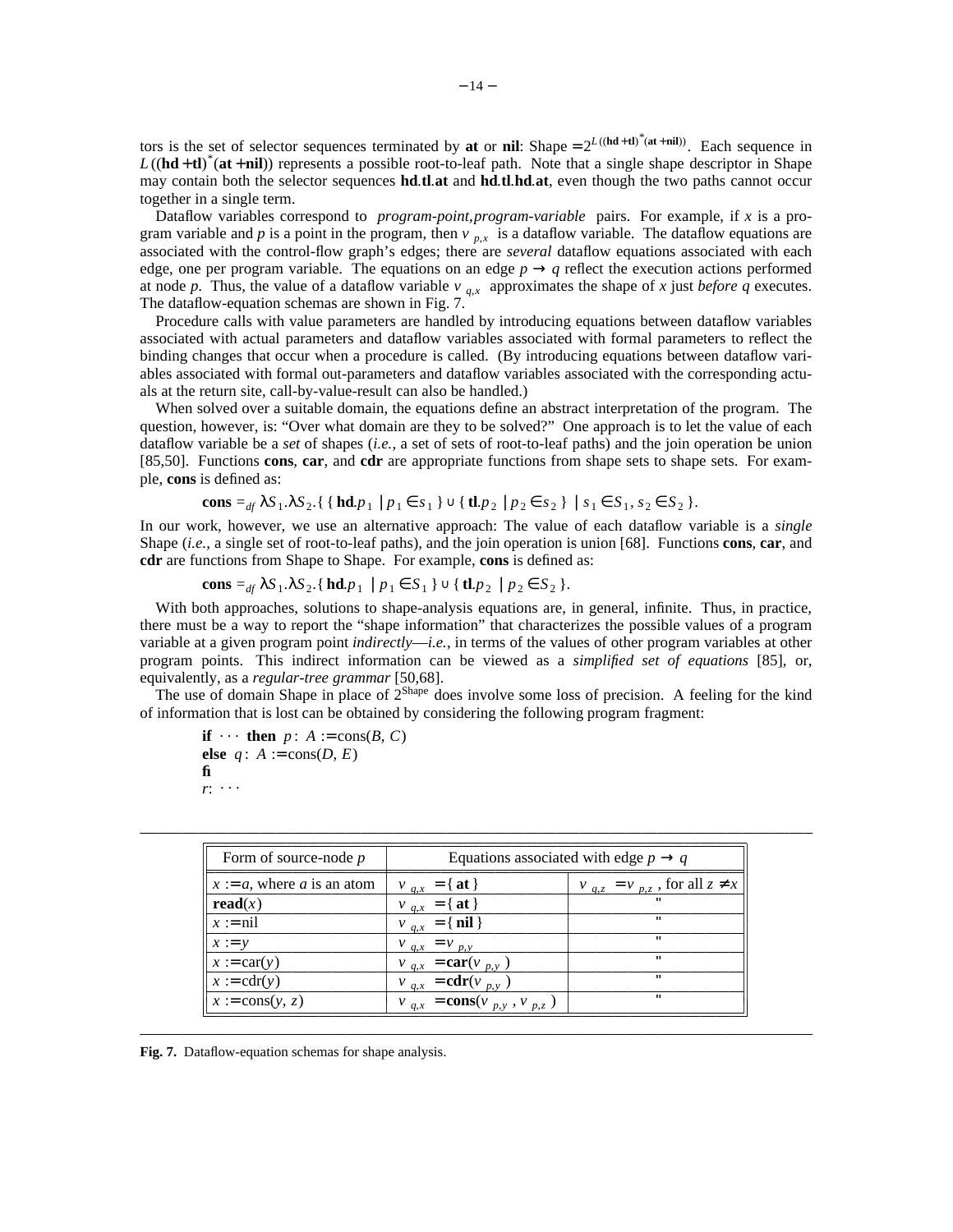The information available about the value of *A* at program point *r* in the two approaches can be represented with the following two tree grammars:

(i)  $v_{\langle r,A\rangle} \to \text{cons}(v_{\langle p,B\rangle}, v_{\langle p,C\rangle}) \mid \text{cons}(v_{\langle q,D\rangle}, v_{\langle q,E\rangle})$  (ii)  $v_{\langle r,A\rangle} \to \text{cons}(v_{\langle p,B\rangle} \mid v_{\langle q,D\rangle}, v_{\langle p,C\rangle} \mid v_{\langle q,E\rangle})$ 

Grammar (i) uses multiple **cons** right-hand sides for a given nonterminal [50]. In grammar (ii), the link between branches in different **cons** alternatives is broken, and a single **cons** right-hand side is formed with a collection of alternative nonterminals in each arm [68]. The shape descriptions are sharper with grammars of type (i): With grammar (i), nonterminals  $v_{\langle p,B\rangle}$  and  $v_{\langle q,E\rangle}$  can never occur simultaneously as children of  $v_{(r,A)}$ , whereas grammar (ii) associates nonterminal  $v_{(r,A)}$  with trees of the form  $cons(v_{(p,B)}, v_{(q,E)})$ .

We now show how shape-analysis information can be obtained by solving CFL-reachability problems on a graph obtained from the program's dataflow equations.

**Definition 4.1.** Let Eqn<sub>*G*</sub> be the set of equations for the shape-analysis problem on control-flow-graph *G*. The associated *equation dependence graph* has two special nodes **atom** and **empty**, together with a node  $\langle p,z \rangle$  for each variable  $v_{\langle p,z \rangle}$  in Eqn<sub>*G*</sub>. The edges of the graph, each of which is labeled with one of {*id*, *hd*, *tl*, *hd*<sup>-*1*</sup>, *tl*<sup>-*1*</sup>}, are defined as shown in the following table:

| Form of equation                                                                             | $Edge(s)$ in the equation dependence graph            | Label     |
|----------------------------------------------------------------------------------------------|-------------------------------------------------------|-----------|
| $v_{\langle q, x \rangle} = \{ \text{at } \}$                                                | atom $\rightarrow \langle q, x \rangle$               | id        |
| $v_{\langle q, x \rangle} = \{ \text{nil} \}$                                                | empty $\rightarrow \langle q, x \rangle$              | id        |
| $v_{\langle q, x \rangle} = v_{\langle p, y \rangle}$                                        | $\langle p,y \rangle \rightarrow \langle q,x \rangle$ | id        |
|                                                                                              | $\langle p,y \rangle \rightarrow \langle q,x \rangle$ | hd        |
| $v_{\langle q, x \rangle} = \text{cons}(v_{\langle p, y \rangle}, v_{\langle p, z \rangle})$ | $\langle p,z\rangle \rightarrow \langle q,x\rangle$   | tl        |
| $v_{\langle q, x \rangle} = \mathbf{car}(v_{\langle p, y \rangle})$                          | $\langle p,y \rangle \rightarrow \langle q,x \rangle$ | $hd^{-1}$ |
| $v_{\langle q, x \rangle} = \mathbf{cdr}(v_{\langle p, y \rangle})$                          | $\langle p,y \rangle \rightarrow \langle q,x \rangle$ | $tl^{-1}$ |

--The equation dependence graph for this section's example is shown in Fig. 6.

----------------------------

Shape-analysis information can be obtained by solving *three* CFL-reachability problems on the equation dependence graph, using the following context-free grammars:

L<sub>1</sub>: 
$$
id\_path \rightarrow id\_path \, id\_path \, hd^{-1}
$$
  
\n|  $hd \, id\_path \, hd^{-1}$   
\n|  $id$   
\n|  $id$   
\nL<sub>2</sub>:  $hd\_path \rightarrow id\_path \, hd \, id\_path$   
\nL<sub>3</sub>:  $tl\_path \rightarrow id\_path \, tl \, id\_path$ 

--------------

The language  $L_1$  represents paths in which each *hd* (*tl*) is balanced by a matching *hd*<sup>-*1*</sup> (*tl*<sup>-*1*</sup>); these paths correspond to values transmitted along execution paths in which each cons operation (which gives rise to a *hd* or *tl* label on an edge in the path) is eventually "taken apart" by a matching car (*hd*<sup>-*1*</sup>) or cdr (*tl*<sup>-*1*</sup>) operation. Thus, the second and third rules of the  $L_1$  grammar are the grammar-theoretic analogs of McCarthy's rules: "car(cons(*x*, *y*)) = *x*" and "cdr(cons(*x*, *y*)) = *y*" [64].

The language  $L_2$  represents paths that are slightly unbalanced—those with one unmatched *hd*; these paths correspond to the possible values that could be accessed by performing one additional **car** operation (which would extend the path with an additional  $hd^{-1}$ ). The language  $L_3$  also represents paths that are slightly unbalanced—in this case, those with one unmatched  $t\mathbf{l}$ ; these paths correspond to the possible values that could be accessed by performing one additional **cdr** operation (extending the path with  $\hat{\mathbf{t}}$  $^{-1}$ ).

**Example**. Suppose we are interested in characterizing the shape of program variable *y* just before the **exit** statement of the program shown in Fig. 6. We can determine information about the possible origin of the root constituent of *y* at *n12* by solving the single-target  $L_1$ -path problem for  $\langle n/2, y \rangle$ . This yields the set  $\{\langle n12,y\rangle,\langle n8,y\rangle,\langle n11,y\rangle\}$ , **empty** }. This indicates that *y* is either nil or was allocated at *n10* during an execution of the second while loop. Similarly, the solution to the single-target  $L_2$ -path problem for  $\langle n/2, y \rangle$  is the set  $\{\langle n10, temp \rangle, \langle n5, z \rangle, \langle n4, z \rangle\}$ , **atom** }. This indicates that the atom in car(*y*) is one originally read in as the value of *z*. (See Fig. 6, which shows an  $L_2$ -path from **atom** to  $\langle n/2, y \rangle$ .) Finally, the solution to the single-target  $L_3$ -path problem for  $\langle n12, y \rangle$  is the set  $\{\langle n10, y \rangle, \langle n9, y \rangle, \langle n8, y \rangle, \langle n11, y \rangle, \text{empty} \}.$  This indicates that the tail of *y* is either nil or was allocated at *n10* during an execution of the second while loop.

 $\Box$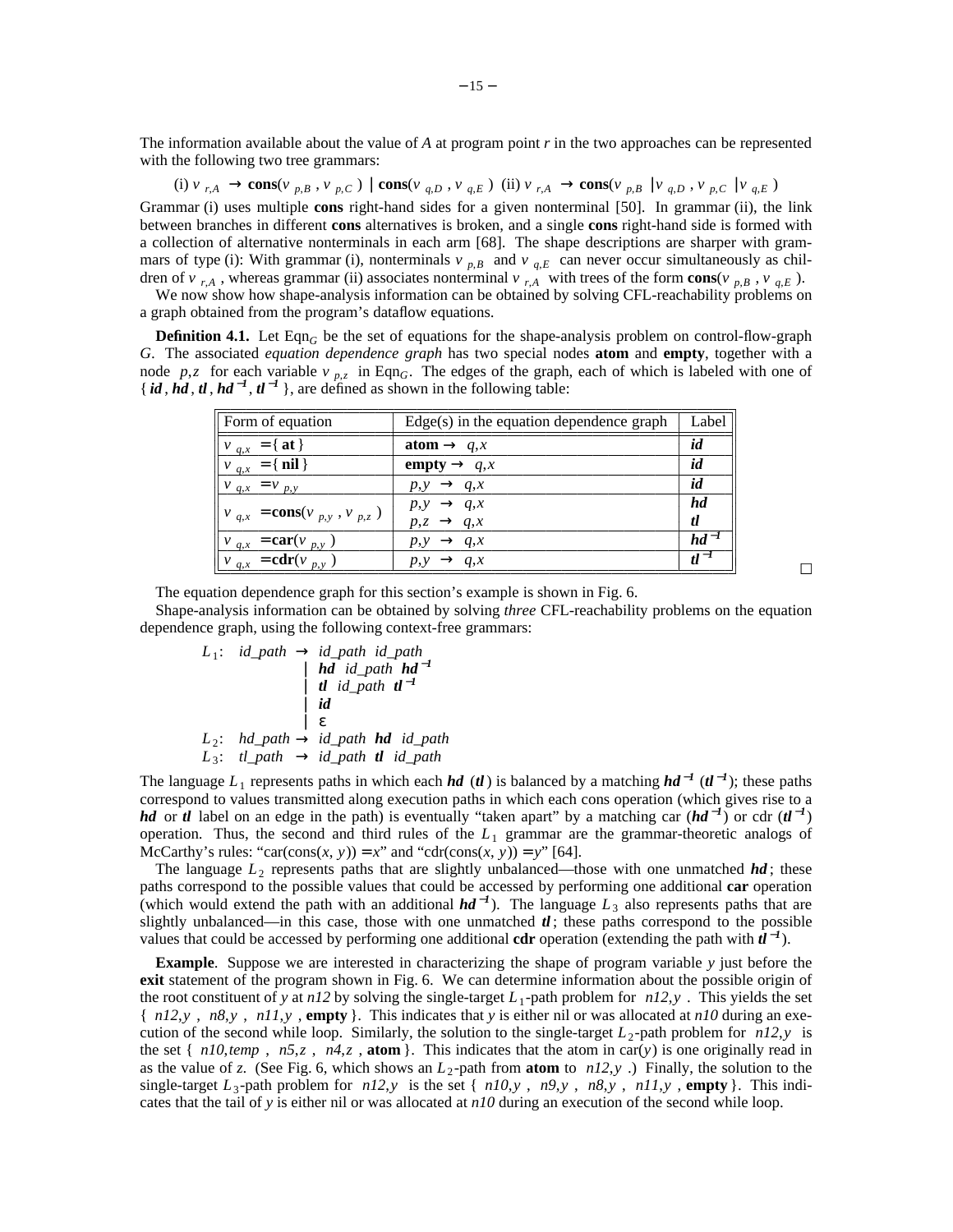This information can be interpreted as the following regular-tree grammar:

$$
\langle n12,y \rangle \rightarrow \langle n12,y \rangle \mid \langle n8,y \rangle \mid \langle n11,y \rangle \mid \text{empty} \mid \text{cons}(\langle n10, \text{temp} \rangle) \mid \langle n5,z \rangle \mid \langle n4,z \rangle \mid \text{atom}, \langle n10,y \rangle \mid \langle n9,y \rangle \mid \langle n8,y \rangle \mid \langle n11,y \rangle \mid \text{empty})
$$

### **4.4. Flow-Insensitive Points-To Analysis**

In languages like C, analysis of the ways pointers are used in a program is crucial for obtaining good results from static analysis. Direct use of the results from pointer analysis can allow optimizations to be performed that would otherwise not be possible. Pointer analysis is also useful as a preprocessing step for other static analyses, with the payback being that it permits more precise information to be obtained: In many dataflow problems, the dataflow function at a particular point depends on the set of memory locations that a pointer variable may point to; when a better estimate can be provided for this set, a more precise dataflow function can be employed.

"Points-to analysis" is one approach to pointer analysis. It is concerned with determining, for each point in the program, (a superset of) the set of variables that a pointer variable might point to during execution. Even though points-to analysis concentrates on variables (*i.e.*, on stack-allocated storage), heap-allocated storage need not be completely ignored in points-to analysis. A common approach to handling heapallocated storage is to fold together into a single, allocation-site-specific, pseudo-variable all of the memory locations that are allocated at an individual allocation site. For example, the C statement

s1:  $p = \text{malloc}(...);$ 

------------------

would, for purposes of analysis, be treated as the statement

s1:  $p = \&$ malloc s1;

where malloc\_s1 is a newly created variable.

A flow-insensitive analysis of a program is one that ignores the actual structure of the program's control-flow graph, and instead assumes that any statement can be executed immediately after any other statement. (Many type-inference algorithms are examples of flow-insensitive analyses.) Flow-insensitive points-to analyses have been developed by Andersen [9], Steensgaard [91], and Shapiro and Horwitz [89].

In this section, we show how a variant of Andersen's analysis, as reformulated by Shapiro and Horwitz [89], can be expressed as a CFL-reachability problem. Throughout the section, we assume that the assignment statements in the program have been normalized, by suitable introduction of temporary variables, so that all assignment statements have one of the following four forms:

 $p = \&q \quad p = q; \quad p = *q; \quad *p = q;$ 

We also assume that malloc statements are handled via the transformation discussed above.

Shapiro and Horwitz reformulate Andersen's algorithm as one that builds up a graph that represents points-to relationships among the program's variables  $[89]$ .<sup>3</sup> The nodes of the points-to graph represent the program's variables; an edge from the node for variable p to the node for variable q means "p might point to q". As the algorithm processes the assignment statements of the program, additional edges may be added to the points-to graph. Figure 8(b) illustrates the rules that are applied for each of the different kinds of assignment statements. In general, statements are considered multiple times; the rules are applied iteratively until a graph is obtained in which the application of the appropriate rule for each statement in the program fails to add any additional edges to the points-to graph.

**Example 4.2.** Suppose that the program contains the following assignment statements:

<sup>&</sup>lt;sup>3</sup>Reference [89] does not actually give a full description of the method; only an example of the final points-to graph is given, and the steps by which the graph is created are not explained.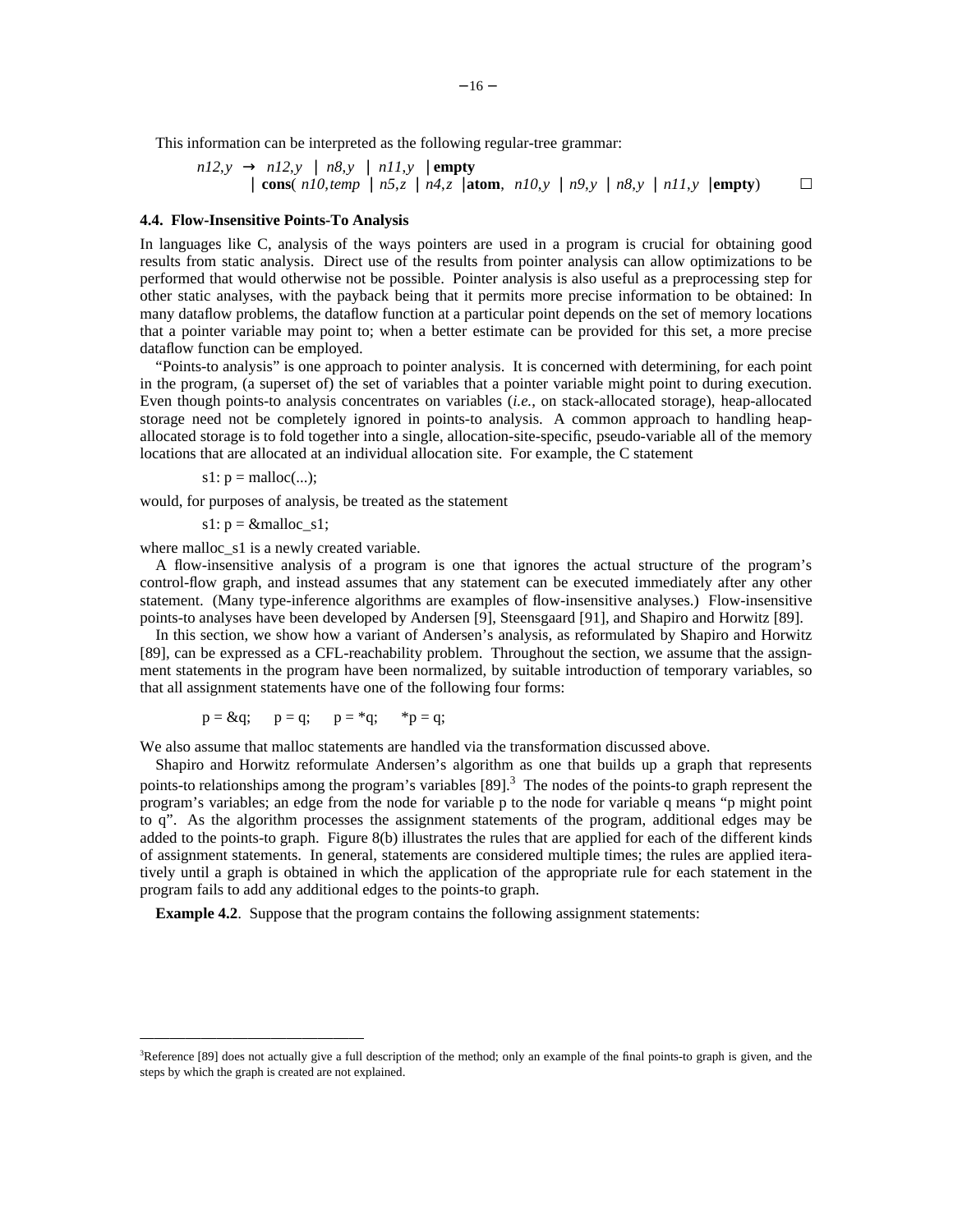| Statement  |     | Fact generated      |
|------------|-----|---------------------|
| $p = \&q$  |     | $assignAddr(p,q)$ . |
| $p = q;$   |     | $assign(p,q)$ .     |
| $p = *q$ ; |     | $assignStar(p,q)$ . |
| $*p = q;$  |     | $starAssign(p,q)$ . |
|            | (a) |                     |

| Statement | Effect on points-to graph          | Corresponding Horn-clause rule                                   |
|-----------|------------------------------------|------------------------------------------------------------------|
| $p = \&q$ | $p \cdots$ $\blacktriangleright$ q | pointsTo(P,Q) : – assignAddr(P,Q).                               |
| $p = q;$  |                                    | pointsTo(P,R) : – assign(P,Q), pointsTo(Q,R).                    |
| $p = *q;$ | $S_{3}$                            | pointsTo(P,S) : - assignStar(P,Q), pointsTo(Q,R), pointsTo(R,S). |
| $*p = q;$ | p                                  | pointsTo(R,S) :- starAssign(P,Q), pointsTo(P,R), pointsTo(Q,S).  |
|           | (b)                                | (c)                                                              |

**Fig. 8.** Points-to analysis expressed as a Datalog program: (a) Examples of base facts generated for each of the four statement kinds. (b) Examples illustrating how each kind of statement causes the points-to graph to be modified in the Shapiro-Horwitz formulation of Andersen's algorithm [89]. In each case, the dotted edges are added to the points-to graph. (c) Horn-clause rules that express, in the form of a Datalog program, an algorithm equivalent to the Shapiro-Horwitz formulation of Andersen's algorithm.

 $a = \&b$  $d = \&c$  $d = a$ ;  $e = \&a$  $e = d;$  $f = *e;$ 

---------------------------------------------------------

---------------------------------------------------------

In this example, it happens that when the statements are processed in the order listed above, they only need to be considered once for points-to analysis to reach quiescence. When the statements are processed in this

and the contract of the contract of the contract of the contract of the contract of the contract of the contract of the contract of the contract of the contract of the contract of the contract of the contract of the contra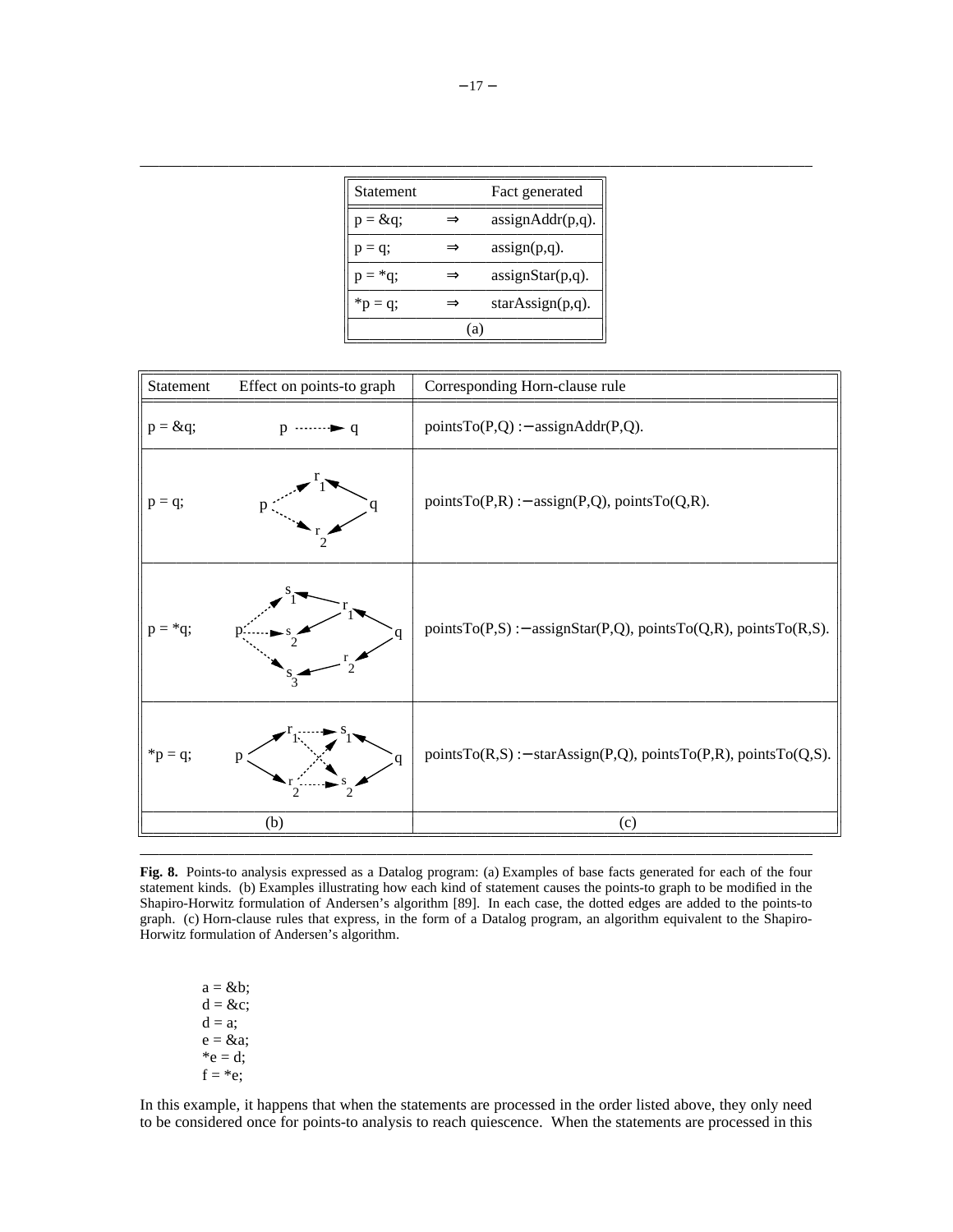order, the points-to graph is built up as follows:



In each case, the dotted edge (or edges) indicates what is added to the points-to graph when we process the statement shown at the bottom of the box. Graph (6) is the final points-to graph; for each statement in the program, reapplying the corresponding rule fails to add any additional edges to the points-to graph.  $\Box$ 

Our goal is now to show that this formulation of the problem can be reformulated as a CFL-reachability problem. To do this, we will show that the problem can be reformulated in yet two additional ways—first as a Datalog program, and then as a chain program.

The first step is easy: Figures 8(a) and 8(c) show how the Shapiro-Horwitz formulation of Andersen's algorithm can be expressed as a Datalog program. Figure 8(a) shows examples of base facts generated for each of the four statement kinds. One such fact would be generated for each assignment statement in the program. Figure 8(c) shows how the rules used for adding edges to the points-to graph in the Shapiro-Horwitz formulation can be expressed as Horn clauses.

The second step—to show that this can be expressed as a chain program—is not quite so easy.<sup>4</sup> As we see from Figure 8(c), the first three Horn clauses are all chain rules. Unfortunately, the fourth rule does not have the required form:

$$
pointsTo(R,S) := starAssign(P,Q), pointsTo(P,R), pointsTo(Q,S). \tag{4.3}
$$

To recast the program as a chain program, we start by rewriting the fourth rule as follows:

and the contract of the contract of the contract of the contract of the contract of the contract of the contract of the contract of the contract of the contract of the contract of the contract of the contract of the contra

$$
pointsTo(R,S) := pointsTo(P,R), starAssign(P,Q), pointsTo(Q,S). \tag{4.4}
$$

This has nearly the form required, except that the order of the variables in the first literal are reversed: R follows P, whereas to have a chain rule R has to precede P.

The way to finesse this issue is to introduce a new relation, "points $\overline{To}$ ", in which we maintain the reversal of the pointsTo relation. (This corresponds to maintaining every edge of the Shapiro-Horwitz points-to graph in both directions, one with the label "pointsTo" and one with the label " $\overline{pointsTo}$ ".) This allows us to rewrite rule (4.4) as the following chain rule:

$$
pointsTo(R,S) := \overline{pointsTo}(R,P), starAssign(P,Q), pointsTo(Q,S).
$$
\n(4.5)

The question is now how to build up the appropriate set of  $\overline{pointsTo}$  tuples. In Datalog, this can be done by introducing the following rule:

$$
\overline{\text{pointsTo}}(Q, P) := \text{pointsTo}(P, Q). \tag{4.6}
$$

However, this is unsatisfactory for our purposes because rule (4.6) is not itself a chain rule. The way to overcome this difficulty is shown in Figure 9: Figure 9(a) shows the revised set of base facts generated for

---

-------------

<sup>-</sup>-<sup>4</sup>The construction we give for this step is due to David Melski [65].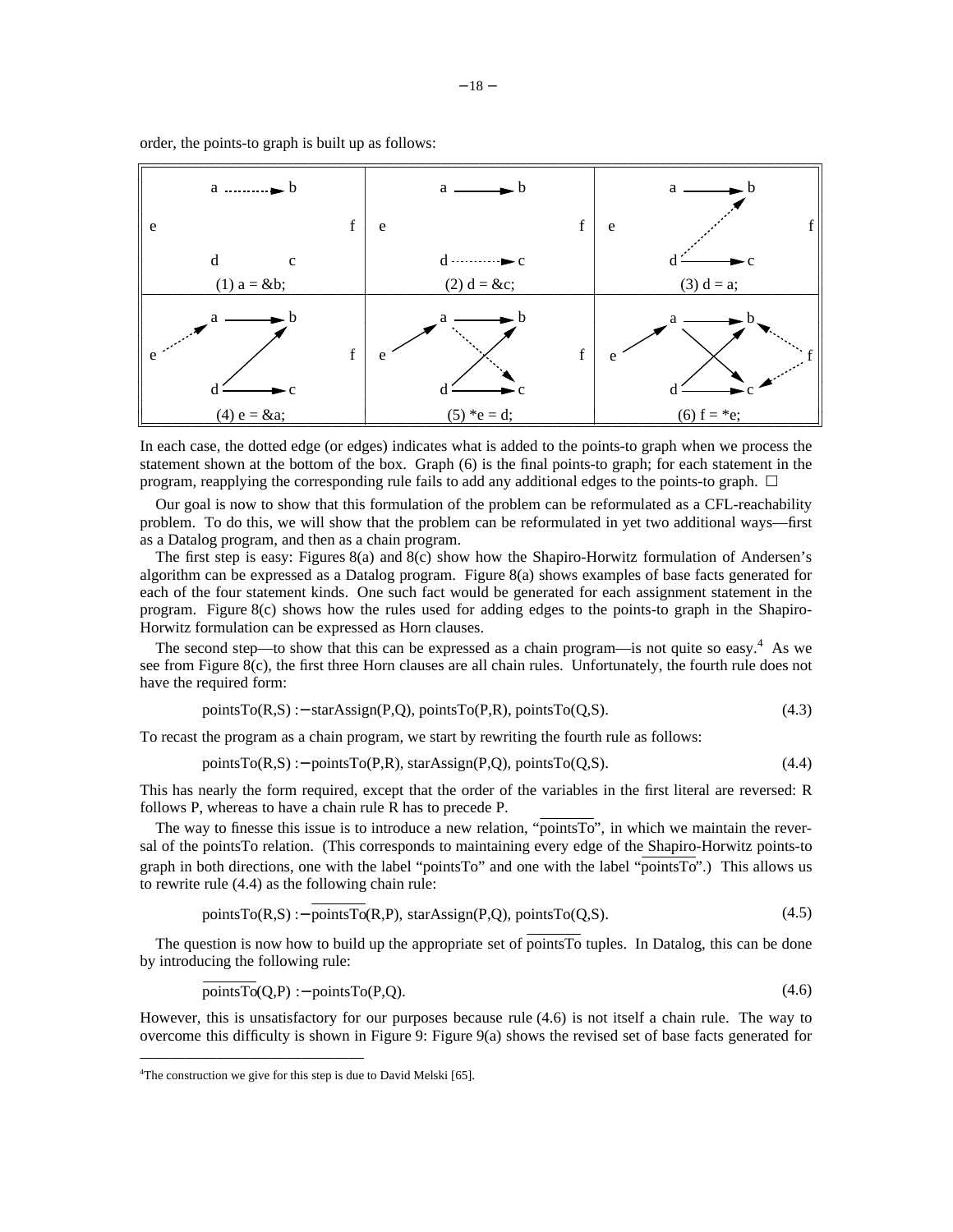| Statement  |                  | Facts generated     |
|------------|------------------|---------------------|
| $p = \&q$  |                  | $assignAddr(p,q)$ . |
|            |                  | $assignAddr(q,p)$ . |
| $p = q;$   |                  | $assign(p,q)$ .     |
|            |                  | $assign(q, p)$ .    |
| $p = *q$ ; |                  | $assignStar(p,q)$ . |
|            |                  | assignStar(q,p).    |
| * $p = q;$ |                  | starAssign(p,q).    |
|            | starAssign(q,p). |                     |
|            |                  | (a)                 |

| Form of statement | Chain rules for inferring points To tuples and points To tuples                         |  |  |
|-------------------|-----------------------------------------------------------------------------------------|--|--|
| $P = \&Q$         | pointsTo(P,Q) : – assignAddr(P,Q).                                                      |  |  |
|                   | pointsTo(Q,P) : – assignAddr(Q,P).                                                      |  |  |
| $P = Q$ ;         | pointsTo(P,R) : – assign(P,Q), pointsTo(Q,R).                                           |  |  |
|                   | points $To(R,P) := \text{points} To(R,Q)$ , assign(Q,P).                                |  |  |
| $P = *O$ :        | points $To(P,S)$ : – assign $Star(P,Q)$ , points $To(Q,R)$ , points $To(R,S)$ .         |  |  |
|                   | points $To(S, P) := \text{points} To(S, R)$ , points $To(R, Q)$ , assign $Star(Q, P)$ . |  |  |
| $*P = Q;$         | points $To(R, S)$ : – points $To(R, P)$ , starAssign $(P, Q)$ , points $To(Q, S)$ .     |  |  |
|                   | points $To(S,R) := \text{points} To(S,Q)$ , starAssign(Q,P), points $To(P,R)$ .         |  |  |
|                   | (b)                                                                                     |  |  |

**Fig. 9.** Points-to analysis expressed as a chain program: (a) Revised set of base facts generated for each of the four statement kinds. (b) Chain rules that express an algorithm equivalent to the Shapiro-Horwitz formulation of Andersen's algorithm.

each of the four statement kinds; here we have introduced four new "reversed" base relations: assignAddr, assign, assignStar, and starAssign. Figure 9(b) shows the eight chain rules used for inferring pointsTo and  $\frac{1}{100}$  tuples. The first six rules in Figure 9(b) are the first three rules from Figure 8(c) and their respective reversals:

• In addition to the rule

---------------------------------------------------------

---------------------------------------------------------

pointsTo(P,Q) :− assignAddr(P,Q).

we have the rule

 $\overline{\text{pointsTo}}(Q,P) := \overline{\text{assignAddr}}(Q,P).$ 

• In addition to the rule

and the contract of the contract of the contract of the contract of the contract of the contract of the contract of the contract of the contract of the contract of the contract of the contract of the contract of the contra

and the contract of the contract of the contract of the contract of the contract of the contract of the contract of the contract of the contract of the contract of the contract of the contract of the contract of the contra

and the contract of the contract of the contract of the contract of the contract of the contract of the contract of the contract of the contract of the contract of the contract of the contract of the contract of the contra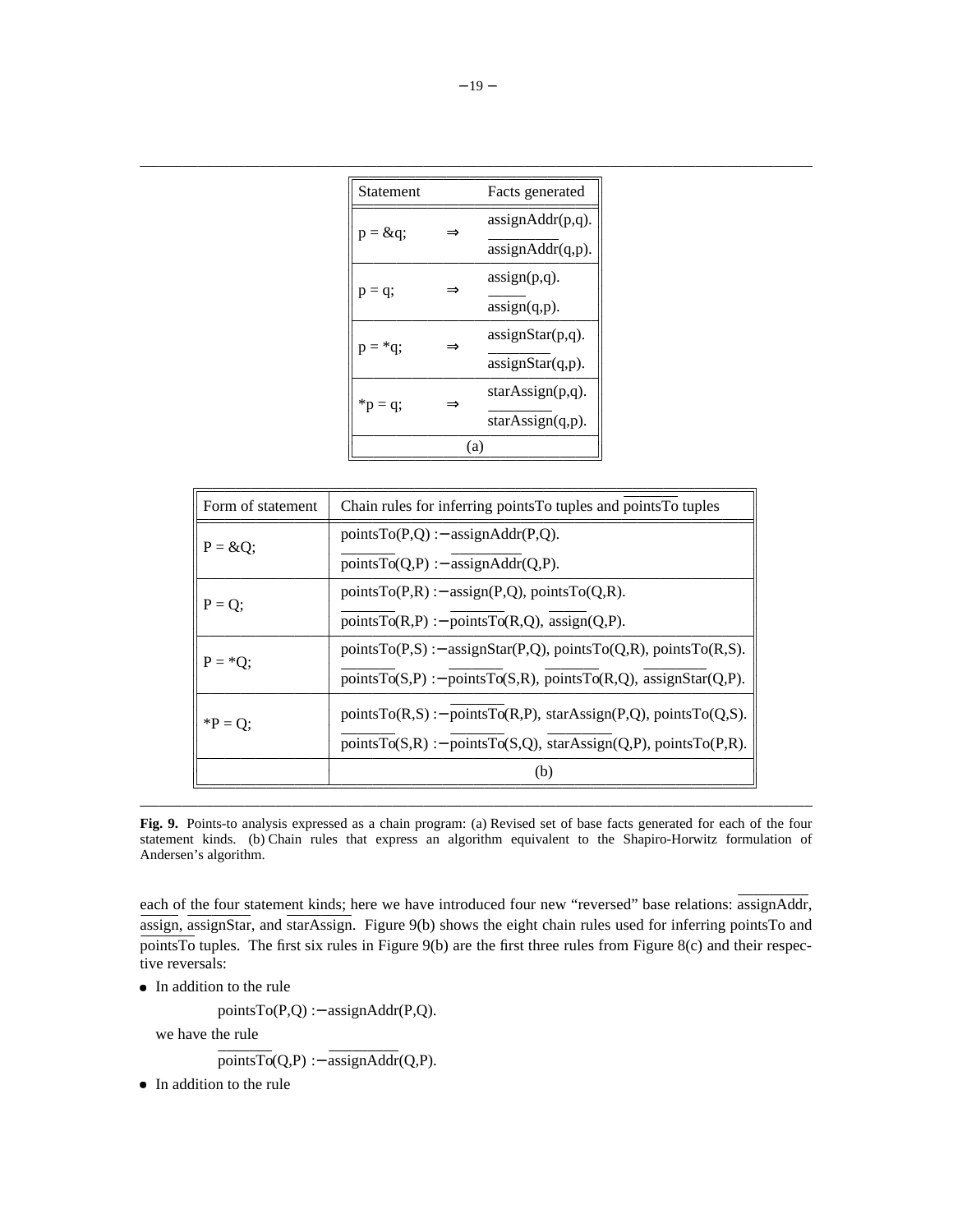$pointsTo(P,R) := assign(P,Q)$ , pointsTo( $Q,R$ ).

we have the rule

 $\overline{\text{pointsTo}}(R,P) := \overline{\text{pointsTo}}(R,Q), \overline{\text{assign}}(Q,P).$ 

Notice that in this rule (i) the order of the literals on the right-hand side is reversed, and (ii) the order of the variables in each literal is also reversed.

• In addition to the rule

pointsTo(P,S) :− assignStar(P,Q), pointsTo(Q,R), pointsTo(R,S).

we have the rule

 $\overline{pointsTo}(S,P) := \overline{pointsTo}(S,R), \overline{pointsTo}(R,Q), \overline{assignStar(Q,P)}.$ 

Again, the order of the literals on the right-hand side is reversed, and the order of the variables in each literal is also reversed.

In all three cases, both the new rule and the old rule are chain rules.

The eighth rule of Figure 9(b) is obtained by applying the reversal process to the seventh rule (*i.e.*, rule (4.5))

$$
pointsTo(R,S) := \overline{pointsTo}(R,P), starAssign(P,Q), pointsTo(Q,S)
$$

to obtain

---------------------------------------------------

 $\frac{1}{\text{pointsTo}}(S,R) := \frac{1}{\text{pointsTo}(S,Q)}$ ,  $\frac{\text{starAssign}(Q,P)}{\text{starAssign}(Q,P)}$ , pointsTo(P,R). (4.7)

Here, not only is the order of the literals and variables reversed, but in the final literal we have substituted "pointsTo(P,R)" for " $\overline{\overline{pointsTo}(P,R)}$ ". Notice that rule (4.7) is a chain rule (*i.e.*, all eight rules of Figure 9(b) are chain rules).

The final step is to extract a context-free grammar from the chain program of Figure 9 by the method discussed in Section 3:

| points To $\rightarrow$ assign Addr                     | points To $\rightarrow$ assign Addr                     |
|---------------------------------------------------------|---------------------------------------------------------|
| points To $\rightarrow$ assign points To                | points To $\rightarrow$ points To assign                |
| points To $\rightarrow$ assignstar points To points To  | points To $\rightarrow$ points To points To assign Star |
| points To $\rightarrow$ points To star Assign points To | points To $\rightarrow$ points To star Assign points To |

Points-to facts can now be determined by solving *L*(pointsTo)-reachability problems in the graph created from the facts generated according to the table given in Figure 9(a); that is, we solve *L*(pointsTo) reachability problems in a graph whose nodes correspond to program variables, and whose edges are labeled with the symbols assignAddr, assignAddr, assign, assign, assignStar, assignStar, starAssign, and starAssign. 

**Example 4.8**. The graph corresponding to the six assignment statements of Example 4.2 is



(To avoid clutter, we have left out all reversed edges.) Using this graph and the grammar given above, we can discover, for instance, that f points to both b and c: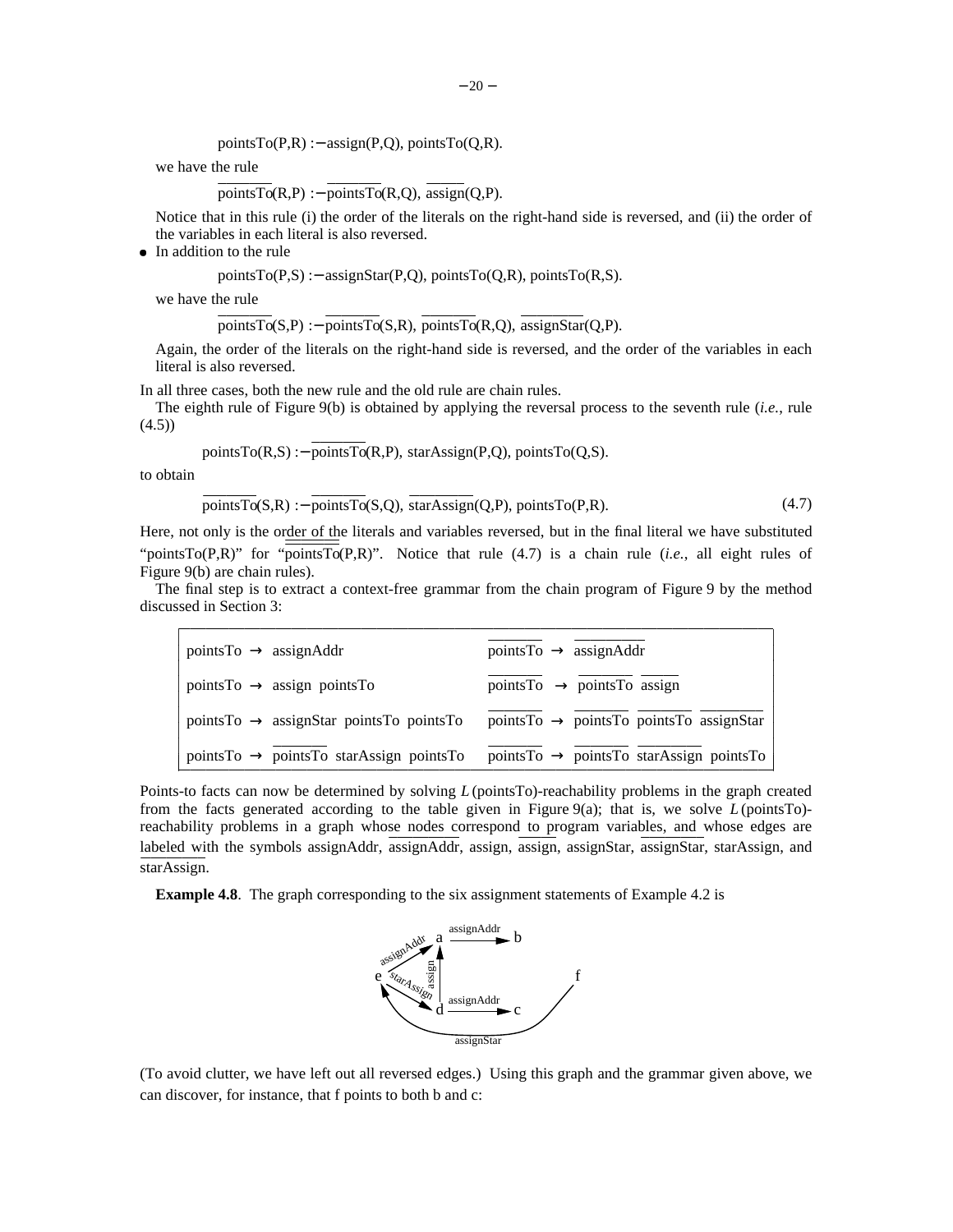Because of the paths assignAddr

a b, d  $\longrightarrow$  c, and e assignAddr assignAddr a, there are paths a pointsTo b, d pointsTo c, and e pointsTo a, respectively. Because of the paths b assignAddr  $\rightarrow$  a, c  $\rightarrow$ assignAddr d, and a assignAddr e, there are paths b pointsTo a, c pointsTo d, and a pointsTo e, respectively. • There is a path f pointsTo b because of the following path:  $f$ assignStar e pointsTo a pointsTo b. • There is a path a pointsTo  $\blacktriangleright$  c because of the following path: a pointsTo e starAssign d pointsTo c, and hence there is a path f pointsTo c because of the following path:  $f$ assignStar e pointsTo a pointsTo c.  $\Box$ 

## **5. Solving Demand Versions of Program-Analysis Problems**

An exhaustive dataflow-analysis algorithm associates with each point in a program a set of "dataflow facts" that are guaranteed to hold whenever that point is reached during program execution. By contrast, a *demand* dataflow-analysis algorithm determines whether a single given dataflow fact holds at a single given point [11,102,78,30,49,88]. Demand analysis can sometimes be preferable to exhaustive analysis for the following reasons:

- *Narrowing the focus to specific points of interest*. Software-engineering tools that use dataflow analysis often require information only at a certain set of program points. Similarly, in program optimization, most of the gains are obtained from making improvements at a program's "hot spots"—in particular, its innermost loops. The use of a demand algorithm has, in some cases, the potential to reduce greatly the amount of extraneous information computed.
- *Narrowing the focus to specific dataflow facts of interest*. Even when dataflow information is desired for every program point *p*, the full set of dataflow facts at *p* may not be required. For example, for the uninitialized-variables problem we are ordinarily interested in determining only whether the variables *used* at *p* might be uninitialized, rather than determining that information at *p* for *all* variables.
- *Reducing work in preliminary phases*. In problems that can be decomposed into separate phases, not all of the information from one phase may be required by subsequent phases. For example, the MayMod problem determines, for each call site, which variables may be modified during the call. This problem can be decomposed into two phases: computing side effects disregarding aliases (the so-called DMod problem), and computing alias information [15]. Given a demand (*e.g.*, "What is the MayMod set for a given call site *c*?"), a demand algorithm has the potential to reduce drastically the amount of work spent in earlier phases by propagating only relevant demands (*e.g.*, "What are the alias pairs (*x*, *y*) such that *x* is in  $\text{DMod}(c)$ "?).
- *Sidestepping incremental-updating problems*. A transformation performed at one point in the program can affect previously computed dataflow information at other points in the program. In many cases, the old information at such points is no longer safe; the dataflow information needs to be updated before it is possible to perform further transformations at such points. Incremental dataflow analysis could be used to maintain complete information at all program points; however, updating all invalidated information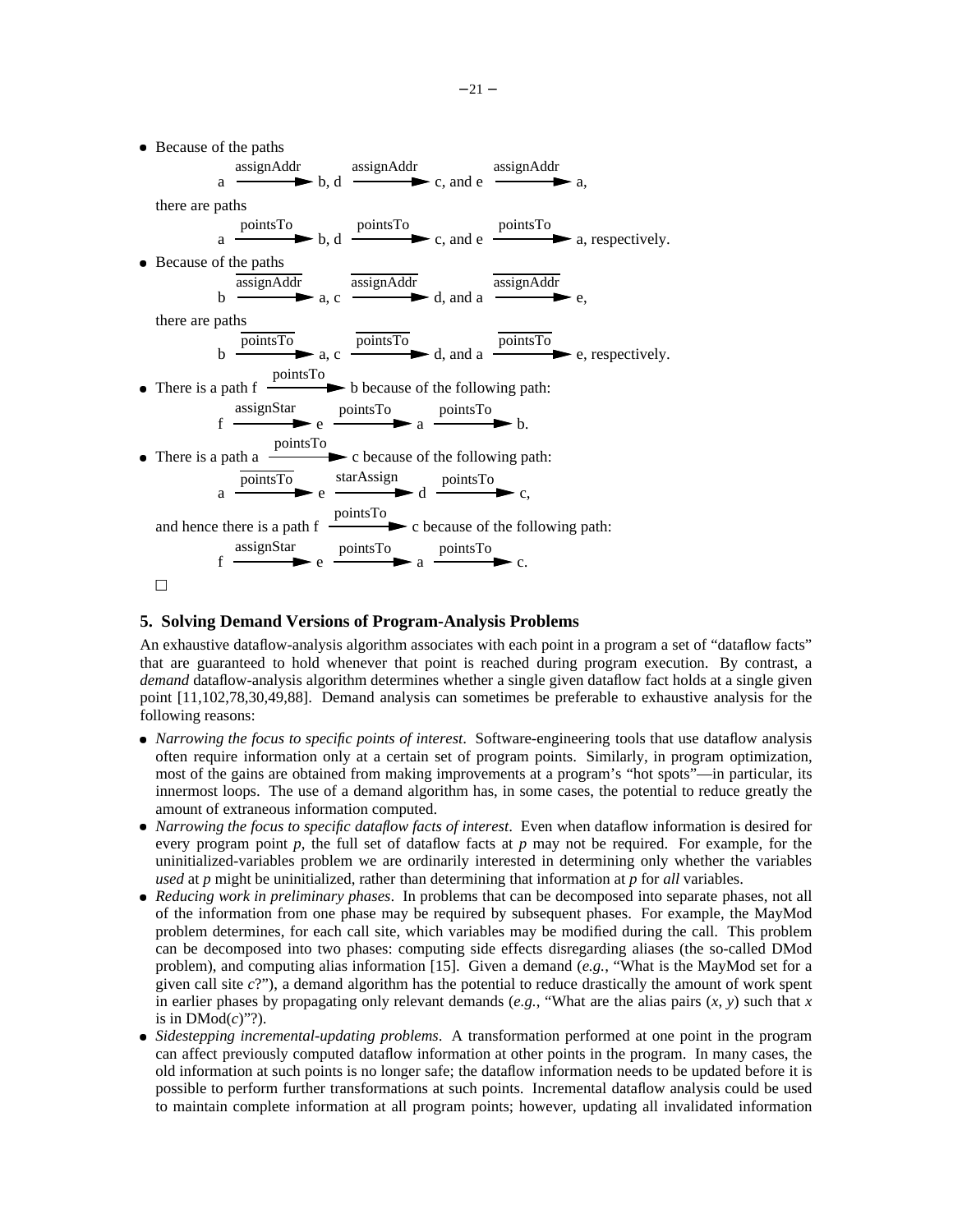can be expensive. An alternative is to demand only the dataflow information needed to validate a proposed transformation; each demand would be solved using the current program, so the answer would be up-to-date.

 *Demand analysis as a user-level operation*. It is desirable to have program-development tools in which the user can ask questions interactively about various aspects of a program [62]. Such tools are particularly useful when debugging, when trying to understand complicated code, or when trying to transform a program to execute efficiently on a parallel machine [8]. Because it is unlikely that a programmer will ask questions about all program points, solving just the user's sequence of demands is likely to be significantly less costly than performing an exhaustive analysis.

Of course, determining whether a given fact holds at a given point may require determining whether other, related facts hold at other points (and those other facts may not be "facts of interest" in the sense of the second bullet-point above). It is desirable, therefore, for a demand-driven program-analysis algorithm to minimize the amount of such auxiliary information computed.

For program-analysis problems that have been transformed into CFL-reachability problems, demand algorithms are obtained for free, by solving single-source, single-target, multi-source, or multi-target CFLreachability problems. For instance, the problem transformation described in Section 4.1 has been used to devise demand algorithms for interprocedural dataflow analysis [76,49,48]. Because an algorithm for solving, for example, single-target (or multi-target) reachability problems focuses on the nodes that reach the specific target(s), it minimizes the amount of extraneous information computed.

In the case of IFDS problems, which were discussed in Section 4.1, to answer a single demand we need to solve a single-source/single-target *L*(*realizable*)-path problem: "Is there a realizable path in *G #* from node  $\langle start_{main}, \Lambda \rangle$  to node  $\langle n, d \rangle$ ?" For an exhaustive algorithm, we need to solve a single-source *L*(*realizable*)-path problem: "What is the set of nodes  $\langle n, d \rangle$  such that there is a realizable path in  $G^{\#}$  from 〈*startmain*,Λ〉 to 〈*n*,*d*〉?" In general, however, it is not known how to solve single-source/single-target (or single-source/multi-target) CFL-reachability problems any faster than single-source CFL-reachability problems. However, experimental results showed that in situations when only a small number of demands are made, or when most demands are answered *yes*, a demand algorithm for IDFS problems (*i.e.*, for the single-source/single-target or single-source/multi-target *L*(*realizable*)-path problems) runs faster than an exhaustive algorithm (*i.e.*, for the single-source *L*(*realizable*)-path problem) [49,48].

In the case of partially balanced parenthesis problems, it is possible to use a hybrid scheme; that is, one in between a pure exhaustive and a pure demand-driven approach. The hybrid approach takes advantage of the fact that there is a natural way to divide partially balanced parenthesis problems into two stages. The first stage is carried out in an exhaustive fashion, after which individual queries are answered on a demand-driven basis. In the description that follows, we explain the hybrid technique for backward interprocedural slicing [46,77]. A similar technique also applies in the case of IFDS problems.

The preprocessing step adds *summary edges* to the SDG. Each summary edge represents a matched path between an actual-in and an actual-out node (where the two nodes are associated with the same call site). Let *P* be the number of procedures in the program; let *E* be the maximum number of control and flow edges in any procedure's PDG; and let *Params* be the the maximum number of actual-in nodes in any procedure's PDG. There are no more than *CallSites Params*<sup>2</sup> summary edges, and the task of identifying all summary edges can be performed in time  $O((P \times E \timesq$  *Params* $)+(CallSttes \timesq$  *Params*<sup>3</sup> $))$  [77]. By the *augmented SDG*, we mean the SDG after all appropriate summary edges have been added to it.

The second, demand-driven, stage involves only *regular-reachability* problems on the augmented SDG. In the second stage, we use the following two linear grammars:

|  | unbalanced-right' $\rightarrow$ unbalanced-right' summary |  | $realizable' \rightarrow summary\ realizable'$  |
|--|-----------------------------------------------------------|--|-------------------------------------------------|
|  | unbalanced-right' e                                       |  | e realizable'                                   |
|  | unbalanced-right'); $1 \le i \le$ CallSites               |  | $\int$ ( <i>; realizable'</i> 1 \le Scall Sites |
|  | $\epsilon$                                                |  |                                                 |

Suppose we wish to find the backward slice with respect to SDG node *n*. First, we solve the single-target *L*(*realizable*′)-path problem for node *n*, which yields a set of nodes *S*. Let *S*′ be the subset of actual-out nodes in *S*. The set of nodes in the slice is *S* together with the solution to the multi-target *L*(*unbalancedright*′)-path problem with respect to *S*′.

An advantage of this approach is that each regular-reachability problem—and hence each slice—can be solved in time linear in the number of nodes and edges in the augmented SDG; *i.e.*, in time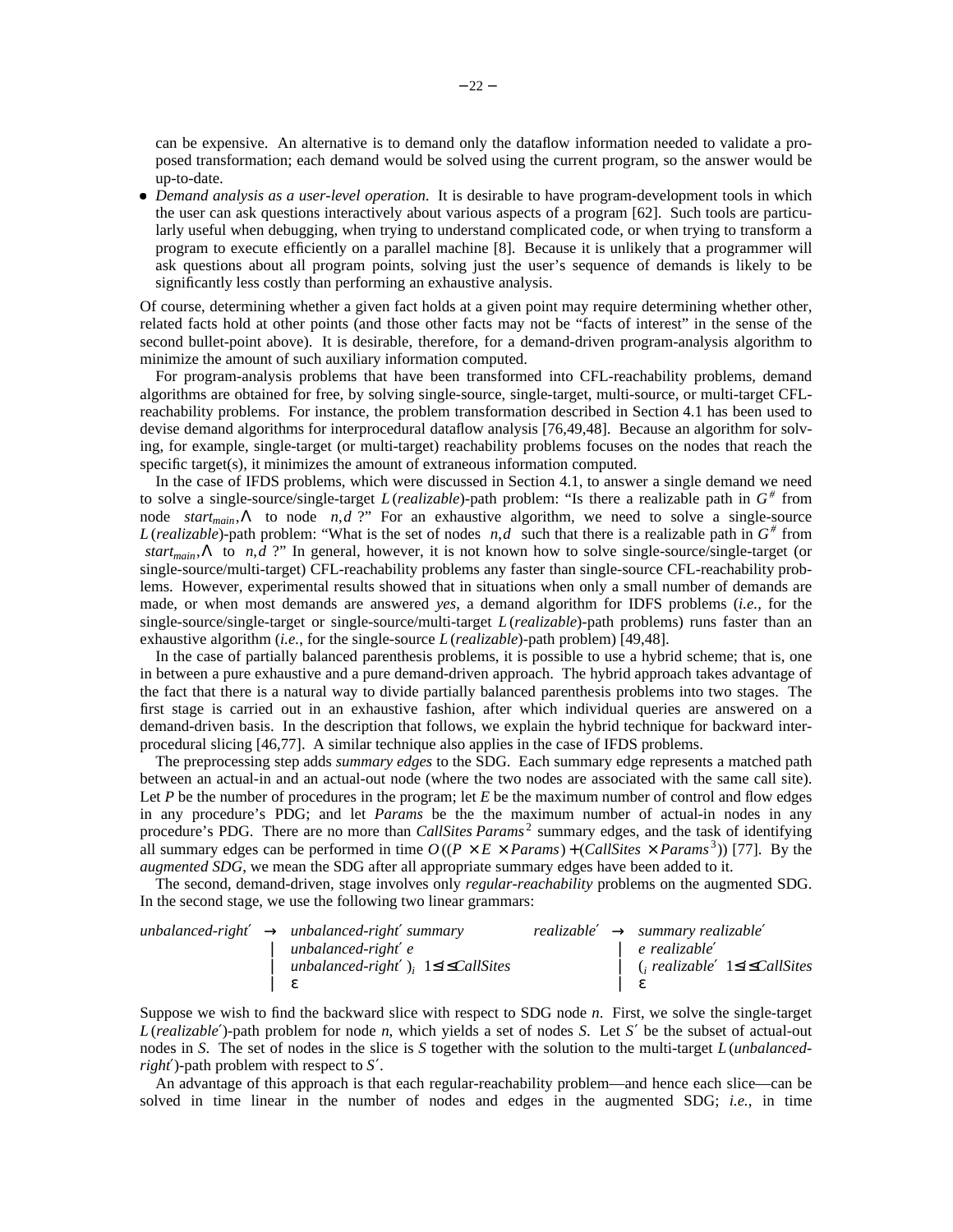$O((P \times E) + (CallSties \times \text{Parameters}^2)).$ 

This approach is used in the Wisconsin Program-Slicing Tool, a slicing system that supports essentially the full C language. (The system is available under license from the University of Wisconsin. It has been successfully applied to slice programs as large as 51,000 lines.)

## **6. Program Analysis Using More Than Graph Reachability**

The graph-reachability approach offers insight into ways that machinery more powerful than the graphreachability techniques described above can be brought to bear on program-analysis problems [78,88].

One way to generalize the CFL-reachability approach stems from the observation that CFL-reachability problems correspond to chain programs, which are a restricted class of Datalog programs. The fact that CFL-reachability problems are related to chain programs, together with the fact that chain programs are just a special case of the logic programs to which tabulation and transformation techniques apply, suggests that more powerful program-analysis algorithms can be obtained by going outside the class of pure chain programs [78].

A different way to generalize the CFL-reachability approach so as to bring more powerful techniques to bear on interprocedural dataflow analysis was presented in [88]. This method applies to problems in which the dataflow information at a program point is represented by a finite environment (*i.e.*, a mapping from a finite set of *symbols* to a finite-height domain of *values*), and the effect of a program operation is captured by a distributive "environment-transformer" function. This class of dataflow problems has been called the *I*nterprocedural *D*istributive *E*nvironment problems (or IDE problems, for short).

Two of the dataflow-analysis problems that the IDE framework handles are (decidable) variants of the constant-propagation problem: *copy-constant propagation* and *linear-constant propagation*. The former interprets assignment statements of the form  $x = 7$  and  $y = x$ . The latter also interprets statements of the form  $y = -2*x+5$ .

By means of an "explosion transformation" similar to the one utilized in Section 4.1, an interprocedural distributive-environment-transformer problem can be transformed from a meet-over-all-realizable-paths problem on a program's supergraph to a meet-over-all-realizable-paths problem on a graph that is *larger*, but in which every edge is labeled with a much *simpler* edge function (a so-called "micro-function") [88]. Each micro-function on an edge  $d_1 \rightarrow d_2$  captures the effect that the value of symbol  $d_1$  in the argument environment has on the value of symbol  $d_2$  in the result environment. Fig. 10 shows the exploded representations of four environment-transformer functions used in constant propagation. Fig. 10(a) shows how the identity function λ*env.env* is represented. Figs. 10(b)−(d) show the representations of the functions  $\lambda env. env [x \rightarrow 7]$ ,  $\lambda env. env [y \rightarrow env(x)]$ , and  $\lambda env. env [y \rightarrow -2*env(x)+5]$ , which are the dataflow functions for the statements  $x = 7$ ,  $y = x$ , and  $y = -2*x + 5$ , respectively. ( $\Lambda$  is used to represent the effects of a function that are independent of the argument environment. Each graph includes an edge of the form  $\Lambda \rightarrow \Lambda$ , labeled with  $\lambda v.v$ ; as in Section 4.1, these edges are needed to capture function composition properly.)

Dynamic programming on the exploded supergraph can be used to find the meet-over-all-realizablepaths solution to the original problem: An exhaustive algorithm can be used to find the values for all symbols at all program points; a demand algorithm can be used to find the value for an individual symbol at a



and the contract of the contract of the contract of the contract of the contract of the contract of the contract of the contract of the contract of the contract of the contract of the contract of the contract of the contra

**Fig. 10.** The exploded representations of four environment-transformer functions used in constant propagation.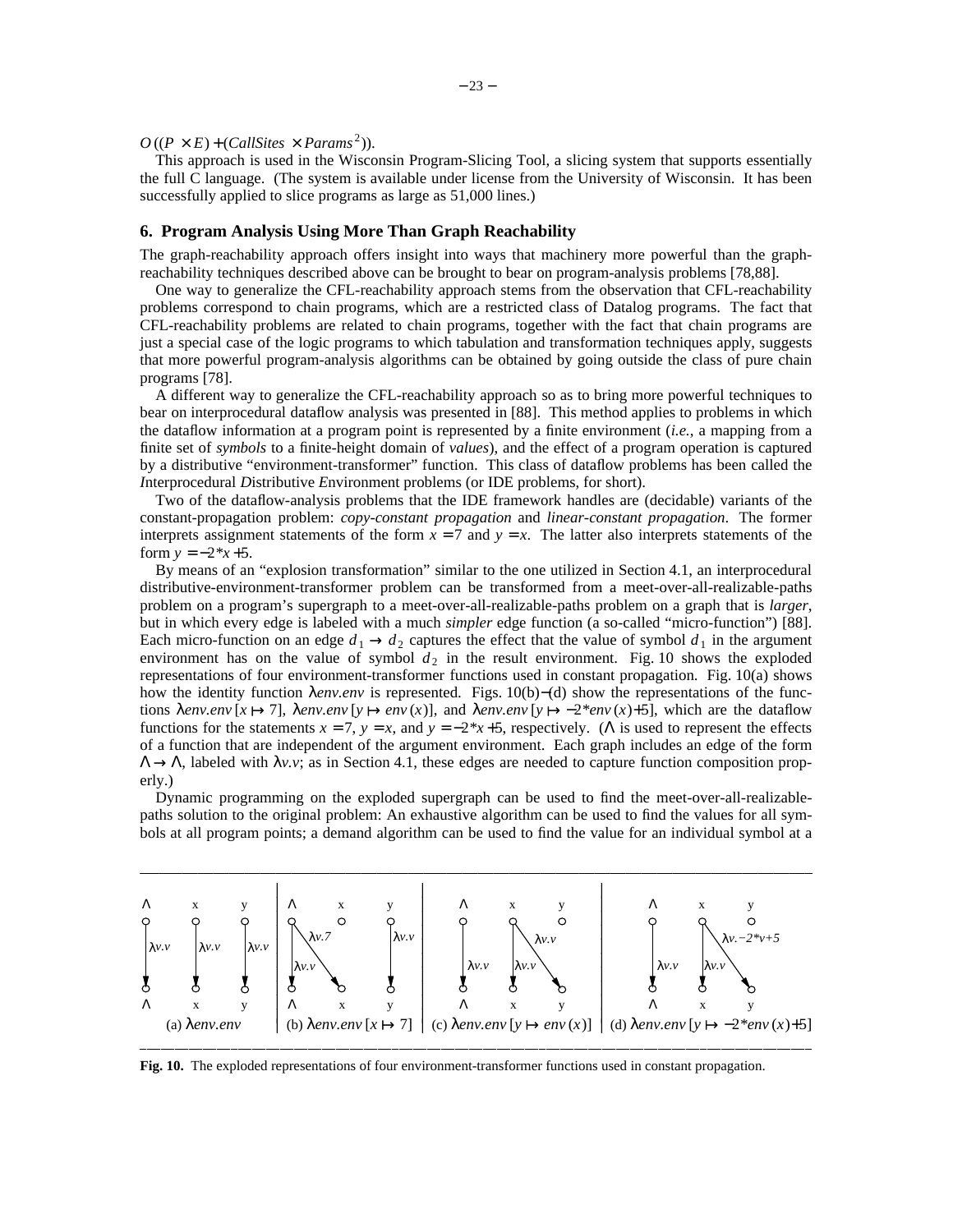particular program point [88]. An experiment was carried out in which the exhaustive and demand algorithms were used to perform constant propagation on 38 C programs, which ranged in size from 300 lines to 6,000 lines. The experiment found that

- In contrast to previous results for numeric Fortran programs [37], linear-constant propagation found more constants than copy-constant propagation in 6 of the 38 programs.
- The demand algorithm, when used to demand values for all uses of scalar integer variables, was faster than the exhaustive algorithm by a factor ranging from 1.14 to about 6.

### **7. Related Work**

This paper describes how a number of program-analysis problems can be solved by transforming them to CFL-reachability problems. This section discusses how the CFL-reachability approach relates to previous work on program analysis.

### **7.1. The Use of Graph Reachability for Analyzing Programs**

A variety of work exists that has applied graph reachability (of various forms) to analysis of imperative programs. Kou [57] and Hecht [38] gave linear-time graph-reachability algorithms for solving intraprocedural "bit-vector" dataflow-analysis problems. This approach was later applied to intraprocedural bidirectional bit-vector problems by Khedker and Dhamdhere [53]. Cooper and Kennedy used reachability to give efficient algorithms for interprocedural side-effect analysis [23] and alias analysis [24].

The first uses of CFL-reachability for program analysis were in 1988, in Callahan's work on flowsensitive side-effect analysis [20] and Horwitz, Reps, and Binkley's work on interprocedural slicing [43,46]. In both cases, only limited forms of CFL-reachability are employed, namely various kinds of matched-parenthesis (Dyck) languages, and neither paper relates the work to the more general concept of CFL-reachability. (Dyck languages had been used in earlier work on interprocedural dataflow analysis by Sharir and Pnueli to specify that the contributions of certain kinds of infeasible execution paths should be filtered out [90]; however, the dataflow-analysis algorithms given by Sharir and Pnueli are based on machinery other than pure graph reachability.)

Dyck-language reachability was shown by Reps, Sagiv, and Horwitz to be of utility for a wide variety of interprocedural program-analysis problems [76]. These ideas were elaborated on in a sequence of papers [77,81,49], and also applied to the shape-analysis problem [80].

All of these papers use only very limited forms of CFL-reachability, namely variations on Dycklanguage reachability. Although the author became aware of the connection to the more general concept of CFL-reachability sometime in the fall of 1994, of the papers mentioned above, only [80] mentions CFLreachability explicitly and references Yannakakis's paper [100]. The construction of Melski's presented in Section 4.4, as well as the constructions of Melski and Reps for converting set-constraint problems to CFL-reachability problems [66,67] show that CFL-reachability using path languages other than Dyck languages is also of utility for program analysis.

Both the IFDS framework for interprocedural dataflow analysis [76,81,49,48] as well as the IDE framework for interprocedural dataflow analysis [88], which are summarized in Sections 4.1 and 6, respectively, are related to earlier interprocedural dataflow-analysis frameworks defined by Sharir and Pnueli [90] and Knoop and Steffen [55]. The IFDS and IDE frameworks are both basically variants of the Sharir-Pnueli framework with three modifications:

- (i) In the case of the IFDS framework, the dataflow domain is restricted to be a subset domain  $2^D$ , where *D* is a finite set; in the case of the IDE framework, the dataflow domain is restricted to be a domain of environments.
- (ii) The dataflow functions are required to be distributive.
- (iii) The edge from a call node to the corresponding return-site node can have an associated dataflow function.

Conditions (i) and (ii) are restrictions that make the IFDS and IDE frameworks less general than the full Sharir-Pnueli framework. Condition (iii), however, generalizes the Sharir-Pnueli framework and permits it to cover programming languages in which recursive procedures have local variables and parameters (which the Sharir-Pnueli framework does not). (A different generalization to handle recursive procedures with local variables and parameters was proposed by Knoop and Steffen [55].)

IFDS and IDE problems can be solved by a number of previous algorithms, including the "elimination", "iterative", and "call-strings" algorithms given by Sharir and Pnueli, and the algorithm of Cousot and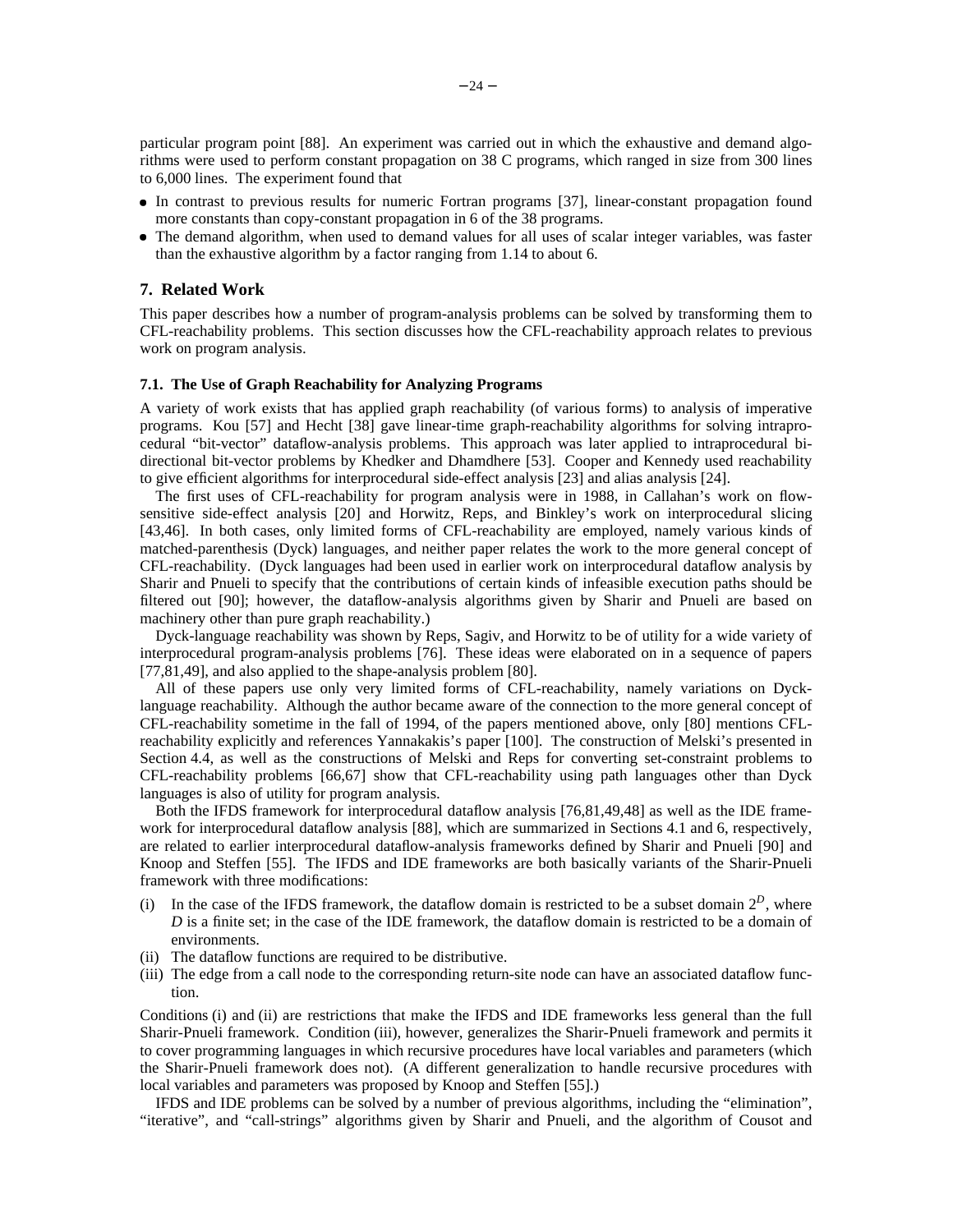Cousot [26]. However, for general IFDS and IDE problems, both the iterative and call-strings algorithms can take exponential time in the worst case. Knoop and Steffen [55] give an algorithm similar to Sharir and Pnueli's "elimination" algorithm. The efficiencies of the Sharir-Pnueli and Knoop-Steffen elimination algorithms depend, among other things, on the way functions are represented. No representations are discussed in [90] and [55]; however, because the Sharir-Pnueli and Knoop-Steffen algorithms manipulate functions as a whole, rather than pointwise, they are not as efficient as the algorithms presented in [81] and [88].

Recently, Ramalingam has shown how a framework very similar to the IDE framework can be used to develop a theory of "dataflow frequency analysis", in which information is obtained about how often and with what probability a dataflow fact holds true during program execution [75].

Holley and Rosen investigated "qualified" dataflow analysis problems, where "qualifications" are a device to specify that only certain paths in the flow graph are to be considered [42]. They employ an "expansion" phase that has some similarities to the creation of the exploded supergraph described in Section 4.1. However, Holley and Rosen do not take advantage of distributivity to do the expansion pointwise. Furthermore, for interprocedural problems the Holley-Rosen approach is equivalent to the Sharir-Pnueli callstrings approach.

Until very recently, work on demand-driven dataflow analysis only considered the *intra*procedural case [11,102,29]. Besides the work based on CFL-reachability discussed in Section 5, other work on demanddriven *inter*procedural dataflow analysis includes [79,78,30,88].

The fact that demand algorithms are obtained for free for any program-analysis problem expressed as a CFL-reachability problem, means that demand algorithms also exist for the shape-analysis and points-toanalysis problems described in Section 4.3 and 4.4, respectively, as well as for certain classes of setconstraint problems (see Section 7.3).

## **7.2. The Use of Logic Programming for Analyzing Programs**

The use of logic programming for performing interprocedural dataflow analysis—with particular emphasis on obtaining demand algorithms—was described by Reps [79,78]. He presented a way in which algorithms that solve demand versions of interprocedural analysis problems can be obtained automatically from their exhaustive counterparts (expressed as logic programs) by making use of the "magic-sets transformation", a general transformation developed in the logic-programming and deductive-database communities for creating efficient demand versions of (bottom-up) logic programs [86,13,17,94]. Reps illustrated this approach by showing how to obtain a demand algorithm for the interprocedural "locally separable problems"—the interprocedural versions of classical "bit-vector" or "gen-kill" problems (*e.g.*, reaching definitions, available expressions, live variables, *etc.*).

The work by D.S. Warren and others concerning the use of tabulation techniques in top-down evaluation of logic programs [96] provides an alternative method for obtaining demand algorithms for such programanalysis problems. Rather than applying the magic-sets transformation to a Horn-clause encoding of the (exhaustive) dataflow-analysis algorithm and then using a bottom-up evaluator, the original (untransformed) Horn-clause encoding can simply be evaluated by an OLDT (top-down, tabulating) evaluator. Thus, another way to obtain implementations of demand algorithms for interprocedural dataflow analysis, interprocedural slicing, and other CFL-reachability problems is to make use of the SUNY-Stony Brook XSB system [97].

The algorithms described in [81] and [88] for the IFDS and IDE frameworks, respectively, have straightforward implementations as logic programs. Thus, demand algorithms for these frameworks can be obtained either by applying the magic-sets transformation or by using a tabulating top-down evaluator.

There has been some previous work in which *intra*procedural dataflow-analysis problems have been expressed using Horn clauses. For instance, one of the examples in Ullman's book shows how a logic database can be used to solve the intraprocedural reaching-definitions problem [94, pp. 984-987]. Assmann has examined a variety of other intraprocedural program-analysis problems [10]. Although Assmann expresses these problems using a certain kind of graph grammar, he points out that this formalism is equivalent to Datalog.

## **7.3. Relationship of CFL-Reachability Problems to Set-Constraint Problems**

Following earlier work by Reynolds [85] and Jones and Muchnick [50], a number of people in recent years have explored the use of set constraints for analyzing programs. Set constraints are typically used to collect a superset of the set of values that the program's variables may hold during execution. Typically, a set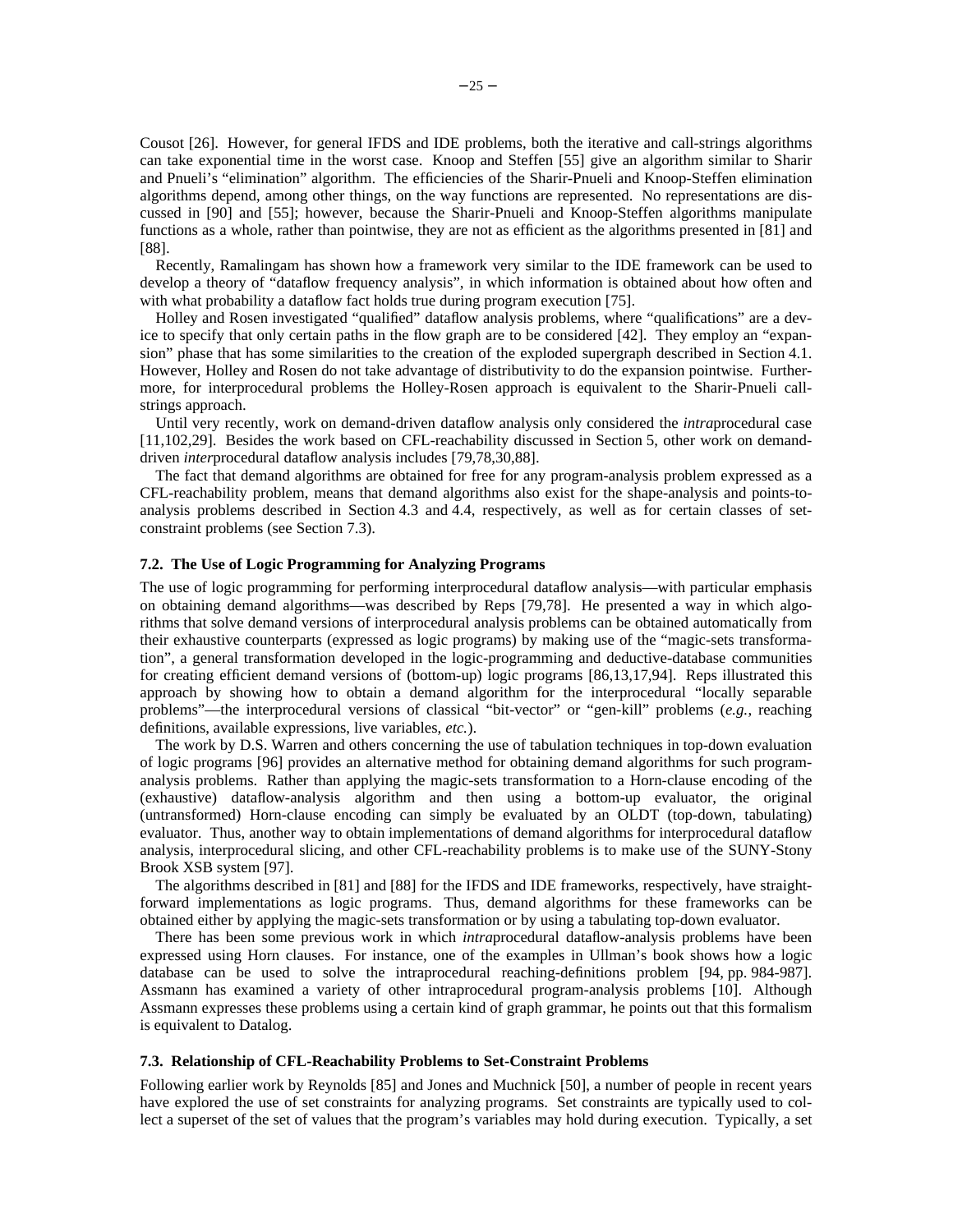variable is created for each program variable at each program point; set constraints are generated that approximate the program's behavior; program analysis then becomes a problem of finding the least solution of the set-constraint problem. Set constraints have been used both for program analysis [85,50,5,40,41], and for type inference [6,7].

In some papers in the literature, the value of converting set-constraint problems to graph-reachability problems has been exploited, both from the conceptual standpoint [70], as well as from the implementation standpoint [31].

Melski and Reps have obtained a number of results on the relationship between set constraints and graph reachability [66]. Their results establish a relationship in both directions: They showed that CFLreachability problems and a subclass of what have been called *definite set constraints* [39] are equivalent. That is, given a CFL-reachability problem, it is possible to construct a set-constraint problem whose answer gives the solution to the CFL-reachability problem; likewise, given a set-constraint problem, it is possible to construct a CFL-reachability problem whose answer gives the solution to the set-constraint problem. In [67], these results have been extended to cover a class of set constraints that is known to be useful for analyzing programs written in higher-order languages [40].

There are several benefits that are gained from knowing that CFL-reachability problems and certain classes of set-constraint problems are interconvertible:

- There is an advantage from the conceptual standpoint: When confronted with a program-analysis problem, one can think and reason in terms of whichever paradigm is most appropriate. (This is analogous to the situation one has in formal-language theory with finite-state automata and regular expressions, or with pushdown automata and context-free grammars.) For example, as we have seen in Sections 4.1 and 4.2, CFL-reachability leads to natural formulations of interprocedural dataflow analysis and interprocedural slicing. Set constraints lead to natural formulations of shape analysis [85,50]. Each of these problems could be formulated using the (respective) opposite formalism, but it may be awkward.
- As discussed in Section 1, the interconvertibility of the two formalisms offers some insight into the " $O(n^3)$  bottleneck" for various program-analysis problems.
- The interconvertibility of the two formalisms allows results previously obtained for CFL-reachability problems to be applied to set-constraint problems, and vice versa:
	- − CFL-reachability is known to be log-space complete for polynomial time (or "PTIME-complete") [1,93,82]. Because the CFL-reachability-to-set-constraint construction can be performed in log-space, the set-constraint problems considered in [66] are also PTIME-complete. Because PTIME-complete problems are believed not to be efficiently parallelizable (*i.e.*, cannot be solved in polylog time on a polynomial number of processors), this extends the class of program-analysis problems that are unlikely to have efficient parallel algorithms.
	- − As discussed in Section 5, a demand algorithm computes a partial solution to a problem, when only part of the full answer is needed. Because CFL-reachability problems can be solved in a demanddriven fashion, Melski and Reps's results show that, in principle, set-constraint problems can also be solved in a demand-driven fashion. To the best of our knowledge, this had not been previously investigated in the literature on set constraints.
	- Set constraints have been used for analyzing programs written in higher-order languages, whereas applications of CFL-reachability to program analysis have been limited to first-order languages. However, recent work on the interconvertibility of CFL-reachability problems and the class of set constraints used in [40] for analyzing programs written in higher-order languages, shows that the CFLreachability framework is capable of expressing analysis problems, such as program slicing and shape analysis, for higher-order languages [67]. In particular, one of the constructions given in [67] shows how CFL-reachability can be applied to the problem of slicing programs written in a higher-order language that manipulates heap-allocated data structures (but does not permit destructive updating of fields). This problem had not been previously addressed in the literature on program slicing.

## **7.4. Other Applications of CFL-Reachability**

Yannakakis surveys the literature up to 1990 on applications of graph-theoretic methods in database theory [100]. He discusses many types of graph-reachability problems, including CFL-reachability.

Dolev, Even, and Karp used CFL-reachability to devise a formal model for studying the vulnerability to intrusion by a third party of a class of two-party ("ping-pong") protocols in distributed systems to intrusion by a third party [28]. Although messages in the system are protected by public-key encryption, in the setting studied by Dolev, Even, and Karp, the intruder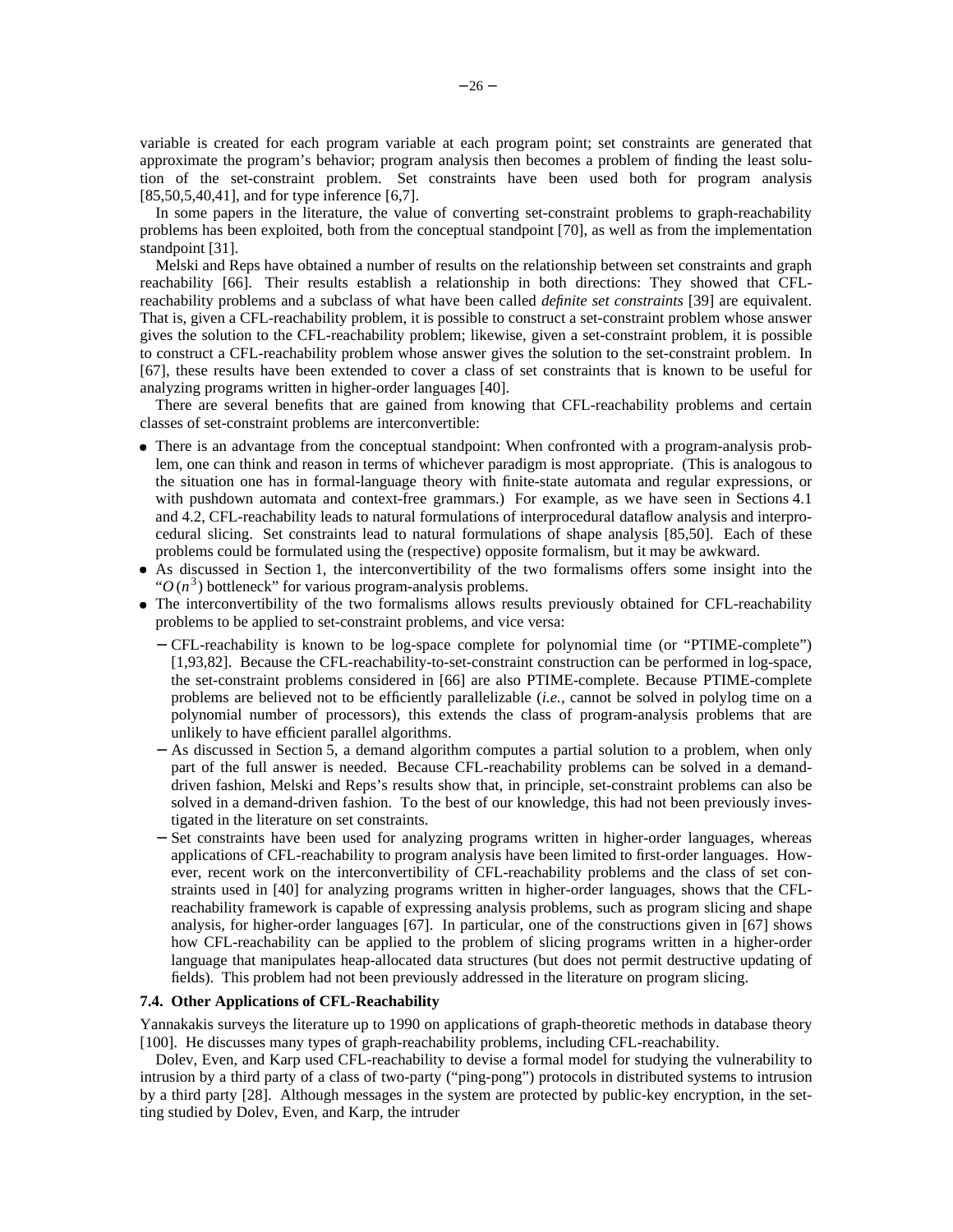. . . may be a legitimate user in the network. He can intercept and alter messages, impersonate other users or initiate instances of the protocol between himself and other users, in order to use their responses. It is possible that through such complex manipulations he can read messages, which are supposed to be protected, without cracking the cryptographic systems in use.

Dolev, Even, and Karp reduce the security-validation problem to a single-source/single-target CFLreachability problem in which labeled edges represent possible operations, and the context-free language captures natural laws of cancellation between pairs of actions that can take place during the protocol: encryption via user *X*'s encryption function cancels with decryption via *X*'s decryption function; decryption via *X*'s decryption function cancels with encryption via *X*'s encryption function; the action of sender *X* appending his name (*i.e.*, *X*) to a message cancels with the action of a recipient stripping off the name appended to a message and comparing the name with *X*; *etc.* A protocol is shown to be insecure if and only if the graph contains a path whose word is in a certain language—namely, the language whose words correspond to sequences of actions that an intruder could provoke that would reveal the contents of the unencrypted message.

Horwitz, Reps, and Binkley pointed out a correspondence between the call structure of a program and a context-free grammar, and between the *intra*procedural transitive dependences among a PDG's parameter nodes and the dependences among attributes in an attribute grammar [46]. They exploited this correspondence to compute the summary edges used in the hybrid (*i.e.*, partly exhaustive, partly demand) scheme for interprocedural slicing discussed in Section 5. More generally, the computation of IO graphs of attribute grammars [52,27,69] and other similar approximations to the characteristic graphs of an attribute grammar's nonterminals that can be computed in polynomial time, such as TDS graphs of ordered attribute grammars [51] can be expressed as CFL-reachability problems.

CFL-reachability also provides useful algorithms for a number of problems in formal-language theory, including the following:

- Determining whether the regular language resulting from the intersection of a regular language and a context-free language is empty. (CFL-reachability is particularly useful if the regular language is given as a finite-state automaton, and the context-free language is given as a context-free grammar.)
- Solving the recognition problem for two-way pushdown automata, which has applications to certain string-matching problems [56,3,4]. A two-way pushdown automaton is a pushdown automaton in which the head reading the input tape is permitted to move in both directions (*i.e.*, in the course of a single transition of the machine, the input head may remain where it was, move one square to the right, or move one square to the left). A two-way pushdown automaton can either be deterministic (2DPDA) or nondeterministic (2NPDA). The problem of 2DPDA-recognition (resp., 2NPDA-recognition) is: Given a 2DPDA (resp., 2NPDA) *M* and a string  $\omega$ , determine whether  $\omega \in L(M)$ .
- Determining whether an input-free (deterministic or non-deterministic) pushdown automaton accepts.

## **Acknowledgements**

This paper is based, in part, on joint work with S. Horwitz, M. Sagiv, G. Rosay, and D. Melski. Section 4.4 is based on a heretofore unpublished result by D. Melski. J. Kleinberg pointed out the use of CFLreachability in reference [28].

## **References**

- 1. Afrati, F. and Papadimitriou, C. H., "The parallel complexity of simple chain queries," pp. 210-214 in *Proc. of the Sixth ACM Symp. on Princ. of Database Syst.,* (San Diego, CA, Mar. 1987), (1987).
- 2. Agrawal, H., "On slicing programs with jump statements," *Proc. of the ACM SIGPLAN 94 Conf. on Prog. Lang. Design and Implementation,* (Orlando, FL, June 22-24, 1994)*, SIGPLAN Not.* **29**(6) pp. 302-312 (June 1994).
- 3. Aho, A.V., Hopcroft, J.E., and Ullman, J.D., *The Design and Analysis of Computer Algorithms,* Addison-Wesley, Reading, MA (1974).
- 4. Aho, A.V., "Algorithms for finding patterns in strings," pp. 255-300 in *Handbook of Theor. Comp. Sci., Vol. A: Algorithms and Complexity*, ed. J. van Leeuwen,The M.I.T. Press, Cambridge, MA (1990).
- 5. Aiken, A. and Murphy, B.R., "Implementing regular tree expressions," pp. 427-447 in *Func. Prog. and Comp. Arch., Fifth ACM Conf.,* (Cambridge, MA, Aug. 26-30, 1991)*, Lec. Notes in Comp. Sci.,* Vol. 523, ed. J. Hughes,Springer-Verlag, New York, NY (1991).
- 6. Aiken, A. and Murphy, B.R., "Static type inference in a dynamically typed language," pp. 279-290 in *Conf. Rec. of the Eighteenth ACM Symp. on Princ. of Prog. Lang.,* (Orlando, FL, Jan. 1991), ACM, New York, NY (1991).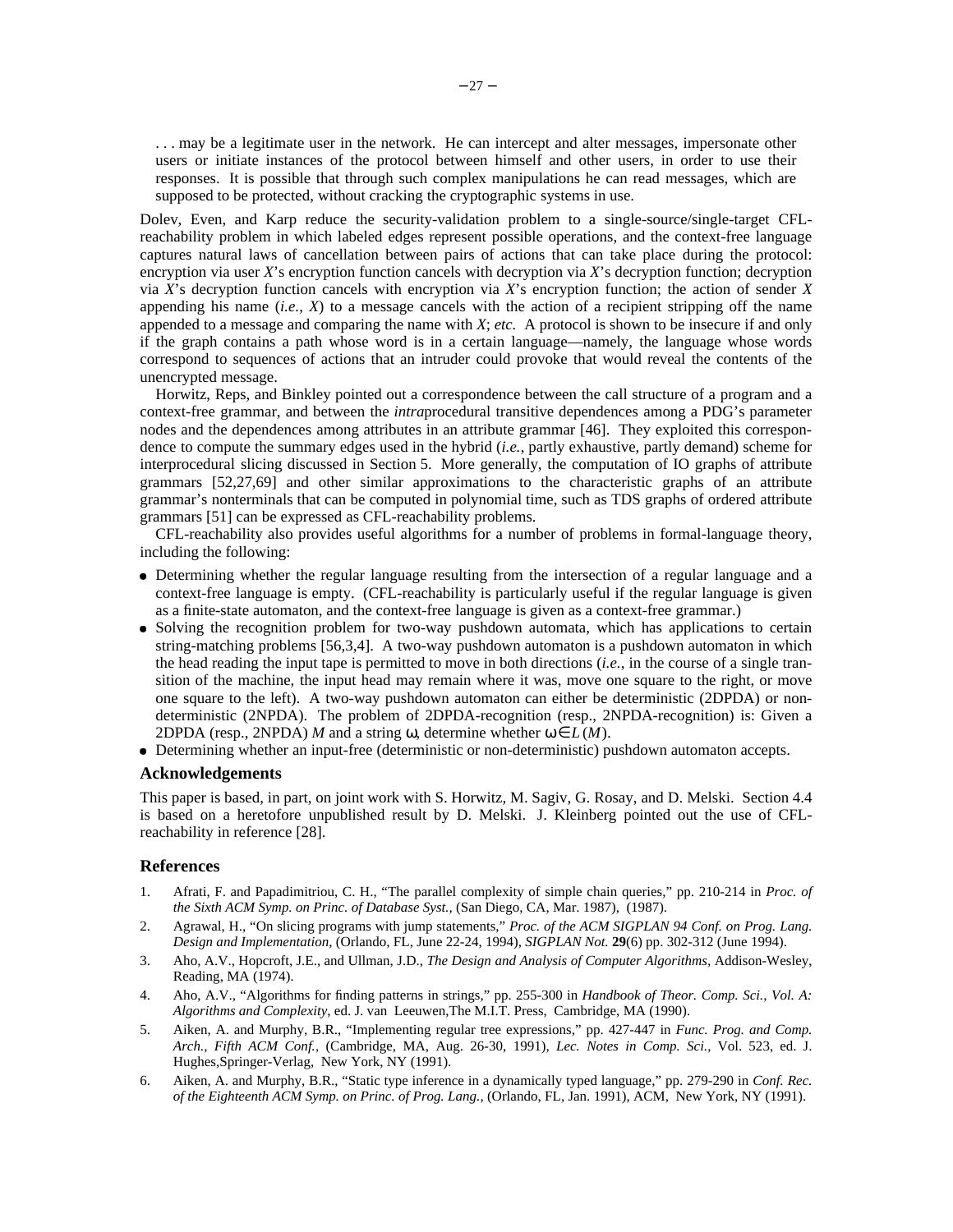- 7. Aiken, A. and Wimmers, E.L., "Type inclusion constraints and type inference," pp. 31-41 in *Sixth Conf. on Func. Prog. and Comp. Arch.,* (Copenhagen, Denmark), (June 1993).
- 8. Allen, R., Baumgartner, D., Kennedy, K., and Porterfield, A., "PTOOL: A semi-automatic parallel programming assistant," pp. 164-170 in *Proc. of the 1986 Int. Conf. on Parallel Processing*, IEEE Comp. Soc. Press, Wash., DC (1986).
- 9. Andersen, L.O., "Program analysis and specialization for the C programming language," Ph.D. diss. and Report TOPPS D-203, Datalogisk Institut, Univ. of Copenhagen, Copenhagen, Denmark (May 1994).
- 10. Assmann, U., "On edge addition rewrite systems and their relevance to program analysis," in *Proc. of the 5th Workshop on Graph Grammars and their Application to Comp. Sci.,* (Williamsburg, VA, Nov. 1994)*, Lec. Notes in Comp. Sci.,* Vol. 1073, ed. J. Cuny,Springer-Verlag, New York, NY (1995).
- 11. Babich, W.A. and Jazayeri, M., "The method of attributes for data flow analysis: Part II. Demand analysis," *Acta Inf.* **10**(3) pp. 265-272 (Oct. 1978).
- 12. Ball, T. and Horwitz, S., "Slicing programs with arbitrary control flow," pp. 206-222 in *Proc. of the First Int. Workshop on Automated and Algorithmic Debugging*, *(Linköping, Sweden, May 1993), Lec. Notes in Comp. Sci.,* Vol. 749, Springer-Verlag, New York, NY (1993).
- 13. Bancilhon, F., Maier, D., Sagiv, Y., and Ullman, J., "Magic sets and other strange ways to implement logic programs," pp. 1-15 in *Proc. of the Fifth ACM Symp. on Princ. of Database Syst.,* (Cambridge, MA, Mar. 1986), (1986).
- 14. Bannerjee, U., "Speedup of ordinary programs," Ph.D. diss. and Tech. Rep. R-79-989, Dept. of Comp. Sci., Univ. of Illinois, Urbana, IL (Oct. 1979).
- 15. Banning, J.P., "An efficient way to find the side effects of procedure calls and the aliases of variables," pp. 29-41 in *Conf. Rec. of the Sixth ACM Symp. on Princ. of Prog. Lang.,* (San Antonio, TX, Jan. 29-31, 1979), ACM, New York, NY (1979).
- 16. Bates, S. and Horwitz, S., "Incremental program testing using program dependence graphs," pp. 384-396 in *Conf. Rec. of the Twentieth ACM Symp. on Princ. of Prog. Lang.,* (Charleston, SC, Jan. 10-13, 1993), ACM, New York, NY (1993).
- 17. Beeri, C. and Ramakrishnan, R., "On the power of magic," pp. 269-293 in *Proc. of the Sixth ACM Symp. on Princ. of Database Syst.,* (San Diego, CA, Mar. 1987), (1987).
- 18. Binkley, D., "Using semantic differencing to reduce the cost of regression testing," pp. 41-50 in *Proc. of the IEEE Conf. on Softw. Maint.* (Orlando, FL, Nov. 9-12, 1992), IEEE Comp. Soc., Wash., DC (1992).
- 19. Binkley, D. and Gallagher, K., "Program slicing," in *Advances in Computers,* Vol. 43, ed. M. Zelkowitz,Academic Press, San Diego, CA (1996).
- 20. Callahan, D., "The program summary graph and flow-sensitive interprocedural data flow analysis," *Proc. of the ACM SIGPLAN 88 Conf. on Prog. Lang. Design and Implementation,* (Atlanta, GA, June 22-24, 1988)*, SIG-PLAN Not.* **23**(7) pp. 47-56 (July 1988).
- 21. Chase, D.R., Wegman, M., and Zadeck, F.K., "Analysis of pointers and structures," *Proc. of the ACM SIGPLAN 90 Conf. on Prog. Lang. Design and Implementation,* (White Plains, NY, June 20-22, 1990)*, SIGPLAN Not.* **25**(6) pp. 296-310 (June 1990).
- 22. Choi, J.-D. and Ferrante, J., "Static slicing in the presence of GOTO statements," *ACM Trans. Program. Lang. Syst.* **16**(4) pp. 1097-1113 (July 1994).
- 23. Cooper, K.D. and Kennedy, K., "Interprocedural side-effect analysis in linear time," *Proc. of the ACM SIGPLAN 88 Conf. on Prog. Lang. Design and Implementation,* (Atlanta, GA, June 22-24, 1988)*, SIGPLAN Not.* **23**(7) pp. 57-66 (July 1988).
- 24. Cooper, K.D. and Kennedy, K., "Fast interprocedural alias analysis," pp. 49-59 in *Conf. Rec. of the Sixteenth ACM Symp. on Princ. of Prog. Lang.,* (Austin, TX, Jan. 11-13, 1989), ACM, New York, NY (1989).
- 25. Cousot, P. and Cousot, R., "Abstract interpretation: A unified lattice model for static analysis of programs by construction or approximation of fixpoints," pp. 238-252 in *Conf. Rec. of the Fourth ACM Symp. on Princ. of Prog. Lang.,* (Los Angeles, CA, Jan. 17-19, 1977), ACM, New York, NY (1977).
- 26. Cousot, P. and Cousot, R., "Static determination of dynamic properties of recursive procedures," pp. 237-277 in *Formal Descriptions of Programming Concepts,* (IFIP WG 2.2, St. Andrews, Canada, Aug. 1977), ed. E.J. Neuhold,North-Holland, New York, NY (1978).
- 27. Deransart, P., Jourdan, M., and Lorho, B., *Attribute Grammars: Definitions, Systems and Bibliography, Lec. Notes in Comp. Sci.,* Vol. 323*,* Springer-Verlag, New York, NY (1988).
- 28. Dolev, D, Even, S., and Karp, R.M., "On the security of ping-pong protocols," *Information and Control* **55**(1- 3) pp. 57-68 (1982).
- 29. Duesterwald, E., Gupta, R., and Soffa, M.L., "Demand-driven program analysis," Tech. Rep. TR-93-15, Dept. of Comp. Sci., Univ. of Pittsburgh, Pittsburgh, PA (Oct. 1993).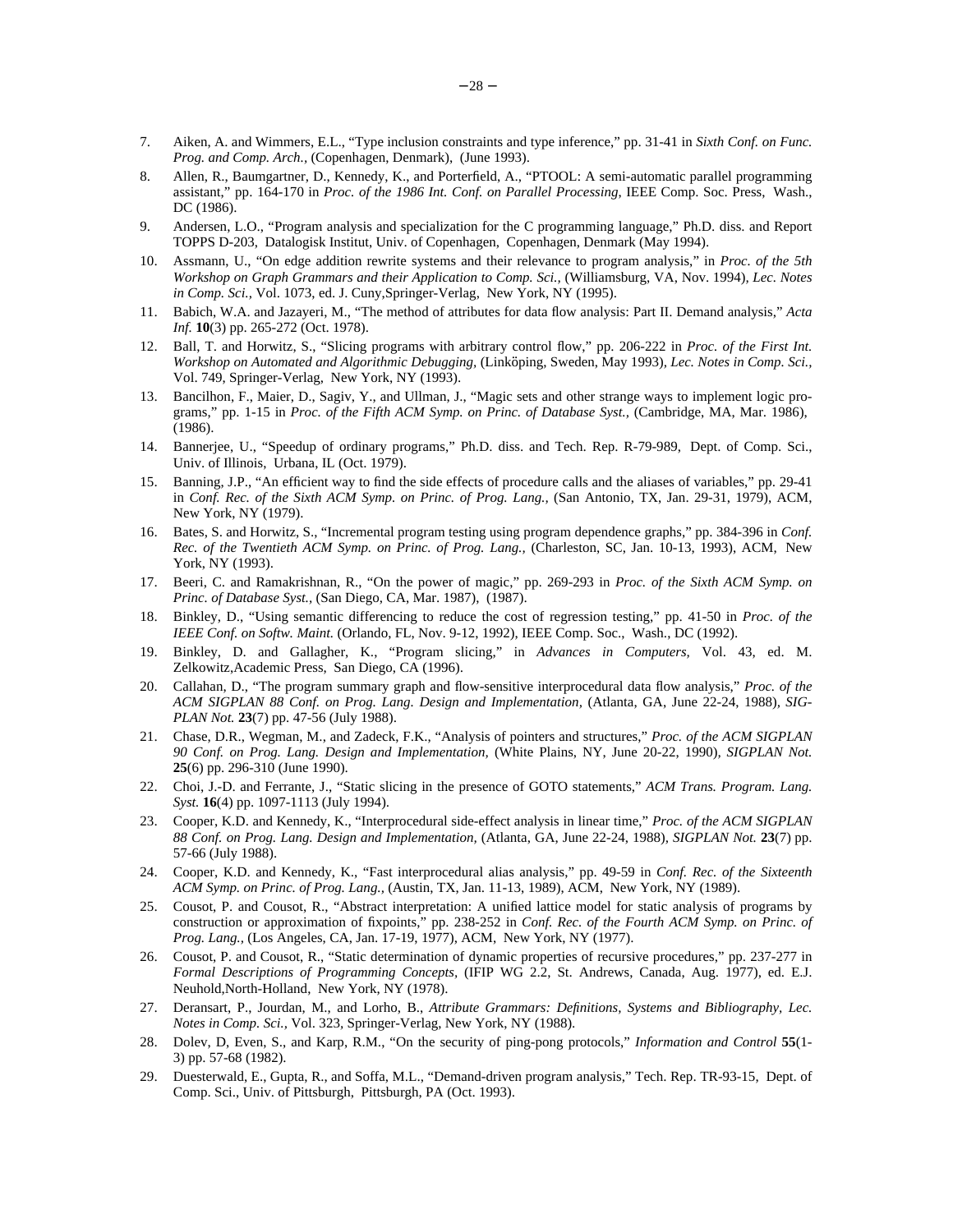- 30. Duesterwald, E., Gupta, R., and Soffa, M.L., "Demand-driven computation of interprocedural data flow," pp. 37-48 in *Conf. Rec. of the Twenty-Second ACM Symp. on Princ. of Prog. Lang.,* (San Francisco, CA, Jan. 23-25, 1995), ACM, New York, NY (1995).
- 31. Fähndrich, M., Foster, J.S., Su, Z., and Aiken, A., "Partial online cycle elimination in inclusion constraint graphs," *Proc. of the ACM SIGPLAN 98 Conf. on Prog. Lang. Design and Implementation,* (Montreal, Canada, June 17-19, 1998), pp. 85-96 ACM Press, (1998).
- 32. Ferrante, J., Ottenstein, K., and Warren, J., "The program dependence graph and its use in optimization," *ACM Trans. Program. Lang. Syst.* **9**(3) pp. 319-349 (July 1987).
- 33. Fischer, C.N. and LeBlanc, R.J., *Crafting a Compiler,* Benjamin/Cummings Publishing Company, Inc., Menlo Park, CA (1988).
- 34. Gallagher, K.B. and Lyle, J.R., "Using program slicing in software maintenance," *IEEE Trans. on Softw. Eng.* **SE-17**(8) pp. 751-761 (Aug. 1991).
- 35. Giegerich, R., Möncke, U., and Wilhelm, R., "Invariance of approximative semantics with respect to program transformation," pp. 1-10 in *GI 81: 11th GI Conf., Inf.-Fach. 50*, Springer-Verlag, New York, NY (1981).
- 36. Goff, G., Kennedy, K., and Tseng, C.-W., "Practical dependence testing," *Proc. of the ACM SIGPLAN 91 Conf. on Prog. Lang. Design and Implementation,* (Toronto, Ontario, June 26-28, 1991)*, SIGPLAN Not.* **26**(6) pp. 15-29 (June 1991).
- 37. Grove, D. and Torczon, L., "Interprocedural constant propagation: A study of jump function implementation," pp. 90-99 in *Proc. of the ACM SIGPLAN 93 Conf. on Prog. Lang. Design and Implementation,* (Albuquerque, NM, June 23-25, 1993), ACM, New York, NY (June 1993).
- 38. Hecht, M.S., *Flow Analysis of Computer Programs,* North-Holland, New York, NY (1977).
- 39. Heintze, N. and Jaffar, J., "A decision procedure for a class of set constraints," Tech. Rep. CMU-CS-91-110, School of Computer Science, Carnegie Mellon Univ., Pittsburgh, PA (1991).
- 40. Heintze, N., "Set-based analysis of ML programs," Tech. Rep. CMU-CS-93-193, School of Computer Science, Carnegie Mellon Univ., Pittsburgh, PA (July 1993).
- 41. Heintze, N. and Jaffar, J., "Set constraints and set-based analysis," in *2nd Workshop on Principles and Practice of Constraint Programming*, (May 1994).
- 42. Holley, L.H. and Rosen, B.K., "Qualified data flow problems," *IEEE Trans. on Softw. Eng.* **SE-7**(1) pp. 60-78 (Jan. 1981).
- 43. Horwitz, S., Reps, T., and Binkley, D., "Interprocedural slicing using dependence graphs," *Proc. of the ACM SIGPLAN 88 Conf. on Prog. Lang. Design and Implementation,* (Atlanta, GA, June 22-24, 1988)*, SIGPLAN Not.* **23**(7) pp. 35-46 (July 1988).
- 44. Horwitz, S., Pfeiffer, P., and Reps, T., "Dependence analysis for pointer variables," *Proc. of the ACM SIGPLAN 89 Conf. on Prog. Lang. Design and Implementation,* (Portland, OR, June 21-23, 1989)*, SIGPLAN Not.* **24**(7) pp. 28-40 (July 1989).
- 45. Horwitz, S., Prins, J., and Reps, T., "Integrating non-interfering versions of programs," *ACM Trans. Program. Lang. Syst.* **11**(3) pp. 345-387 (July 1989).
- 46. Horwitz, S., Reps, T., and Binkley, D., "Interprocedural slicing using dependence graphs," *ACM Trans. Program. Lang. Syst.* **12**(1) pp. 26-60 (Jan. 1990).
- 47. Horwitz, S., "Identifying the semantic and textual differences between two versions of a program," *Proc. of the ACM SIGPLAN 90 Conf. on Prog. Lang. Design and Implementation,* (White Plains, NY, June 20-22, 1990)*, SIGPLAN Not.* **25**(6) pp. 234-245 (June 1990).
- 48. Horwitz, S., Reps, T., and Sagiv, M., "Demand interprocedural dataflow analysis," TR-1283, Comp. Sci. Dept., Univ. of Wisconsin, Madison, WI (Aug. 1995).
- 49. Horwitz, S., Reps, T., and Sagiv, M., "Demand interprocedural dataflow analysis," *SIGSOFT 95: Proc. of the Third ACM SIGSOFT Symp. on the Found. of Softw. Eng.,* (Wash., DC, Oct. 10-13, 1995)*, ACM SIGSOFT Softw. Eng. Notes* **20**(4) pp. 104-115 (1995).
- 50. Jones, N.D. and Muchnick, S.S., "Flow analysis and optimization of Lisp-like structures," pp. 102-131 in *Program Flow Analysis: Theory and Applications*, ed. S.S. Muchnick and N.D. Jones,Prentice-Hall, Englewood Cliffs, NJ (1981).
- 51. Kastens, U., "Ordered attribute grammars," *Acta Inf.* **13**(3) pp. 229-256 (1980).
- 52. Kennedy, K. and Warren, S.K., "Automatic generation of efficient evaluators for attribute grammars," pp. 32-49 in *Conf. Rec. of the Third ACM Symp. on Princ. of Prog. Lang.,* (Atlanta, GA, Jan. 19-21, 1976), ACM, New York, NY (1976).
- 53. Khedker, U.P. and Dhamdhere, D.M., "A generalized theory of bit vector data flow analysis," *ACM Trans. Program. Lang. Syst.* **16**(5) pp. 1472-1511 (Sept. 1994).
- 54. Kildall, G., "A unified approach to global program optimization," pp. 194-206 in *Conf. Rec. of the First ACM Symp. on Princ. of Prog. Lang.*, ACM, New York, NY (1973).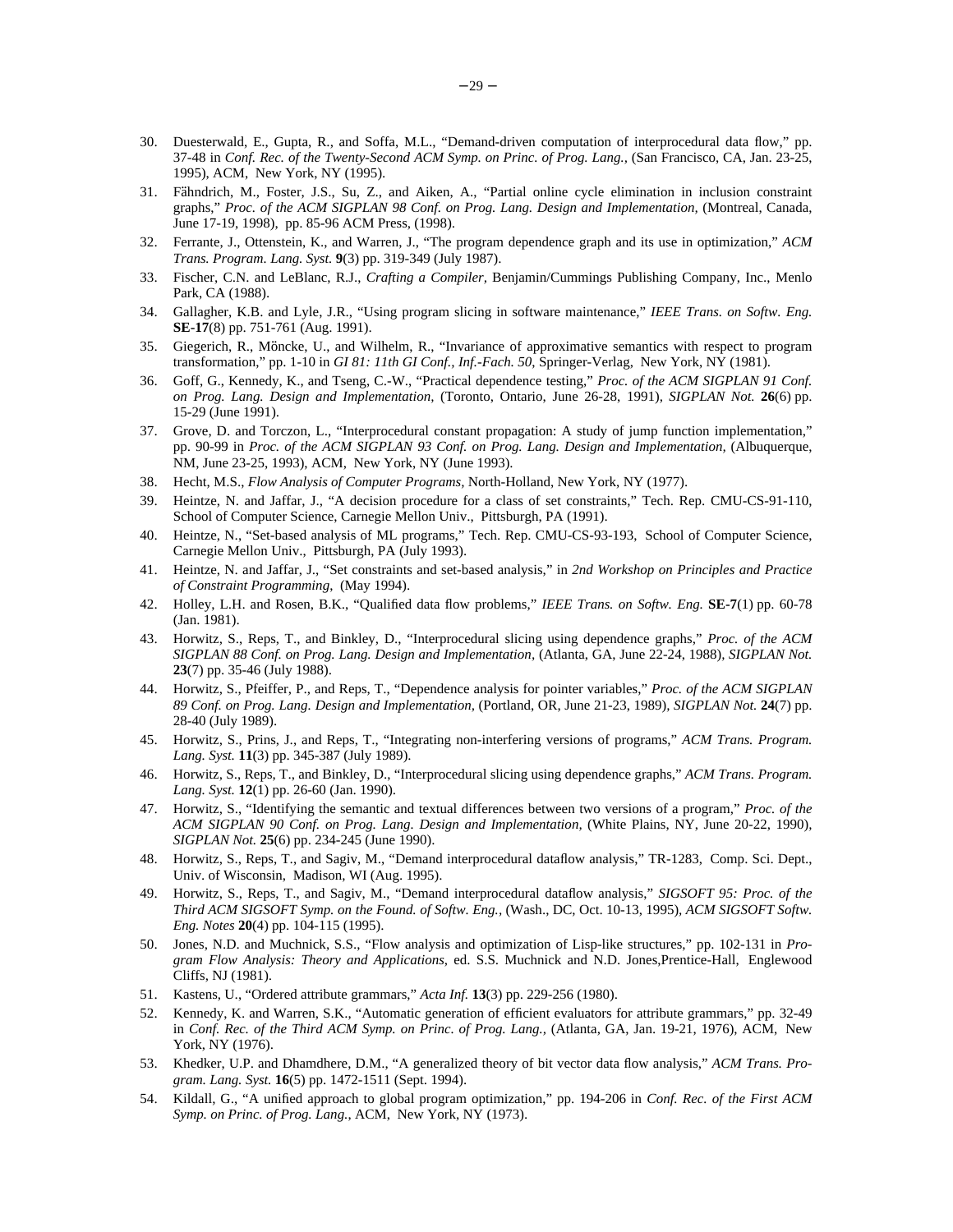- 55. Knoop, J. and Steffen, B., "The interprocedural coincidence theorem," pp. 125-140 in *Proc. of the Fourth Int. Conf. on Comp. Construct.*, (Paderborn, FRG, Oct. 5-7, 1992)*, Lec. Notes in Comp. Sci.,* Vol. 641, ed. U. Kastens and P. Pfahler,Springer-Verlag, New York, NY (1992).
- 56. Knuth, D.E., Morris, J.H., and Pratt, V.R., "Fast pattern matching in strings," *SIAM J. Computing* **6**(2) pp. 323-350 (1977).
- 57. Kou, L.T., "On live-dead analysis for global data flow problems," *J. ACM* **24**(3) pp. 473-483 (July 1977).
- 58. Kuck, D.J., Kuhn, R.H., Leasure, B., Padua, D.A., and Wolfe, M., "Dependence graphs and compiler optimizations," pp. 207-218 in *Conf. Rec. of the Eighth ACM Symp. on Princ. of Prog. Lang.,* (Williamsburg, VA, Jan. 26-28, 1981), ACM, New York, NY (1981).
- 59. Landi, W. and Ryder, B.G., "Pointer-induced aliasing: A problem classification," pp. 93-103 in *Conf. Rec. of the Eighteenth ACM Symp. on Princ. of Prog. Lang.,* (Orlando, FL, Jan. 1991), ACM, New York, NY (1991).
- 60. Larus, J.R. and Hilfinger, P.N., "Detecting conflicts between structure accesses," *Proc. of the ACM SIGPLAN 88 Conf. on Prog. Lang. Design and Implementation,* (Atlanta, GA, June 22-24, 1988)*, SIGPLAN Not.* **23**(7) pp. 21-34 (July 1988).
- 61. Lyle, J. and Weiser, M., "Experiments on slicing-based debugging tools," in *Proc. of the First Conf. on Empirical Studies of Programming,* (June 1986), Ablex Publishing Co. (1986).
- 62. Masinter, L.M., "Global program analysis in an interactive environment," Tech. Rep. SSL-80-1, Xerox Palo Alto Res. Cent., Palo Alto, CA (Jan. 1980).
- 63. Maydan, D.E., Hennessy, J.L., and Lam, M.S., "Efficient and exact data dependence analysis," *Proc. of the ACM SIGPLAN 91 Conf. on Prog. Lang. Design and Implementation,* (Toronto, Ontario, June 26-28, 1991)*, SIGPLAN Not.* **26**(6) pp. 1-14 (June 1991).
- 64. McCarthy, J., "A basis for a mathematical theory of computation," pp. 33-70 in *Computer Programming and Formal Systems*, ed. Braffort and Hershberg,North-Holland, Amsterdam (1963).
- 65. Melski, D., Personal communication to T. Reps, Fall 1996.
- 66. Melski, D. and Reps, T., "Interconvertibility of set constraints and context-free language reachability," pp. 74-89 in *Proc. of the ACM SIGPLAN Symp. on Part. Eval. and Sem.-Based Prog. Manip. (PEPM 97),* (Amsterdam, The Netherlands, June 12-13, 1997), ACM, New York, NY (1997).
- 67. Melski, D. and Reps, T., "Interconvertibility of set constraints and context-free language reachability," *Theor. Comp. Sci.*, (). (Accepted, pending minor revisions.)
- 68. Mogensen, T., "Separating binding times in language specifications," pp. 12-25 in *Fourth Int. Conf. on Func. Prog. and Comp. Arch.,* (London, UK, Sept. 11-13, 1989), ACM, New York, NY (1989).
- 69. Möncke, U. and Wilhelm, R., "Grammar flow analysis," pp. 151-186 in *Attribute Grammars, Applications and Systems,* (Int. Summer School SAGA, Prague, Czechoslovakia, June 1991)*, Lec. Notes in Comp. Sci.,* Vol. 545, ed. H. Alblas and B. Melichar,Springer-Verlag, New York, NY (1991).
- 70. Nielson, F., Nielson, H.R., and Hankin, C., *Principles of Program Analysis: Flows and Effects,* Cambridge Univ. Press, Cambridge, UK (). (In preparation.)
- 71. Ning, J.Q., Engberts, A., and Kozaczynski, W., "Automated support for legacy code understanding," *Commun. ACM* **37**(5) pp. 50-57 (May 1994).
- 72. Ottenstein, K.J. and Ottenstein, L.M., "The program dependence graph in a software development environment," *Proc. of the ACM SIGSOFT/SIGPLAN Softw. Eng. Symp. on Practical Softw. Develop. Env.,* (Pittsburgh, PA, Apr. 23-25, 1984)*, SIGPLAN Not.* **19**(5) pp. 177-184 (May 1984).
- 73. Pugh, W., "The Omega test: A fast and practical integer programming algorithm for dependence analysis," in *Supercomputing 1991*, (Nov. 1991).
- 74. Pugh, W. and Wonnacott, D., "Eliminating false data dependences using the Omega test," *Proc. of the ACM SIG-PLAN 92 Conf. on Prog. Lang. Design and Implementation,* (San Francisco, CA, June 17-19, 1992)*, SIGPLAN Not.* **27**(7) pp. 140-151 (July 1992).
- 75. Ramalingam, G., "Data flow frequency analysis," *Proc. of the ACM SIGPLAN 96 Conf. on Prog. Lang. Design and Implementation,* (Philadelphia, PA, May 21-24, 1996), pp. 267-277 ACM Press, (1996).
- 76. Reps, T., Sagiv, M., and Horwitz, S., "Interprocedural dataflow analysis via graph reachability," TR 94-14, Datalogisk Institut, Univ. of Copenhagen, Copenhagen, Denmark (Apr. 1994).
- 77. Reps, T., Horwitz, S., Sagiv, M., and Rosay, G., "Speeding up slicing," *SIGSOFT 94: Proc. of the Second ACM SIGSOFT Symp. on the Found. of Softw. Eng.,* (New Orleans, LA, Dec. 7-9, 1994)*, ACM SIGSOFT Softw. Eng. Notes* **19**(5) pp. 11-20 (Dec. 1994).
- 78. Reps, T., "Demand interprocedural program analysis using logic databases," pp. 163-196 in *Applications of Logic Databases*, ed. R. Ramakrishnan,Kluwer Academic Publishers, Boston, MA (1994).
- 79. Reps, T., "Solving demand versions of interprocedural analysis problems," pp. 389-403 in *Proc. of the Fifth Int. Conf. on Comp. Construct.*, (Edinburgh, Scotland, Apr. 7-9, 1994)*, Lec. Notes in Comp. Sci.,* Vol. 786, ed. P. Fritzson,Springer-Verlag, New York, NY (1994).